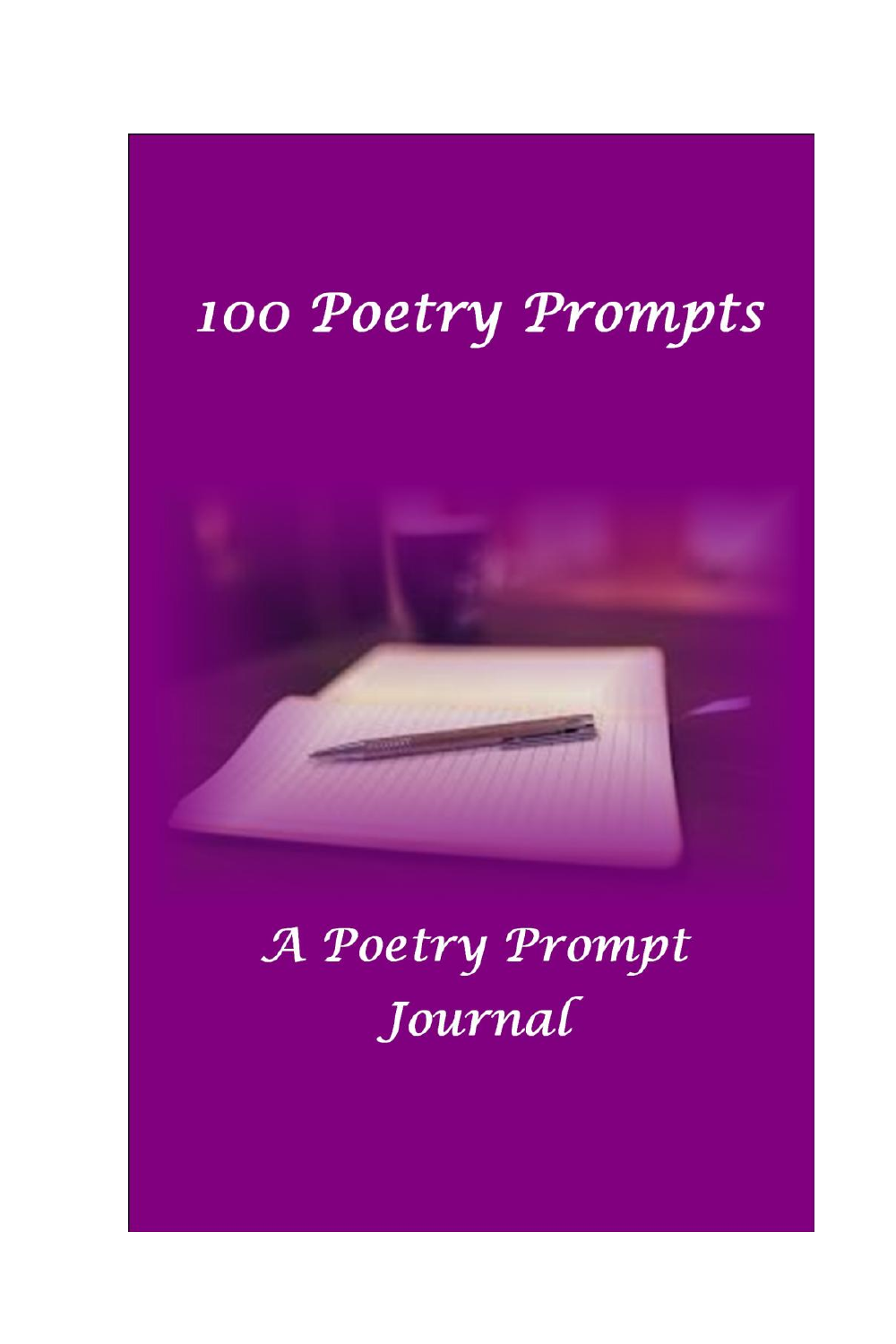100 Poetry Prompts

A Poetry Prompt Journal

Local Gems Press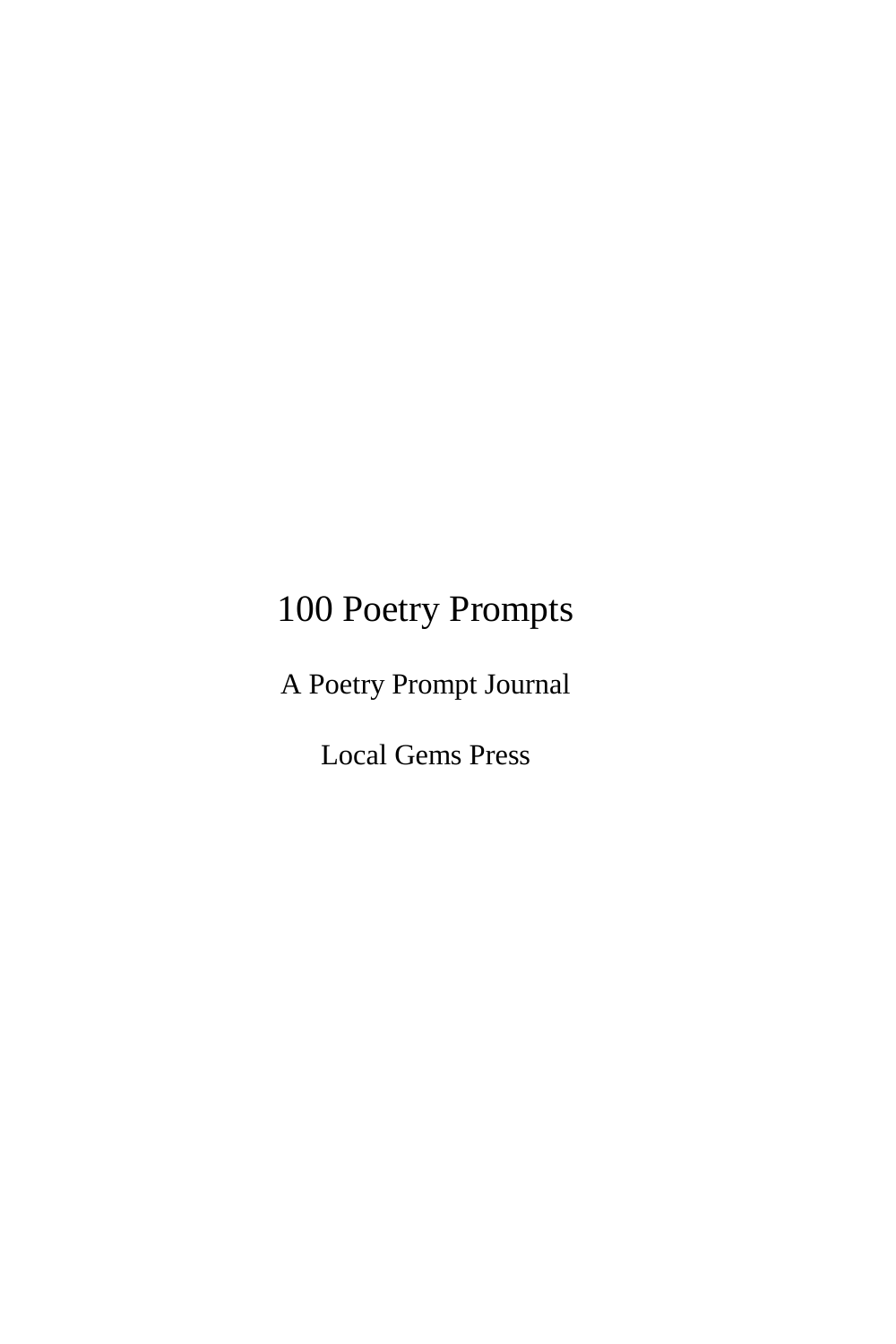100 Poetry Prompts

Copyright © 2020 by Local Gems Press

All rights reserved. No part of this book may be reproduced or transmitted in any form or by any means without written permission of the author.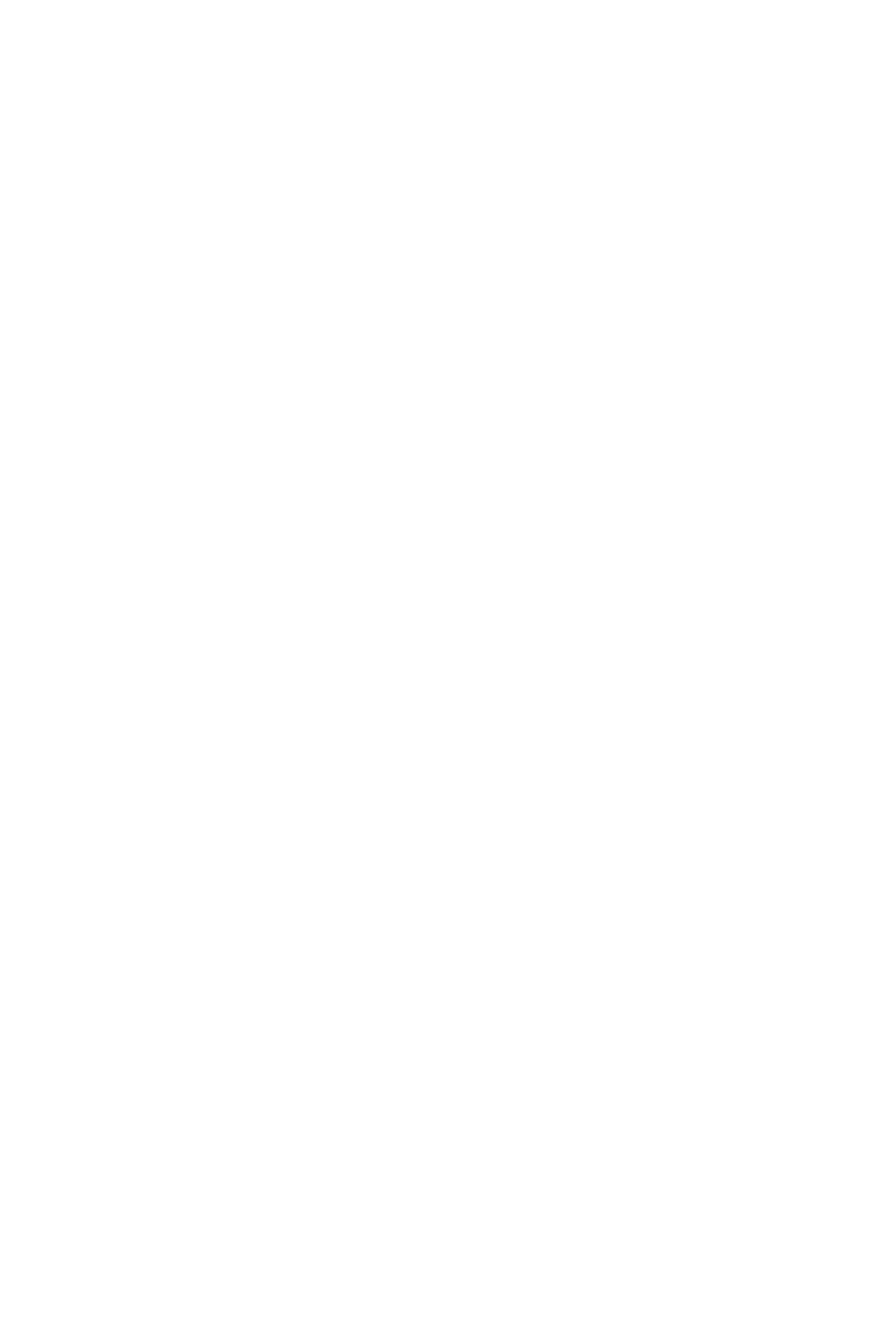# Table of Contents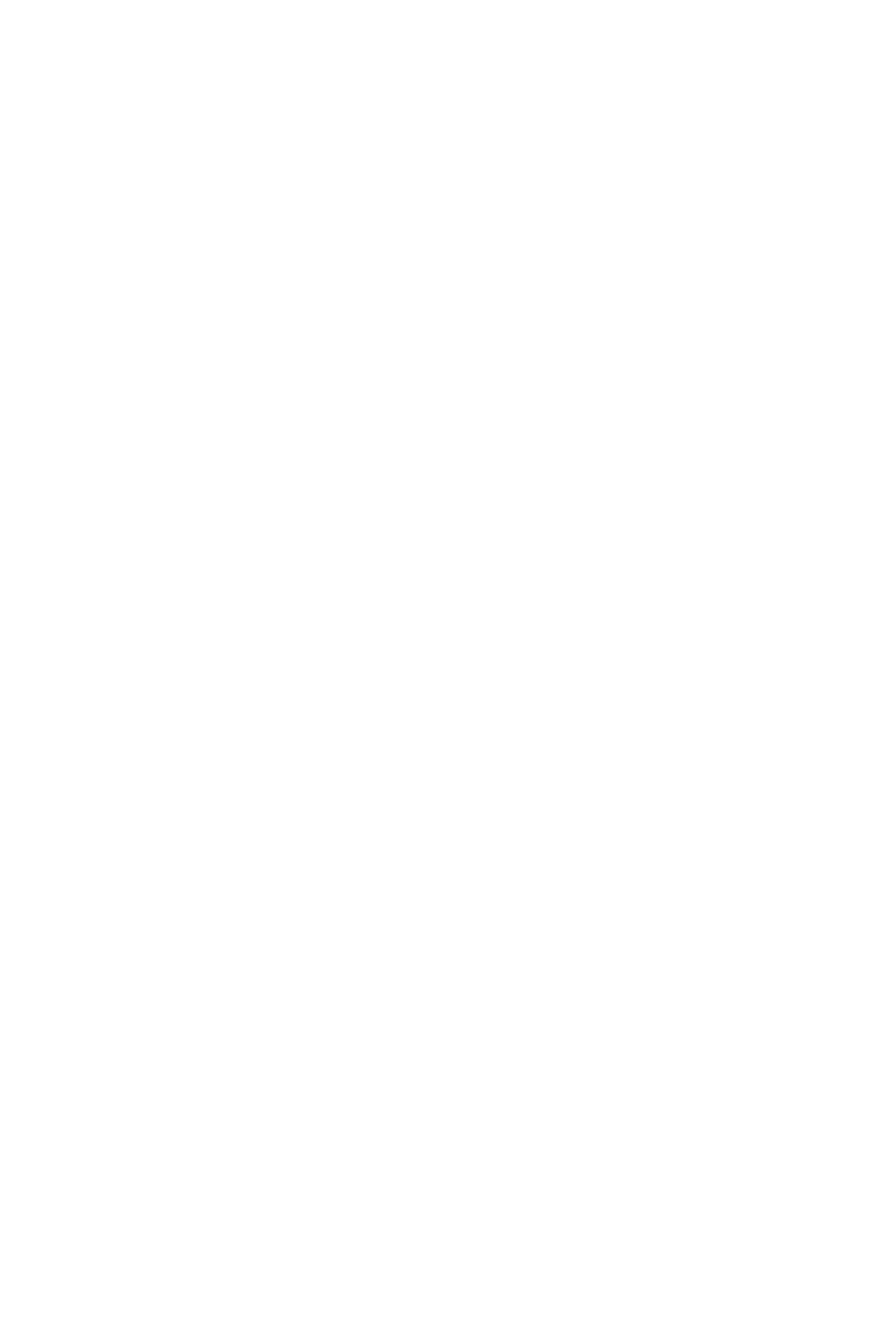**Forms & Topics**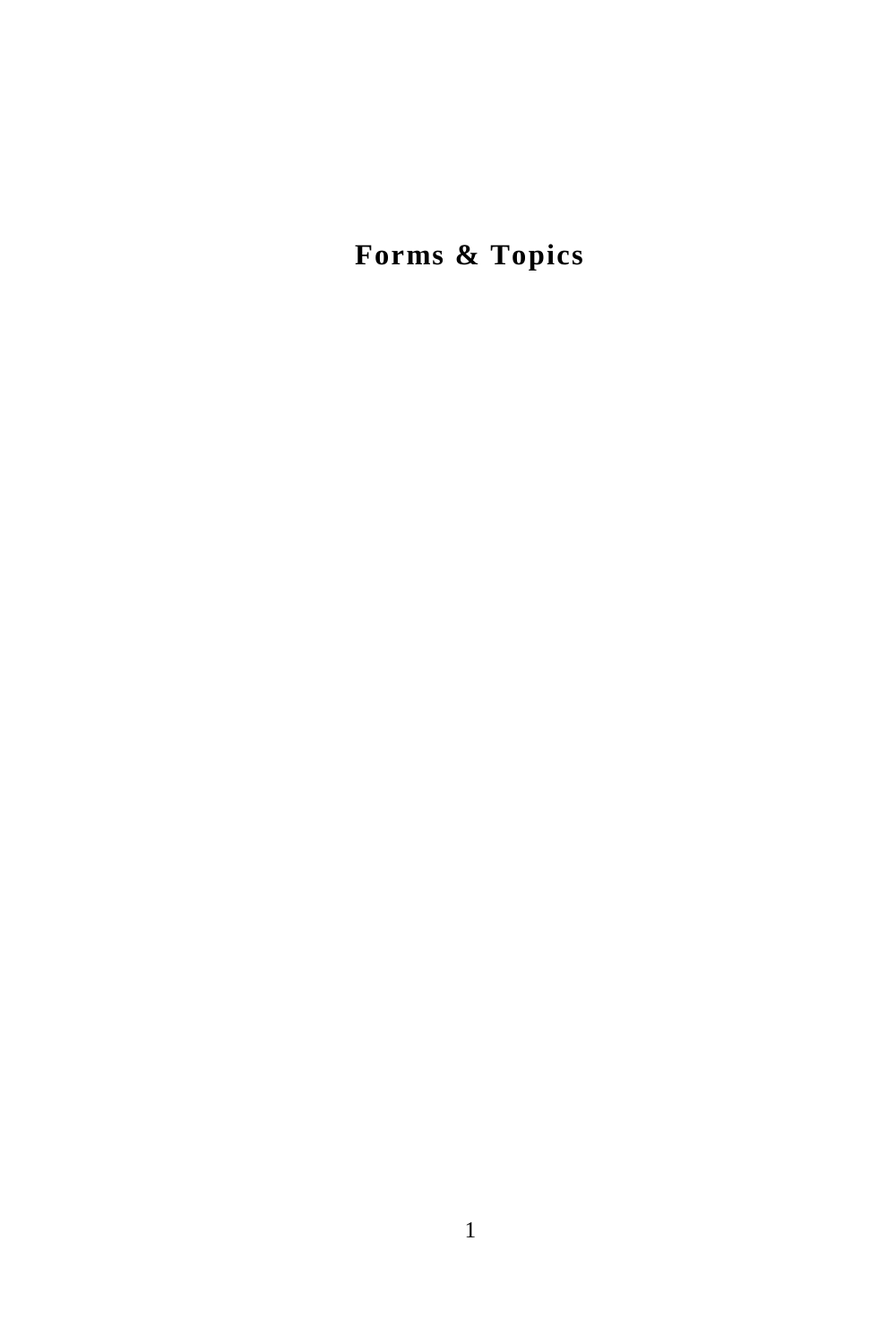Sonnet (Italian)

**Italian Sonnets,** also known as Petrarchan Sonnets after the Italian poet Petrarch feature one octave or two quatrains followed by a sestet and is traditionally written in Iambic Pentameter. The octave forms a proposition or presents a problem or question which is then solved in the following sestet. Generally, the ninth line of the ninth line of the poem contains a volta which leads to the resolution of the problem presented in the previous eight lines.

The Italian sonnet follows a rhyme scheme of

 $A R_{-}$  $R_{-}$  $A A R_{-}$ B-A  $C D-$ E- $C D E$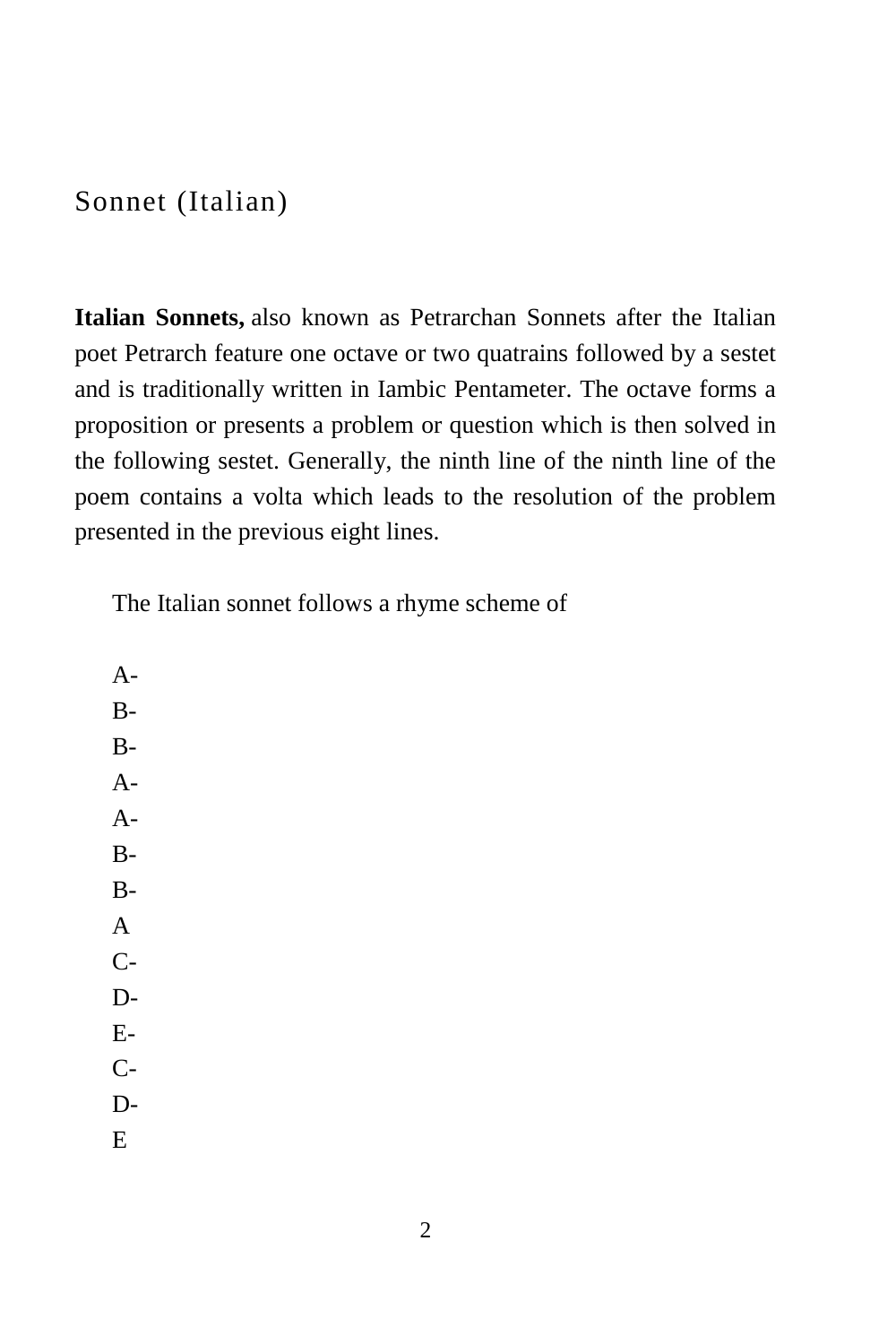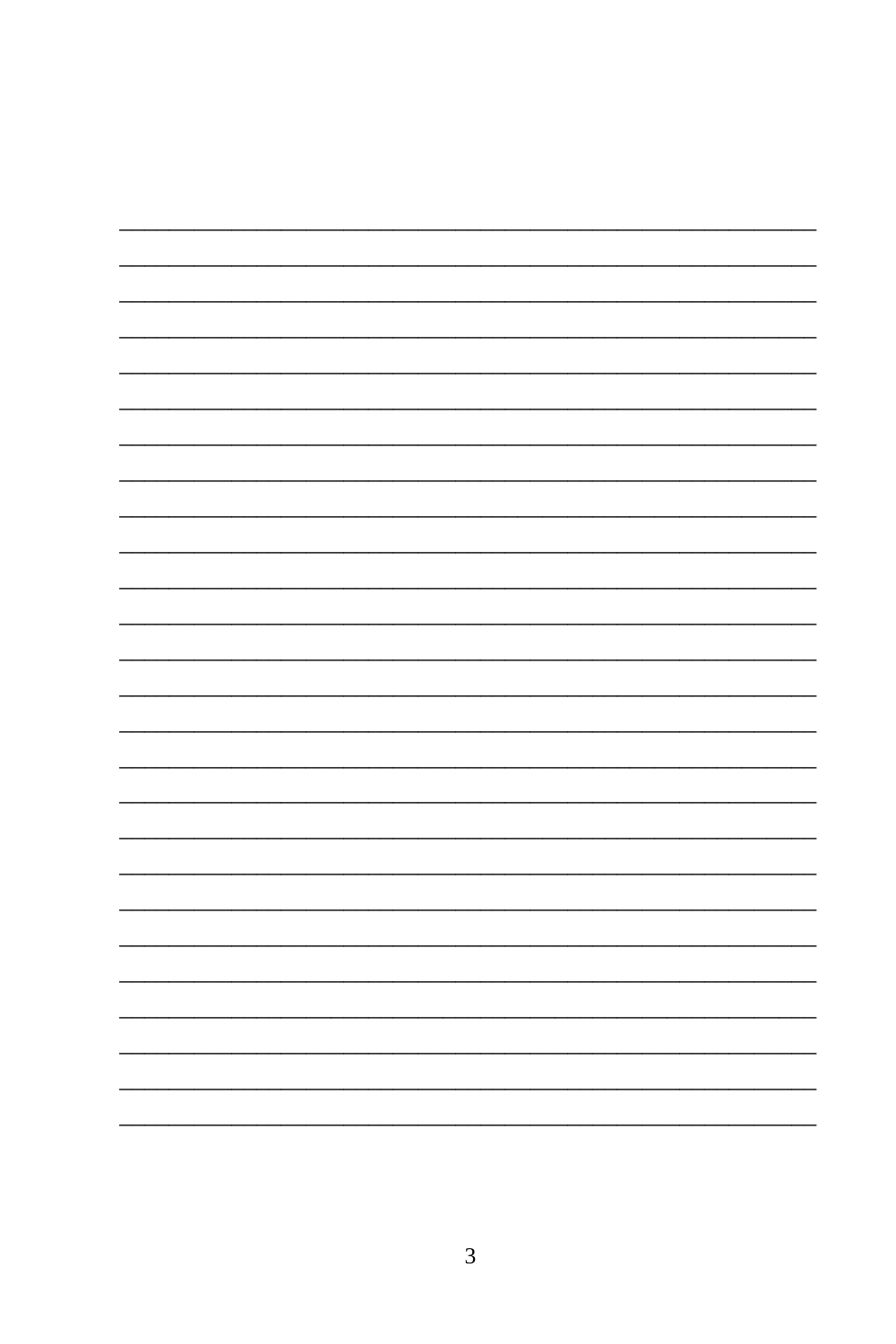#### Sonnet (English)

The English sonnet, is of course known by English majors everywhere as the Shakespearean, sonnet. Like the earlier Italian Sonnet, the English Sonnet is comprised of 14 lines, but has a different rhyme scheme set up. It contains 3 quatrains and a couplet.

A B A B  $\mathcal{C}$ D  $\mathcal{C}$ D E F E F G G

It is expected to be written in iambic pentameter. Iambic pentameter is defined as a unstressed syllable followed by a stressed syllable.

 $x / x / x / x / x / x / x$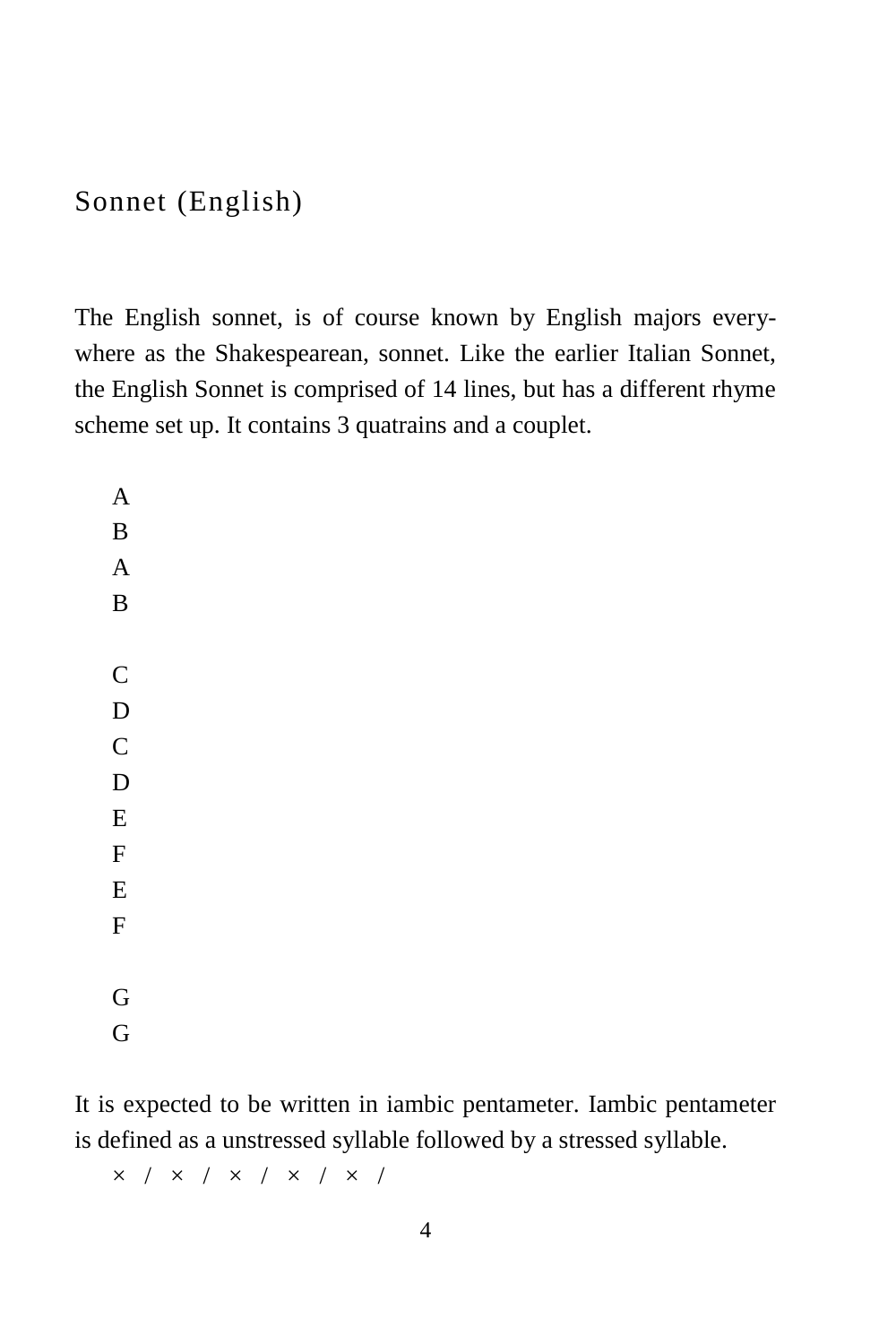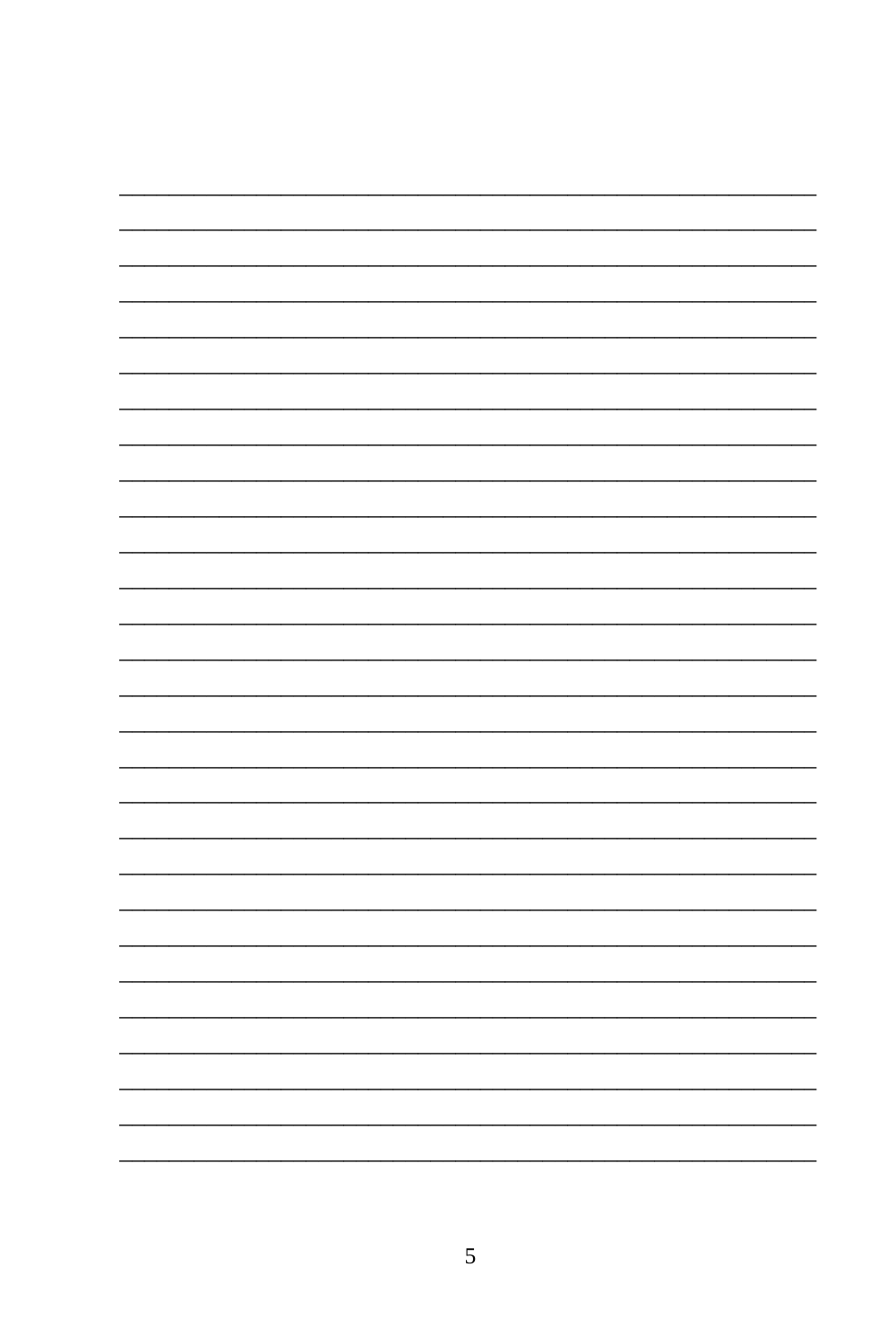## Haiku

Haiku is a form of traditional Japanese poetry. Haiku is, a 17-syllable verse form consisting of three metrical units of 5, 7, and 5 syllables. In traditional Japanese, the Haiku typically had a theme about nature and included a seasonal word.

5  $\overline{7}$ 5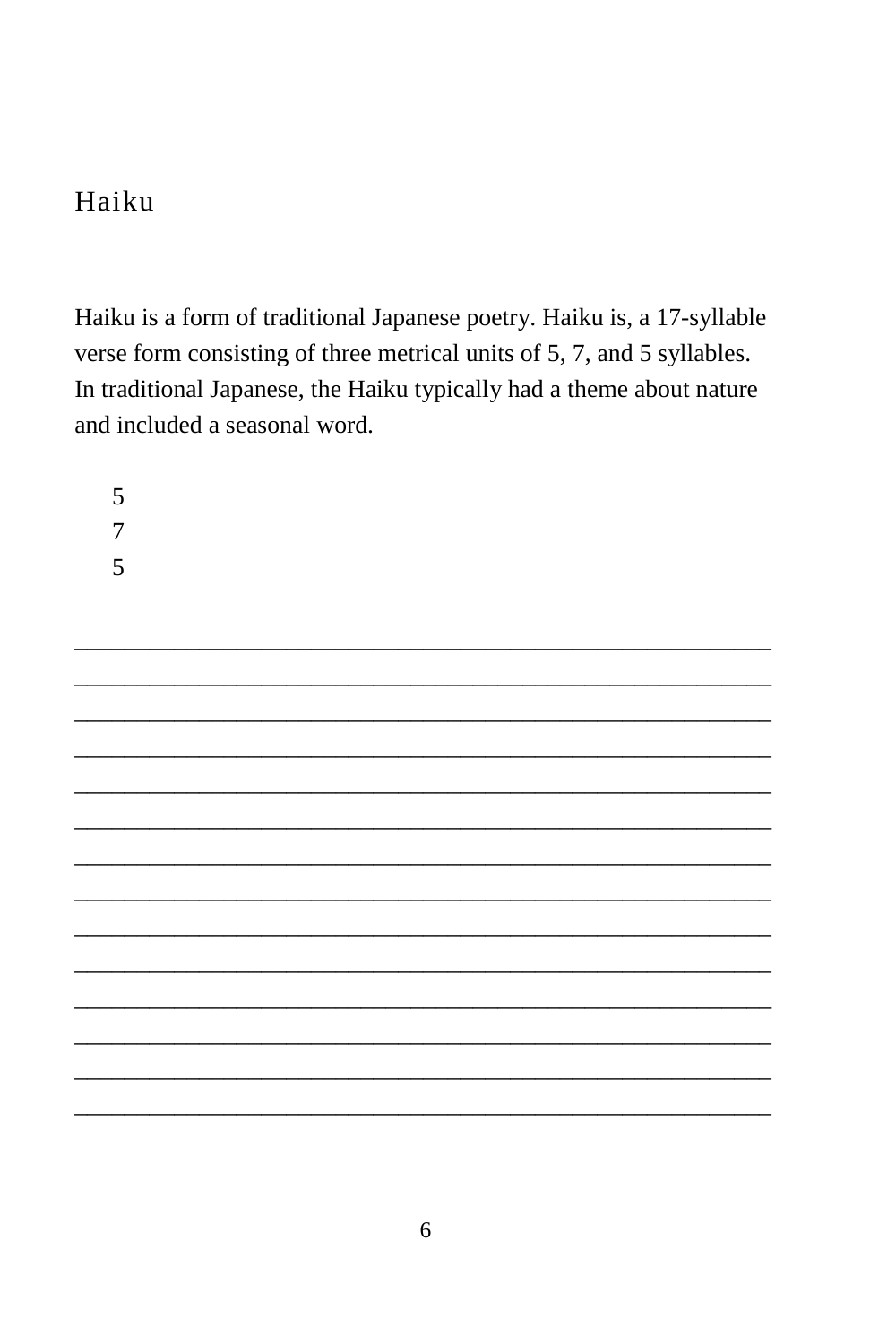### Senryu

Senryu is a form of traditional Japanese poetry similar to the Haiku. It is a 17-syllable verse form consisting of three metrical units of 5, 7, and 5 syllables. Unlike the Haiku which deals with nature, the Senryu deals with human nature.

5  $\overline{7}$ 5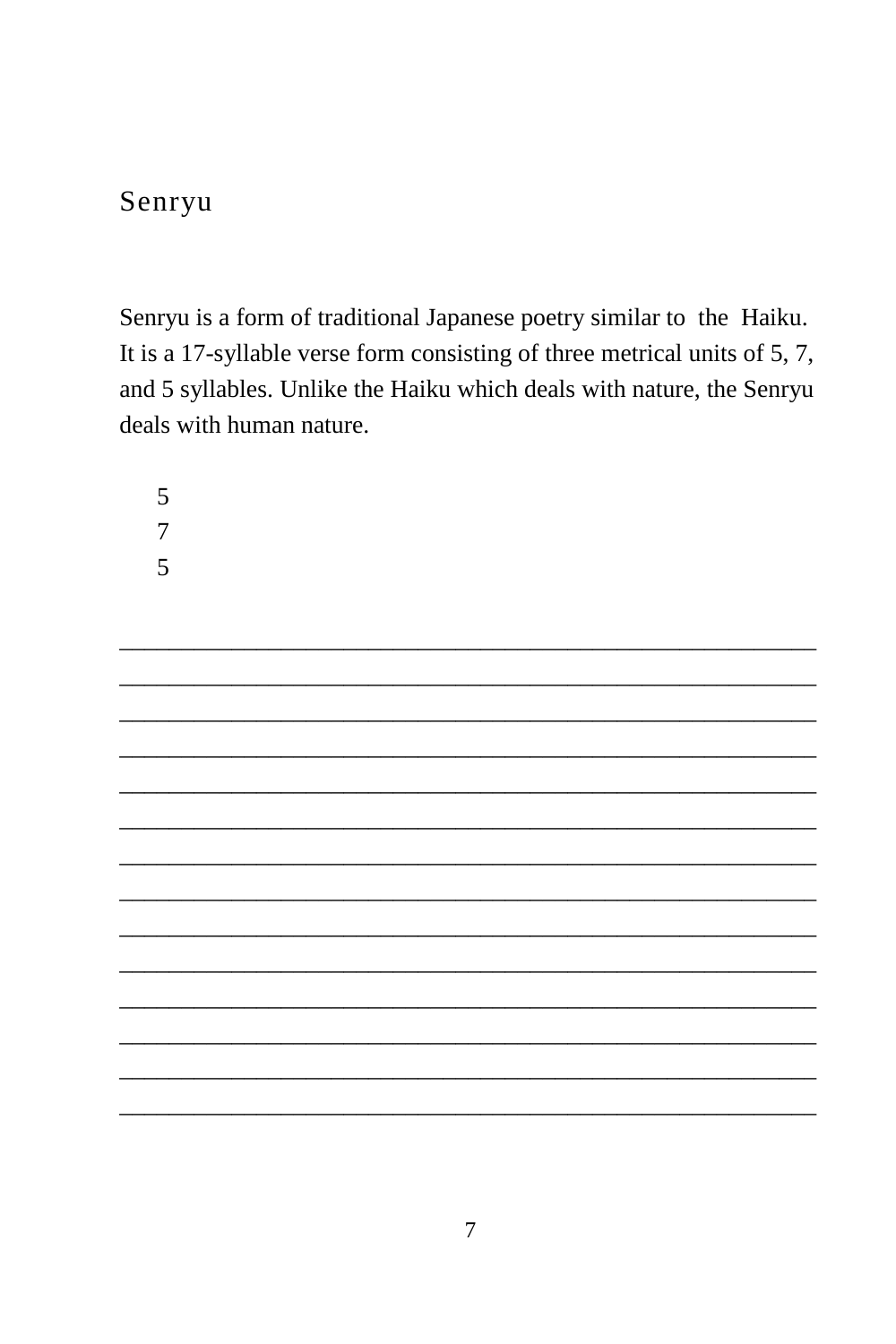## Dodoitsu

The Dodoitsu is a Japanese poetry form. Often about love or work, and usually comical, Dodoitsu poems consist of four lines with the structure:

 $\overline{7}$  $\overline{7}$  $\overline{7}$  $\overline{5}$ 

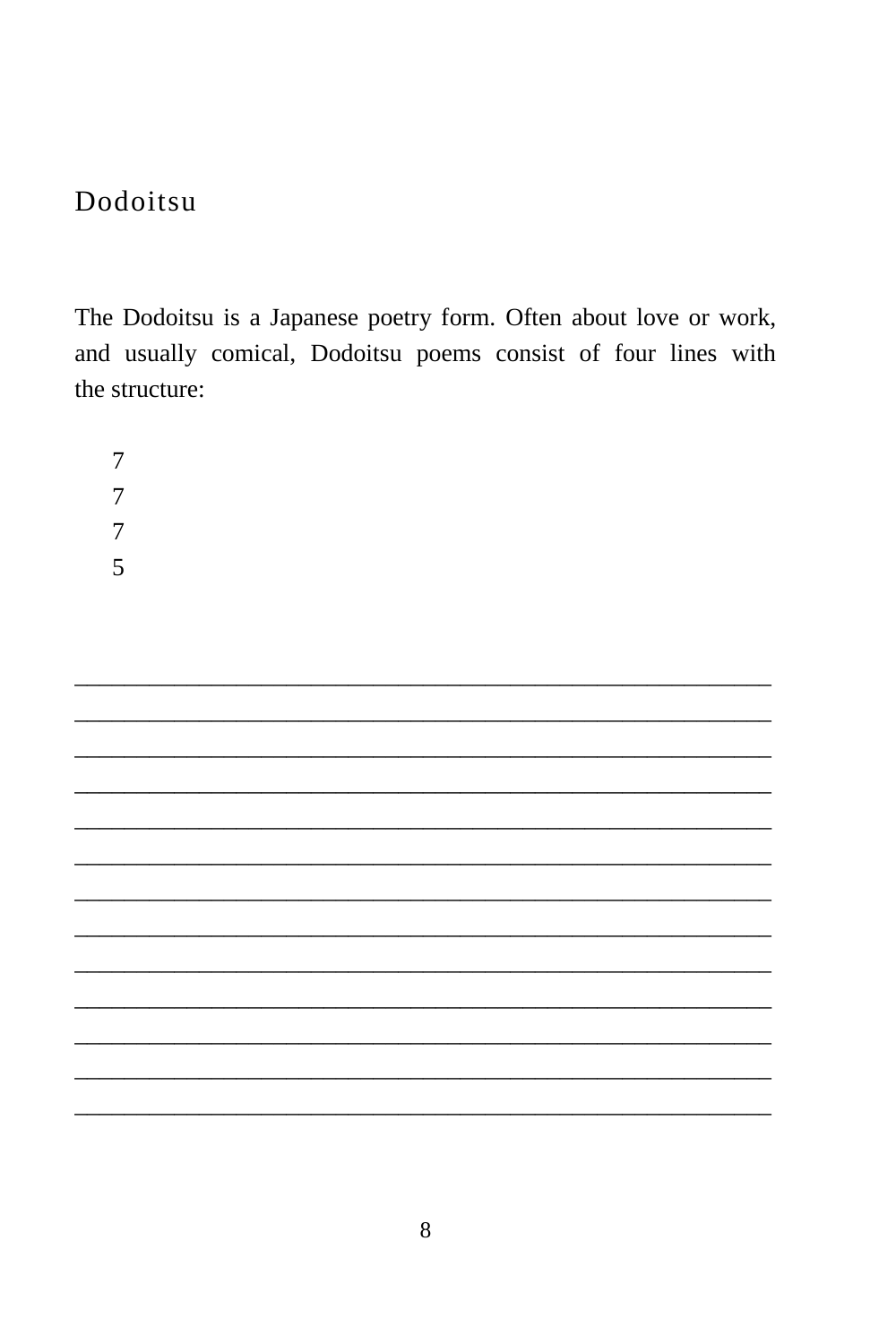Tanka

The Tanka, or "short poem," is one of the most well known and wellused forms of Japanese poetry. In the ninth and tenth centuries, this style of short poems dominated Japanese poetry styles and it was one of if not the most popular form of original Waka.

A Tanka's form is five lines.

31 syllables in total in the original Japanese.

\_\_\_\_\_\_\_\_\_\_\_\_\_\_\_\_\_\_\_\_\_\_\_\_\_\_\_\_\_\_\_\_\_\_\_\_\_\_\_\_\_\_\_\_\_\_\_\_\_\_\_\_\_\_\_\_ \_\_\_\_\_\_\_\_\_\_\_\_\_\_\_\_\_\_\_\_\_\_\_\_\_\_\_\_\_\_\_\_\_\_\_\_\_\_\_\_\_\_\_\_\_\_\_\_\_\_\_\_\_\_\_\_ \_\_\_\_\_\_\_\_\_\_\_\_\_\_\_\_\_\_\_\_\_\_\_\_\_\_\_\_\_\_\_\_\_\_\_\_\_\_\_\_\_\_\_\_\_\_\_\_\_\_\_\_\_\_\_\_ \_\_\_\_\_\_\_\_\_\_\_\_\_\_\_\_\_\_\_\_\_\_\_\_\_\_\_\_\_\_\_\_\_\_\_\_\_\_\_\_\_\_\_\_\_\_\_\_\_\_\_\_\_\_\_\_ \_\_\_\_\_\_\_\_\_\_\_\_\_\_\_\_\_\_\_\_\_\_\_\_\_\_\_\_\_\_\_\_\_\_\_\_\_\_\_\_\_\_\_\_\_\_\_\_\_\_\_\_\_\_\_\_ \_\_\_\_\_\_\_\_\_\_\_\_\_\_\_\_\_\_\_\_\_\_\_\_\_\_\_\_\_\_\_\_\_\_\_\_\_\_\_\_\_\_\_\_\_\_\_\_\_\_\_\_\_\_\_\_ \_\_\_\_\_\_\_\_\_\_\_\_\_\_\_\_\_\_\_\_\_\_\_\_\_\_\_\_\_\_\_\_\_\_\_\_\_\_\_\_\_\_\_\_\_\_\_\_\_\_\_\_\_\_\_\_ \_\_\_\_\_\_\_\_\_\_\_\_\_\_\_\_\_\_\_\_\_\_\_\_\_\_\_\_\_\_\_\_\_\_\_\_\_\_\_\_\_\_\_\_\_\_\_\_\_\_\_\_\_\_\_\_ \_\_\_\_\_\_\_\_\_\_\_\_\_\_\_\_\_\_\_\_\_\_\_\_\_\_\_\_\_\_\_\_\_\_\_\_\_\_\_\_\_\_\_\_\_\_\_\_\_\_\_\_\_\_\_\_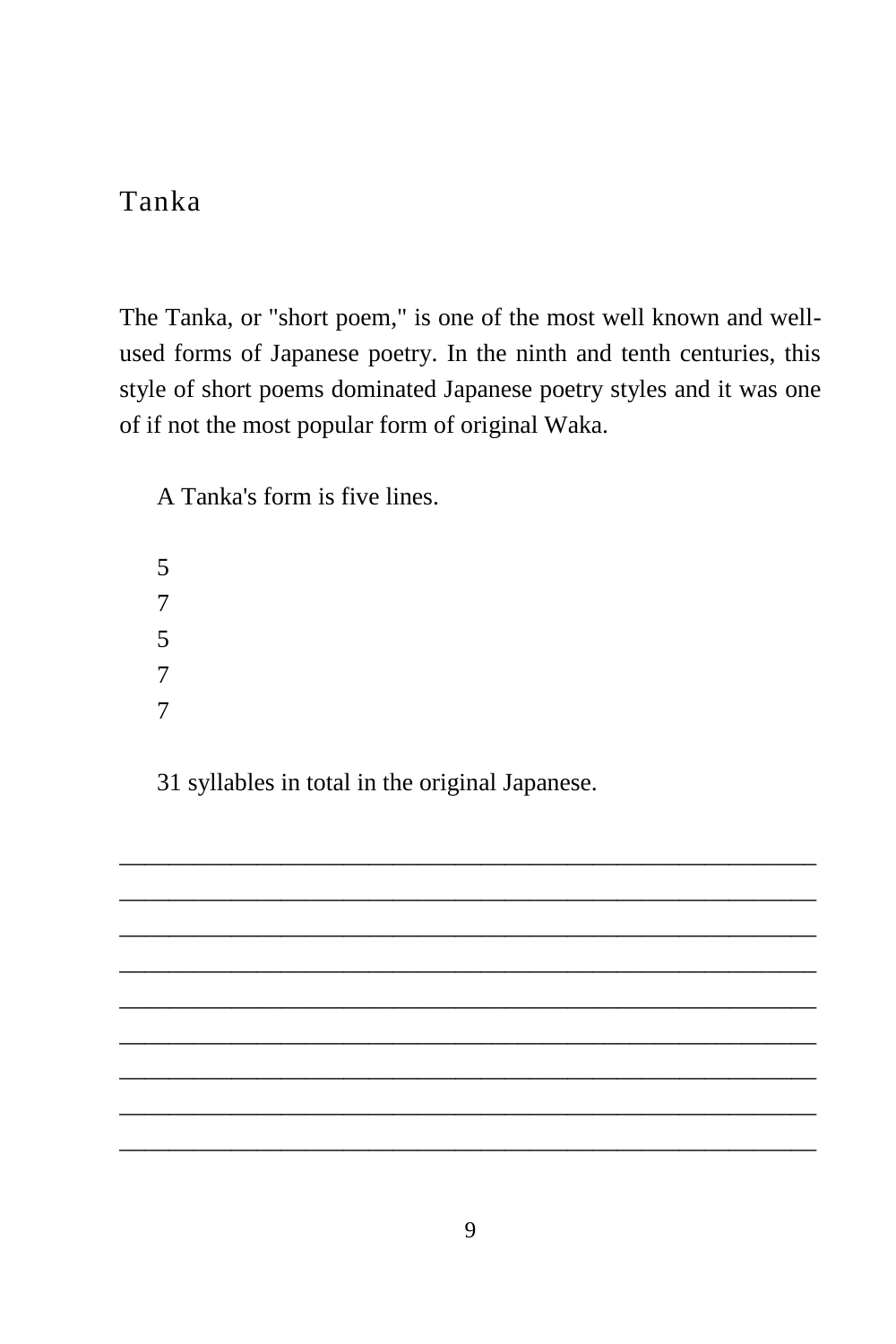## Sedoka

From the Zen practice of rapid question-answer between a master and a student or, between two lovers. The 2 stanzas are often parallels, sometimes taking the form of an internal dialogue or contemplative dilemma.

The Sedoka is:

- 2 stanzas of 3 lines each
- 19 syllables or less
- $\bullet$  often 5-7-7, sometimes 5-7-5 is used for each stanza.
- the stanzas should be parallel to each other, or in some ways opposites without being directly contradictory.

\_\_\_\_\_\_\_\_\_\_\_\_\_\_\_\_\_\_\_\_\_\_\_\_\_\_\_\_\_\_\_\_\_\_\_\_\_\_\_\_\_\_\_\_\_\_\_\_\_\_\_\_\_\_\_\_ \_\_\_\_\_\_\_\_\_\_\_\_\_\_\_\_\_\_\_\_\_\_\_\_\_\_\_\_\_\_\_\_\_\_\_\_\_\_\_\_\_\_\_\_\_\_\_\_\_\_\_\_\_\_\_\_ \_\_\_\_\_\_\_\_\_\_\_\_\_\_\_\_\_\_\_\_\_\_\_\_\_\_\_\_\_\_\_\_\_\_\_\_\_\_\_\_\_\_\_\_\_\_\_\_\_\_\_\_\_\_\_\_ \_\_\_\_\_\_\_\_\_\_\_\_\_\_\_\_\_\_\_\_\_\_\_\_\_\_\_\_\_\_\_\_\_\_\_\_\_\_\_\_\_\_\_\_\_\_\_\_\_\_\_\_\_\_\_\_ \_\_\_\_\_\_\_\_\_\_\_\_\_\_\_\_\_\_\_\_\_\_\_\_\_\_\_\_\_\_\_\_\_\_\_\_\_\_\_\_\_\_\_\_\_\_\_\_\_\_\_\_\_\_\_\_ \_\_\_\_\_\_\_\_\_\_\_\_\_\_\_\_\_\_\_\_\_\_\_\_\_\_\_\_\_\_\_\_\_\_\_\_\_\_\_\_\_\_\_\_\_\_\_\_\_\_\_\_\_\_\_\_ \_\_\_\_\_\_\_\_\_\_\_\_\_\_\_\_\_\_\_\_\_\_\_\_\_\_\_\_\_\_\_\_\_\_\_\_\_\_\_\_\_\_\_\_\_\_\_\_\_\_\_\_\_\_\_\_ \_\_\_\_\_\_\_\_\_\_\_\_\_\_\_\_\_\_\_\_\_\_\_\_\_\_\_\_\_\_\_\_\_\_\_\_\_\_\_\_\_\_\_\_\_\_\_\_\_\_\_\_\_\_\_\_ \_\_\_\_\_\_\_\_\_\_\_\_\_\_\_\_\_\_\_\_\_\_\_\_\_\_\_\_\_\_\_\_\_\_\_\_\_\_\_\_\_\_\_\_\_\_\_\_\_\_\_\_\_\_\_\_ \_\_\_\_\_\_\_\_\_\_\_\_\_\_\_\_\_\_\_\_\_\_\_\_\_\_\_\_\_\_\_\_\_\_\_\_\_\_\_\_\_\_\_\_\_\_\_\_\_\_\_\_\_\_\_\_ \_\_\_\_\_\_\_\_\_\_\_\_\_\_\_\_\_\_\_\_\_\_\_\_\_\_\_\_\_\_\_\_\_\_\_\_\_\_\_\_\_\_\_\_\_\_\_\_\_\_\_\_\_\_\_\_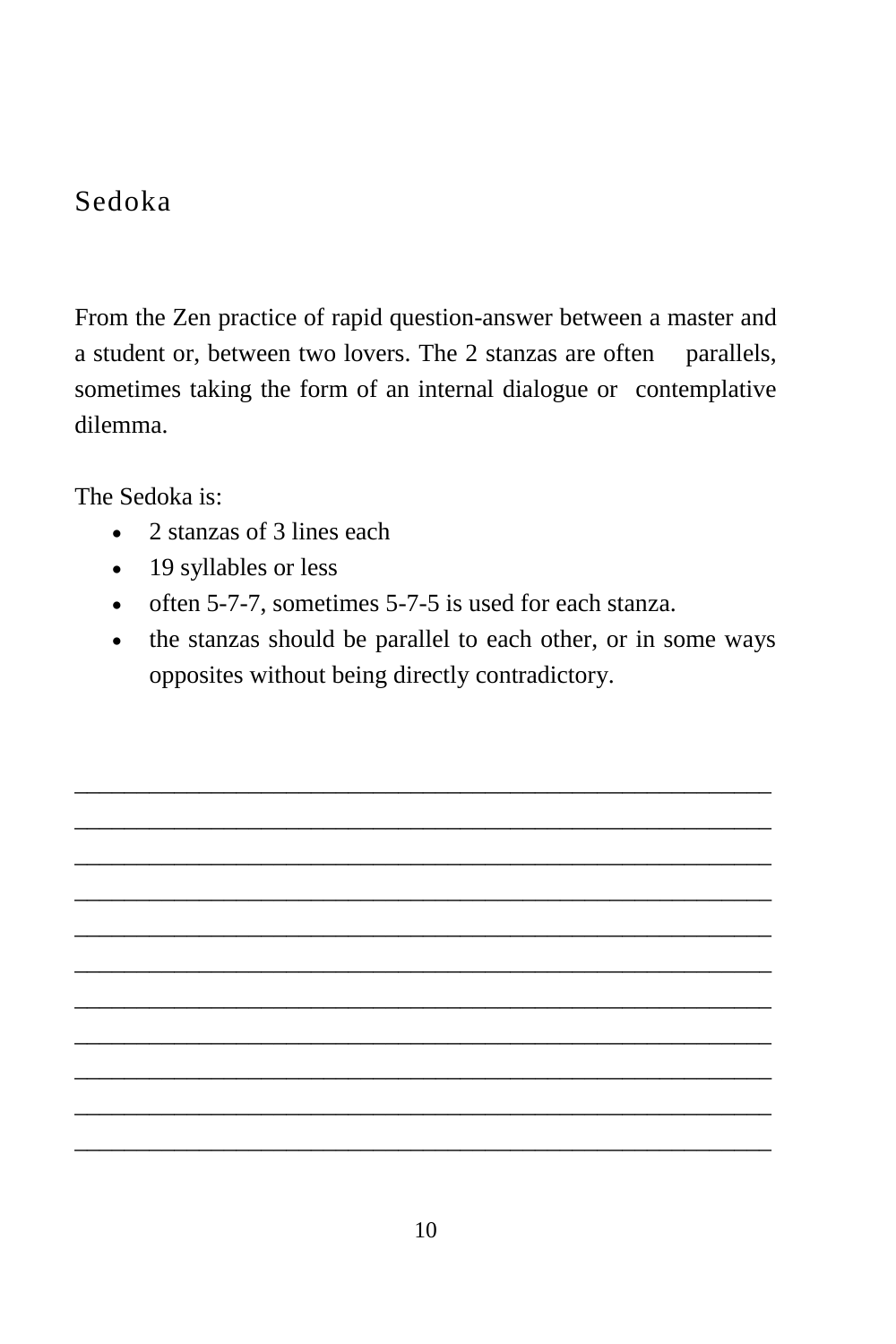## Triolet

A Triolet is a French poetic stanza form of 8 lines, traditionally in iambic pentameter.

 $\overline{A}$ 

 $\overline{B}$ 

- a Rhymes with 1st line.
- A Identical to 1st line.
- a Rhymes with 1st line.
- b Rhymes with 2nd line.
- A Identical to 1st line.
- B Identical to 2nd line.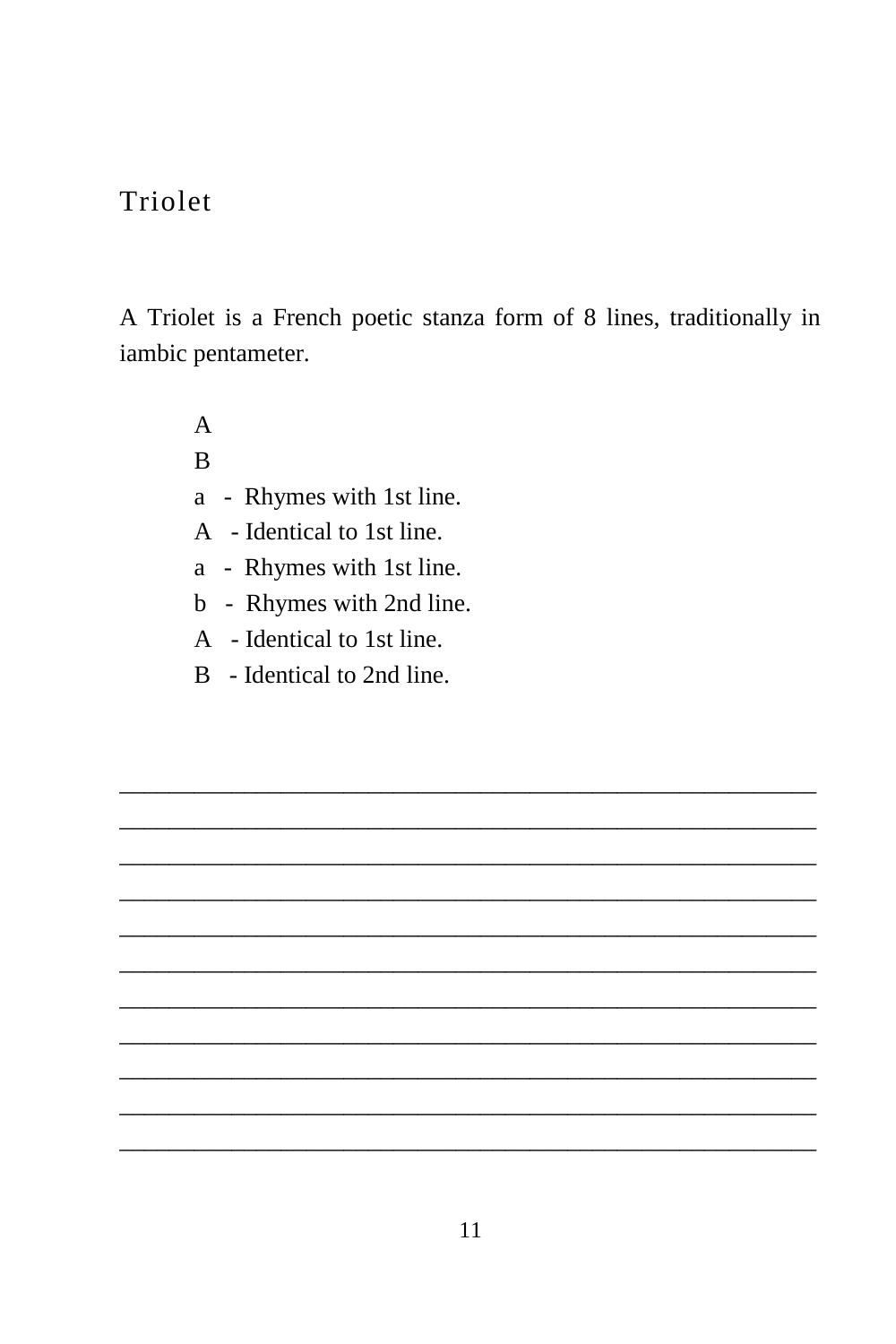#### Sestina

A complex French verse form, typically unrhymed, with six stanzas of six lines each and a three-line envoy. The end words of the first stanza are repeated in a different order as end words in each of the subsequent five stanzas; the closing envoy contains all six words, two per line, placed in the middle and at the end of the three lines. The patterns of word repetition are as follows, with each number representing the final word of a line, and each row of numbers representing a stanza:

\_\_\_\_\_\_\_\_\_\_\_\_\_\_\_\_\_\_\_\_\_\_\_\_\_\_\_\_\_\_\_\_\_\_\_\_\_\_\_\_\_\_\_\_\_\_\_\_\_\_\_\_\_\_\_\_ \_\_\_\_\_\_\_\_\_\_\_\_\_\_\_\_\_\_\_\_\_\_\_\_\_\_\_\_\_\_\_\_\_\_\_\_\_\_\_\_\_\_\_\_\_\_\_\_\_\_\_\_\_\_\_\_ \_\_\_\_\_\_\_\_\_\_\_\_\_\_\_\_\_\_\_\_\_\_\_\_\_\_\_\_\_\_\_\_\_\_\_\_\_\_\_\_\_\_\_\_\_\_\_\_\_\_\_\_\_\_\_\_ \_\_\_\_\_\_\_\_\_\_\_\_\_\_\_\_\_\_\_\_\_\_\_\_\_\_\_\_\_\_\_\_\_\_\_\_\_\_\_\_\_\_\_\_\_\_\_\_\_\_\_\_\_\_\_\_ \_\_\_\_\_\_\_\_\_\_\_\_\_\_\_\_\_\_\_\_\_\_\_\_\_\_\_\_\_\_\_\_\_\_\_\_\_\_\_\_\_\_\_\_\_\_\_\_\_\_\_\_\_\_\_\_ \_\_\_\_\_\_\_\_\_\_\_\_\_\_\_\_\_\_\_\_\_\_\_\_\_\_\_\_\_\_\_\_\_\_\_\_\_\_\_\_\_\_\_\_\_\_\_\_\_\_\_\_\_\_\_\_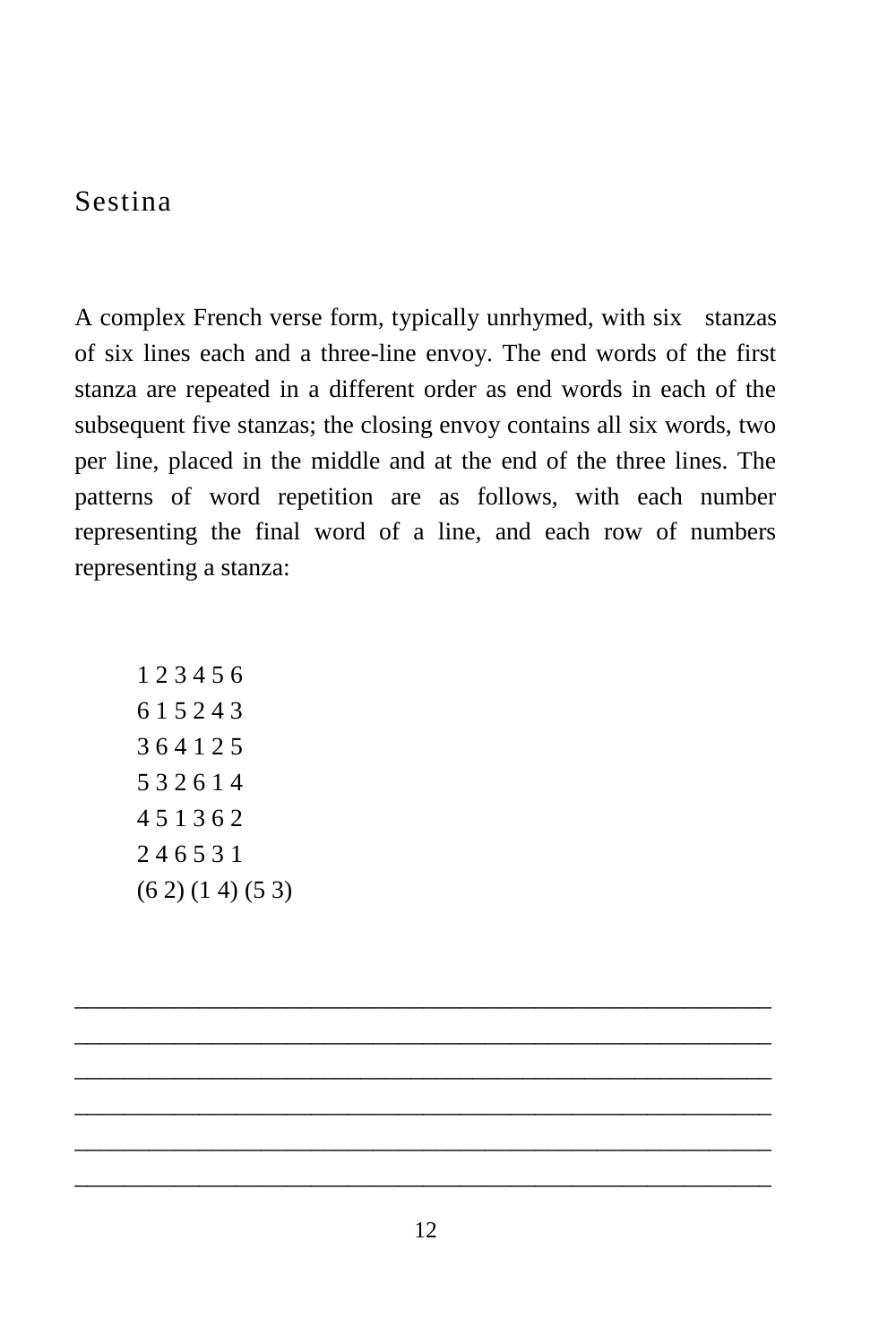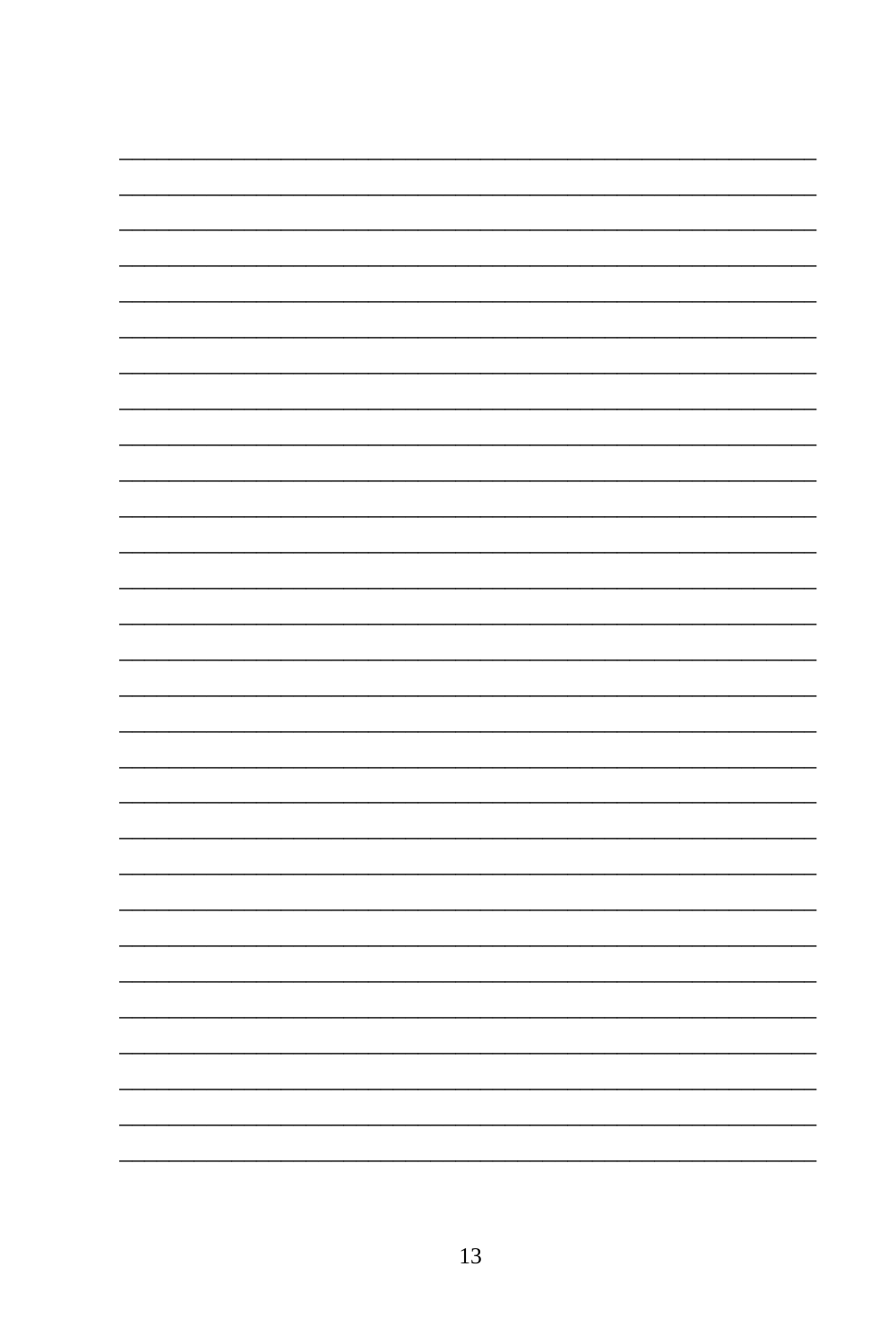#### Acrostic

An acrostic poem is a simple form poem in which the first letter of each line spells out a word.

Acrostic poems Contain within each first letter Representing a word arranged On purpose for poetic value Specifically to show The value a word can possess In using each fist letter Consciously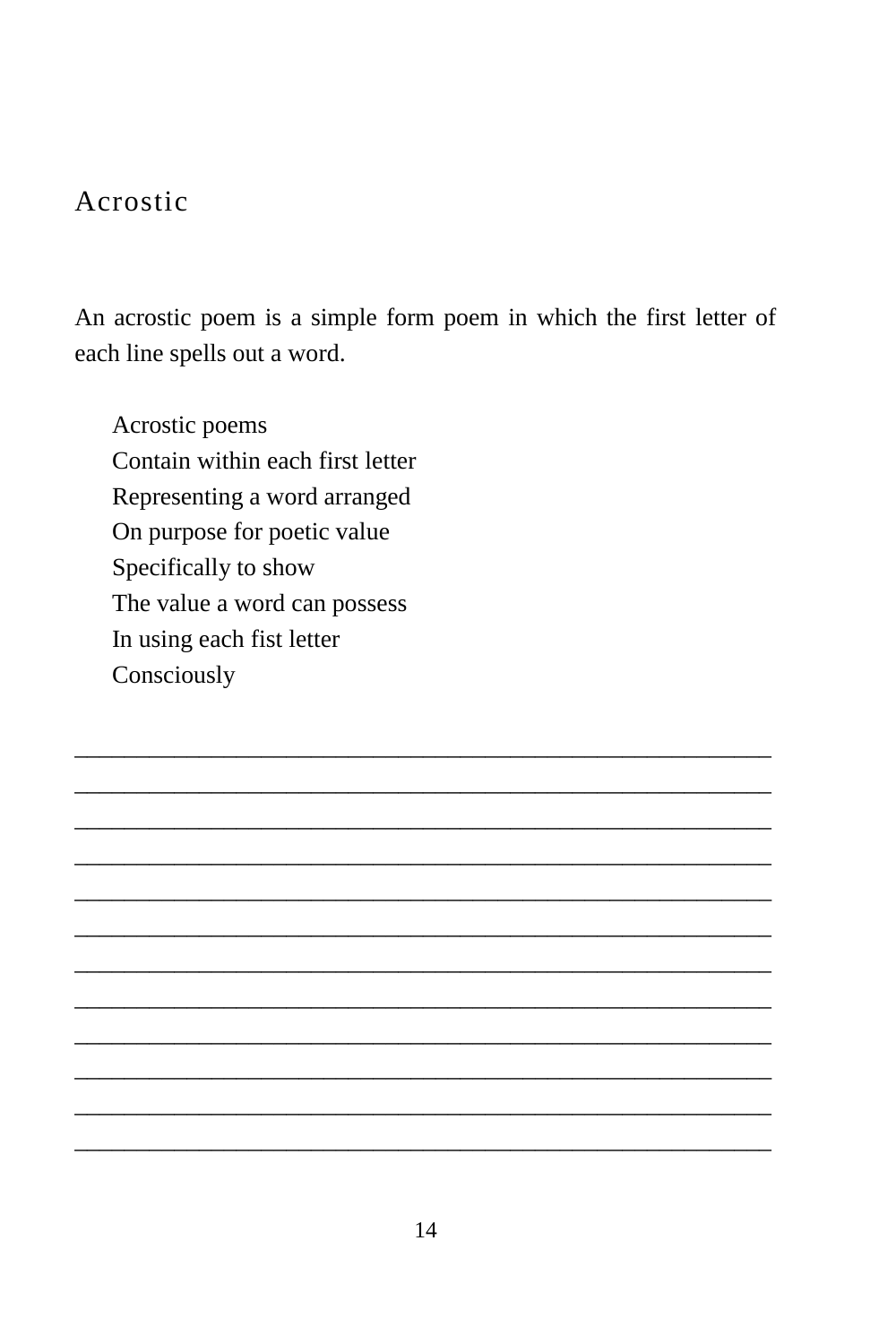## Limerick

Sometimes poetry has a reputation for being sad and depressing--and then there are funny poems like Limericks. The structure of a Limerick is relatively simple:

 A A B B A

Traditionally most Limericks have 9 syllables per line, but the rules on this vary. Write a Limerick.

\_\_\_\_\_\_\_\_\_\_\_\_\_\_\_\_\_\_\_\_\_\_\_\_\_\_\_\_\_\_\_\_\_\_\_\_\_\_\_\_\_\_\_\_\_\_\_\_\_\_\_\_\_\_\_\_ \_\_\_\_\_\_\_\_\_\_\_\_\_\_\_\_\_\_\_\_\_\_\_\_\_\_\_\_\_\_\_\_\_\_\_\_\_\_\_\_\_\_\_\_\_\_\_\_\_\_\_\_\_\_\_\_ \_\_\_\_\_\_\_\_\_\_\_\_\_\_\_\_\_\_\_\_\_\_\_\_\_\_\_\_\_\_\_\_\_\_\_\_\_\_\_\_\_\_\_\_\_\_\_\_\_\_\_\_\_\_\_\_ \_\_\_\_\_\_\_\_\_\_\_\_\_\_\_\_\_\_\_\_\_\_\_\_\_\_\_\_\_\_\_\_\_\_\_\_\_\_\_\_\_\_\_\_\_\_\_\_\_\_\_\_\_\_\_\_ \_\_\_\_\_\_\_\_\_\_\_\_\_\_\_\_\_\_\_\_\_\_\_\_\_\_\_\_\_\_\_\_\_\_\_\_\_\_\_\_\_\_\_\_\_\_\_\_\_\_\_\_\_\_\_\_ \_\_\_\_\_\_\_\_\_\_\_\_\_\_\_\_\_\_\_\_\_\_\_\_\_\_\_\_\_\_\_\_\_\_\_\_\_\_\_\_\_\_\_\_\_\_\_\_\_\_\_\_\_\_\_\_ \_\_\_\_\_\_\_\_\_\_\_\_\_\_\_\_\_\_\_\_\_\_\_\_\_\_\_\_\_\_\_\_\_\_\_\_\_\_\_\_\_\_\_\_\_\_\_\_\_\_\_\_\_\_\_\_ \_\_\_\_\_\_\_\_\_\_\_\_\_\_\_\_\_\_\_\_\_\_\_\_\_\_\_\_\_\_\_\_\_\_\_\_\_\_\_\_\_\_\_\_\_\_\_\_\_\_\_\_\_\_\_\_ \_\_\_\_\_\_\_\_\_\_\_\_\_\_\_\_\_\_\_\_\_\_\_\_\_\_\_\_\_\_\_\_\_\_\_\_\_\_\_\_\_\_\_\_\_\_\_\_\_\_\_\_\_\_\_\_

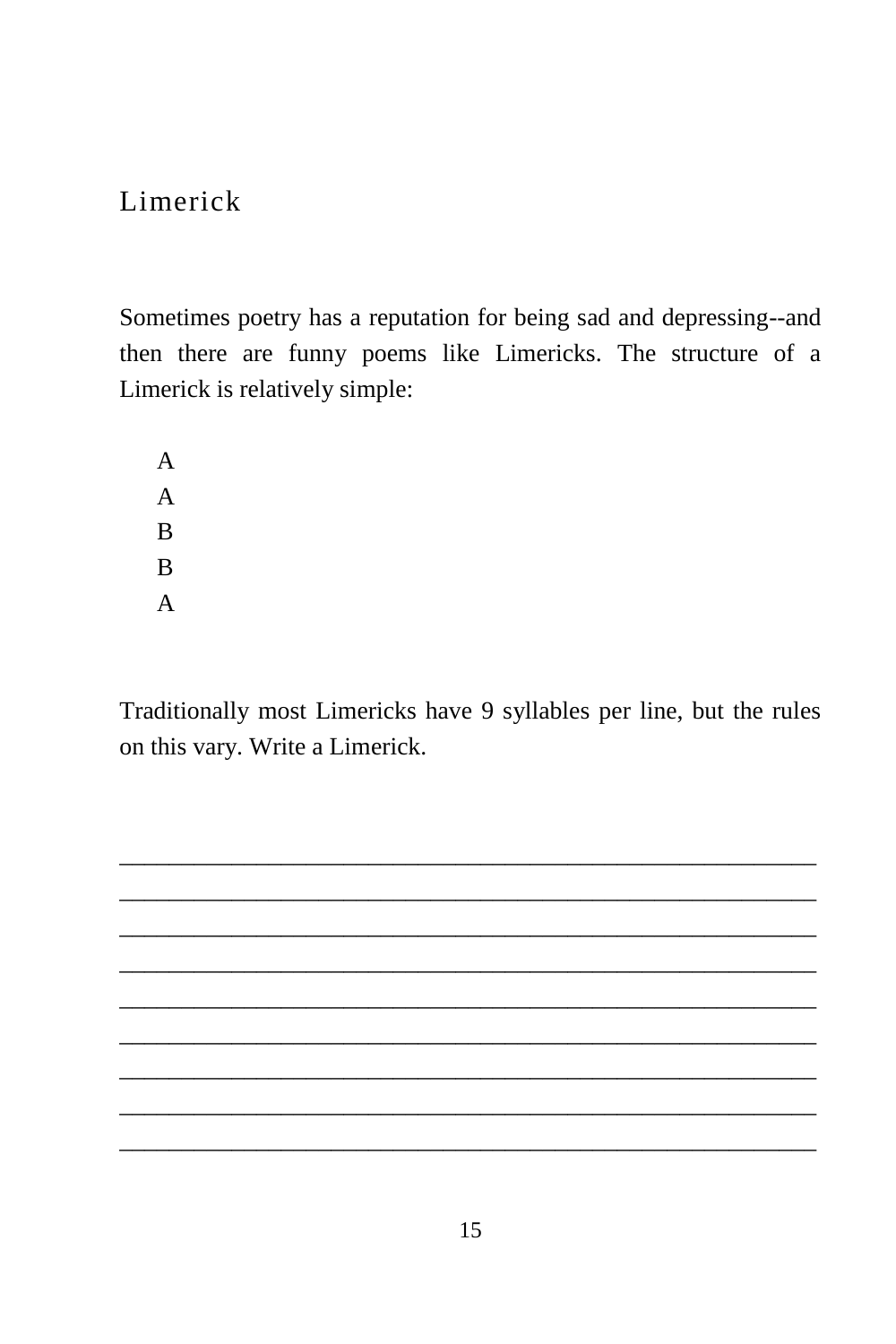## Fibonacci

A Fibonacci poem is a newer poetic form that bases itself off of the mathematical Fibonacci sequence where each number equals the previous two numbers before it. In poetry, the sequence translates to syllable count. The typical fib is a six line, 20 syllable poem with a syllable count by line of

with as many syllables per line as the line's corresponding place in the Fibonacci sequence. However, some Fibonacci poets try to challenge themselves to make the poems go longer than 6 lines.

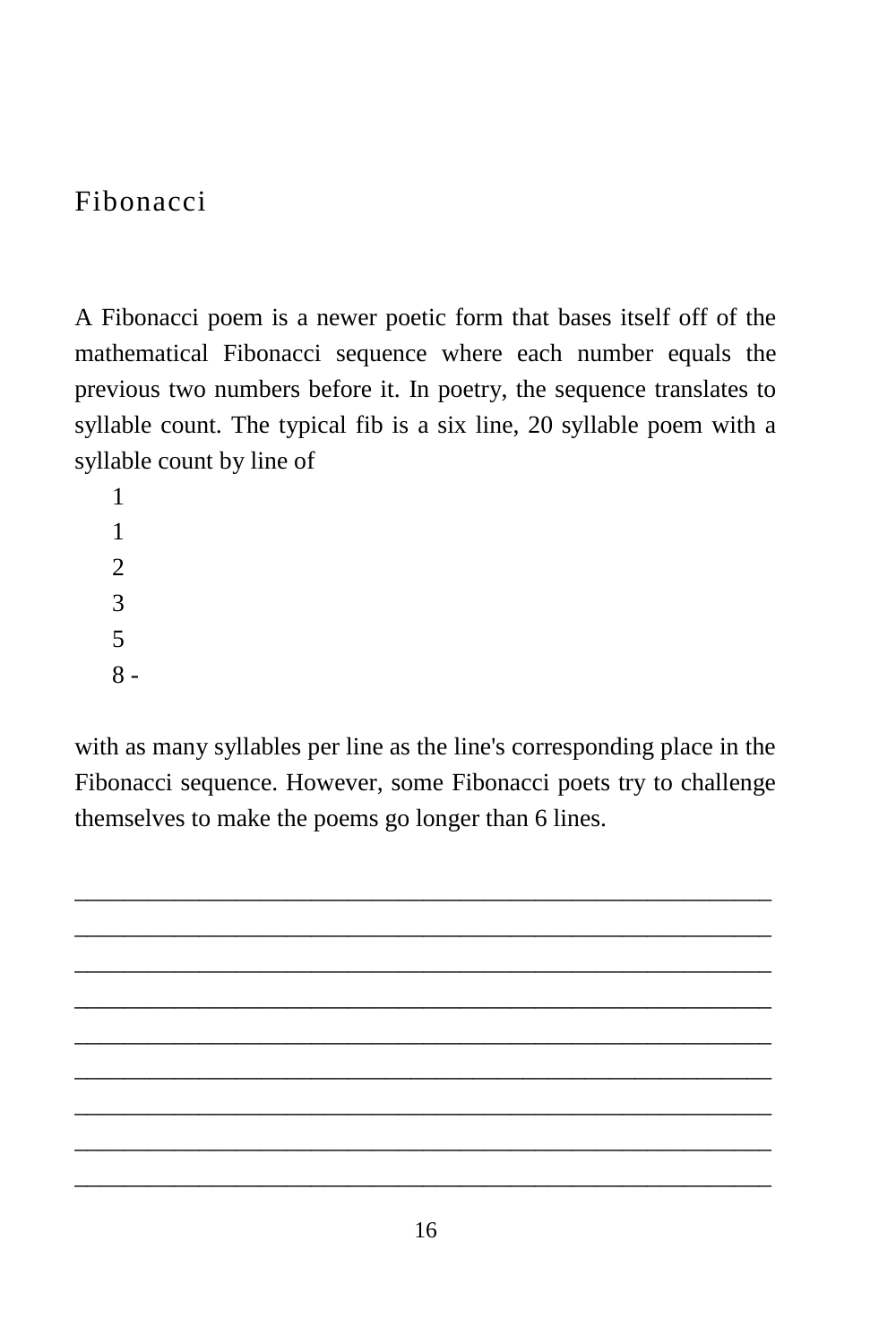Ars Poetica

Write a poem about poetry or being a poet.

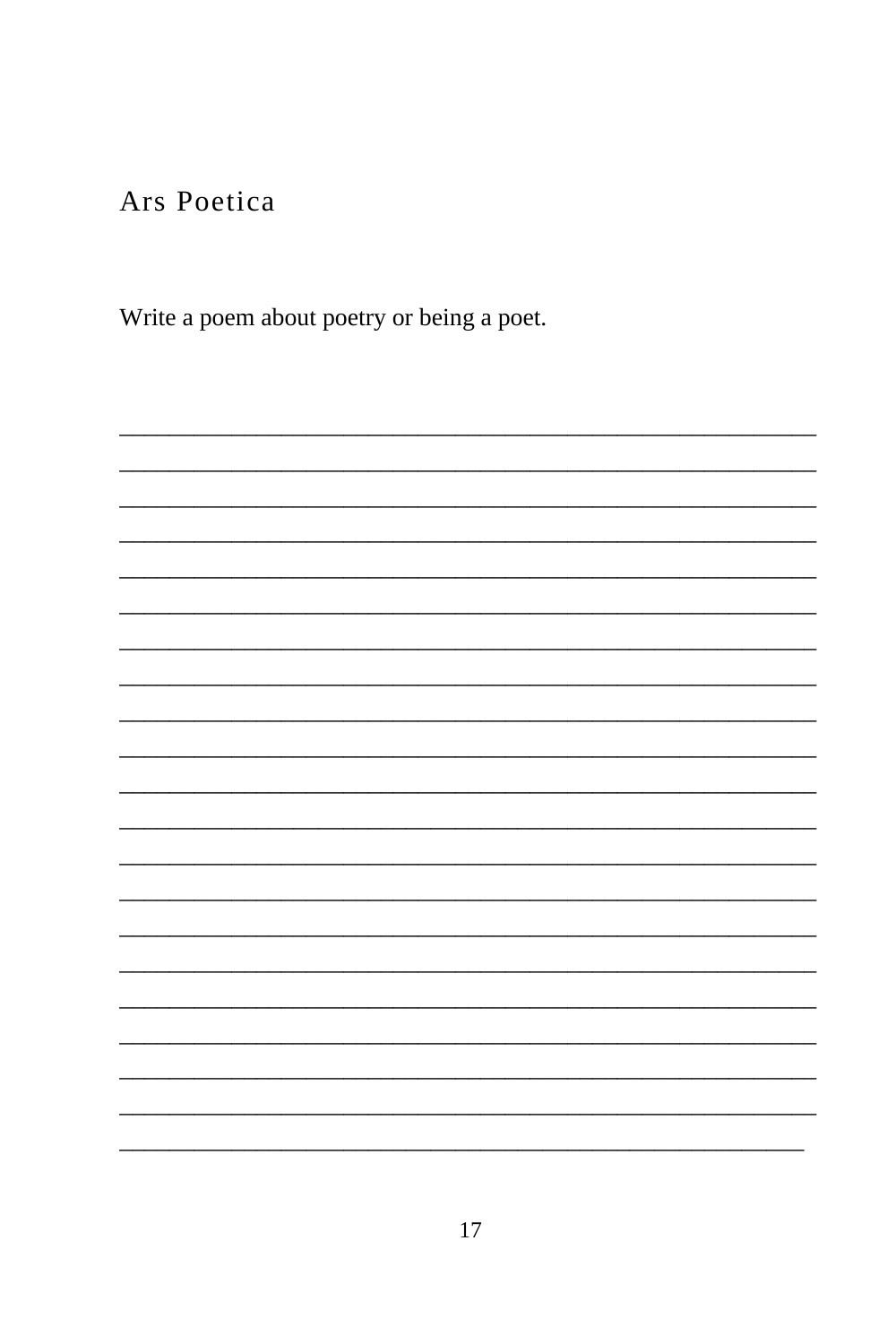## Ekphrastic

Ekphrastic poetry is poetry inspired by a work of art. Find a piece of art that moves you and write a poem inspired by it.

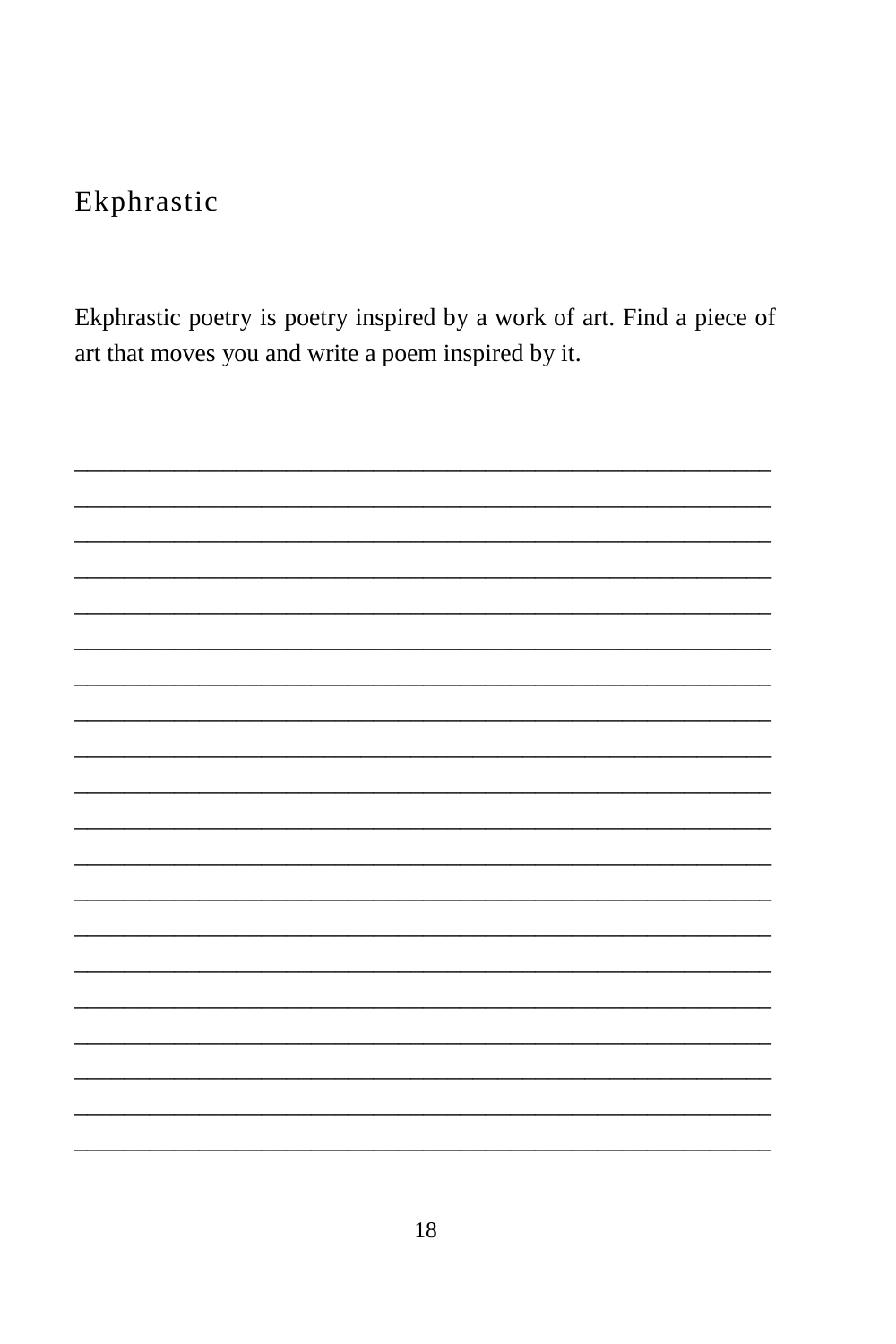Epistolary

Write a poem that takes the form of a letter.

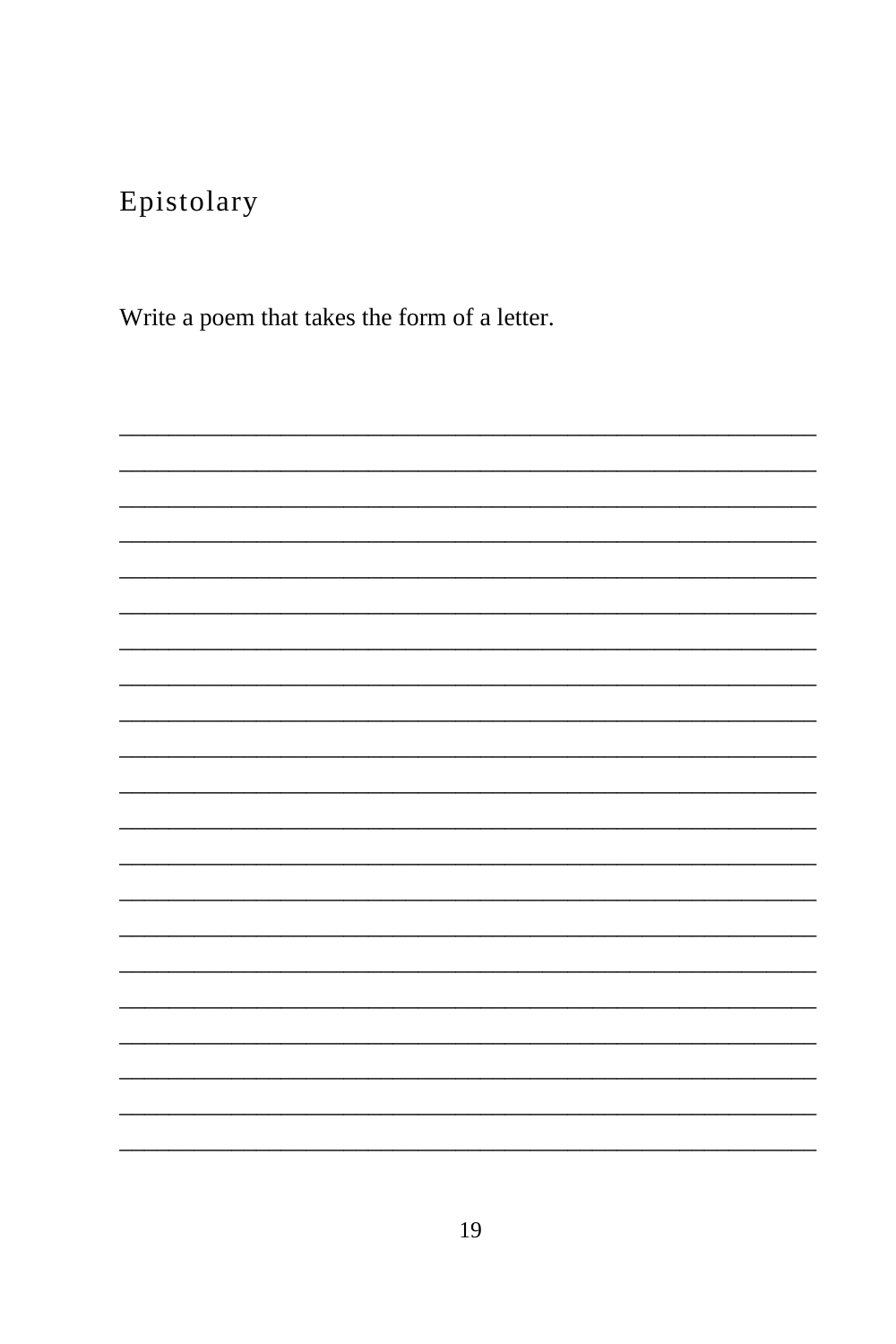## Found

Pick a random book off of your shelf, and go to a random page. Pick out a random sentence, or 10 random words, and write a poem using these words that you found on the page.

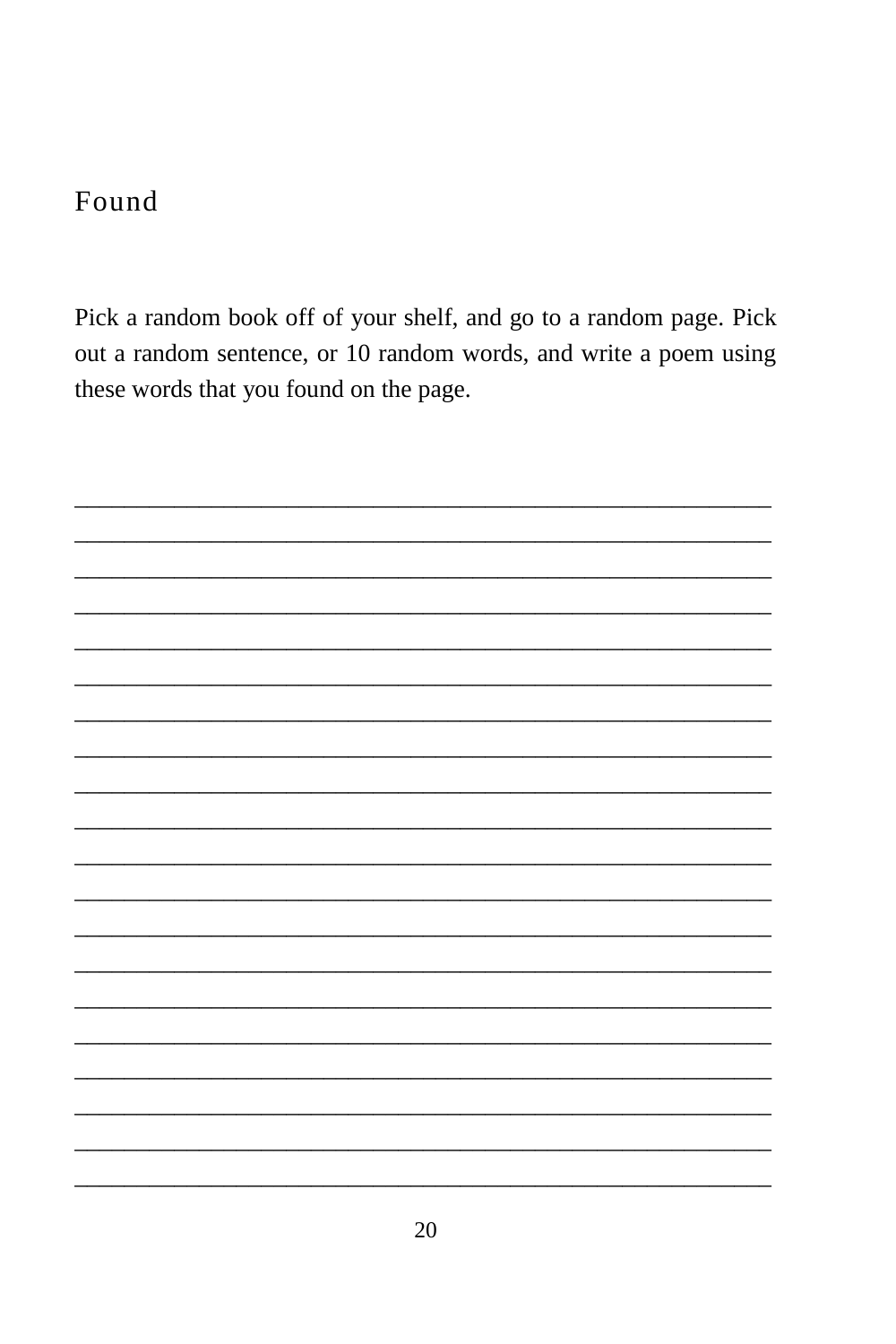#### Dream

We all have dreams. Dreams sometimes don't make any sense--sometimes they confuse us, other times they intrigue us. Sometimes both. Sometimes the imagery stays with us even after we've woken. Write a poem describing the imagery in a dream.

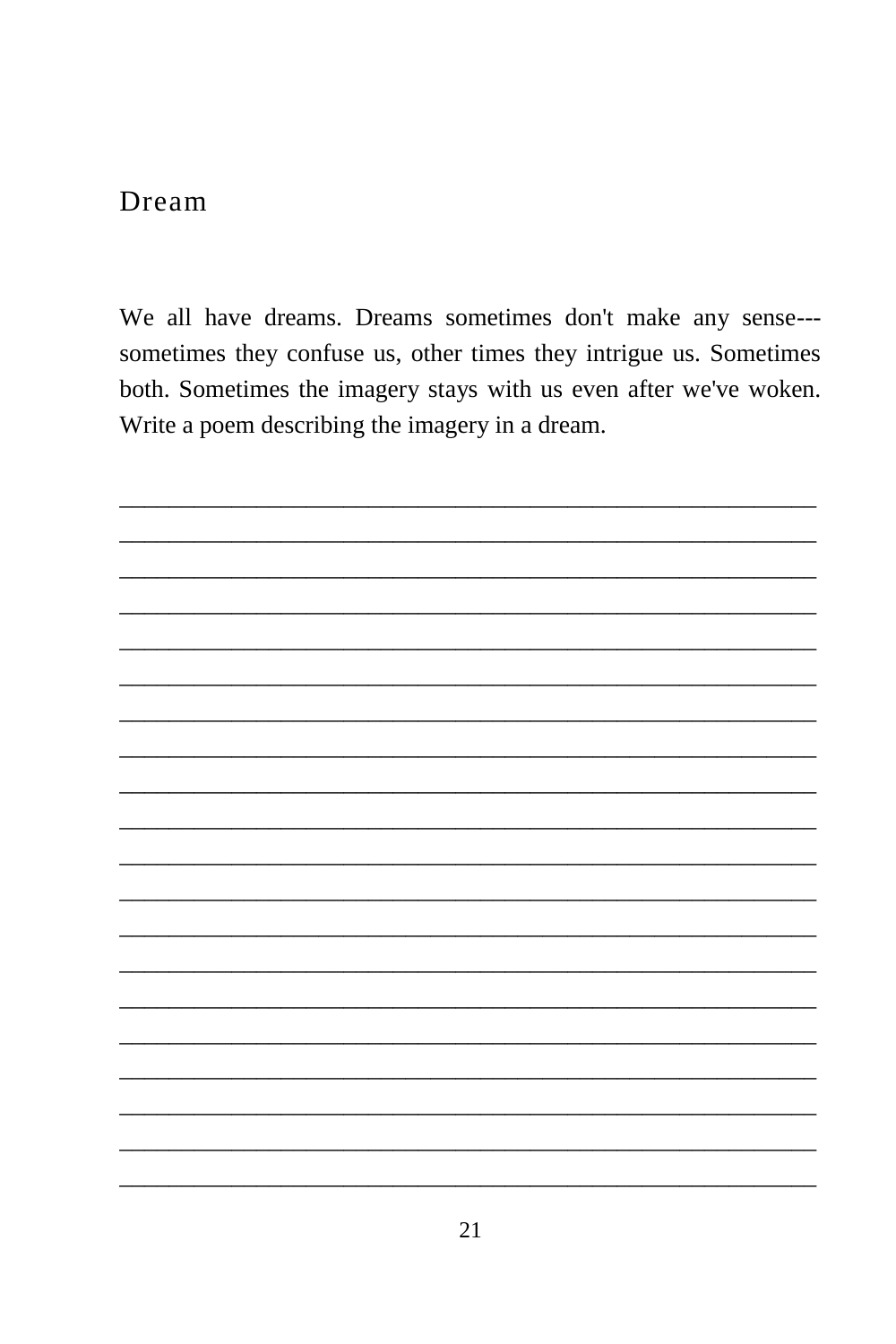List

Sometimes a list can tell us a lot. Write a poem that takes the form of a list, it can be a shopping list, a list of items, a to-do list, or any kind of list.

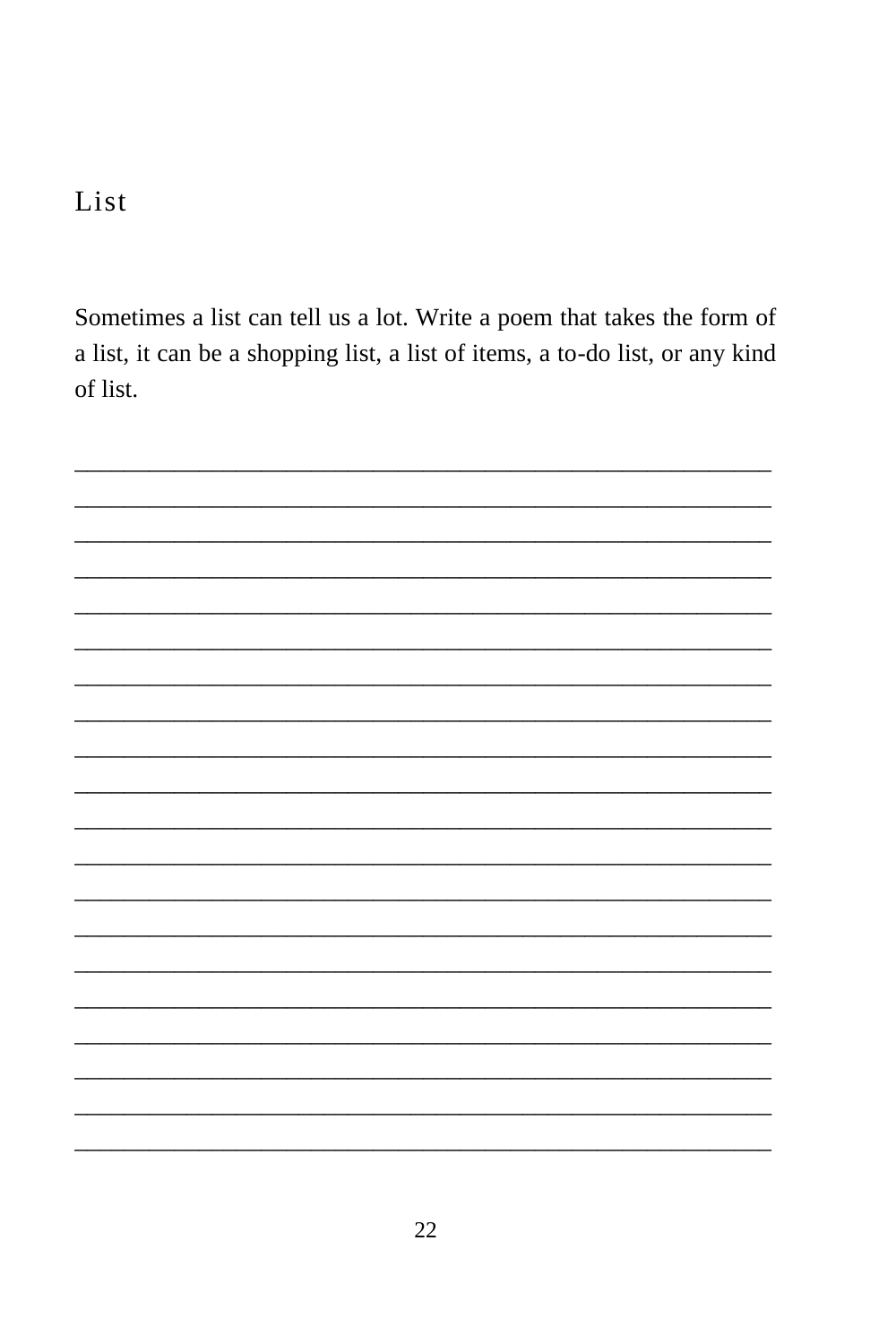Dialogue

Write a poem that takes the form of a dialogue between two people. They can be real people, imagined people, or even historical figures.

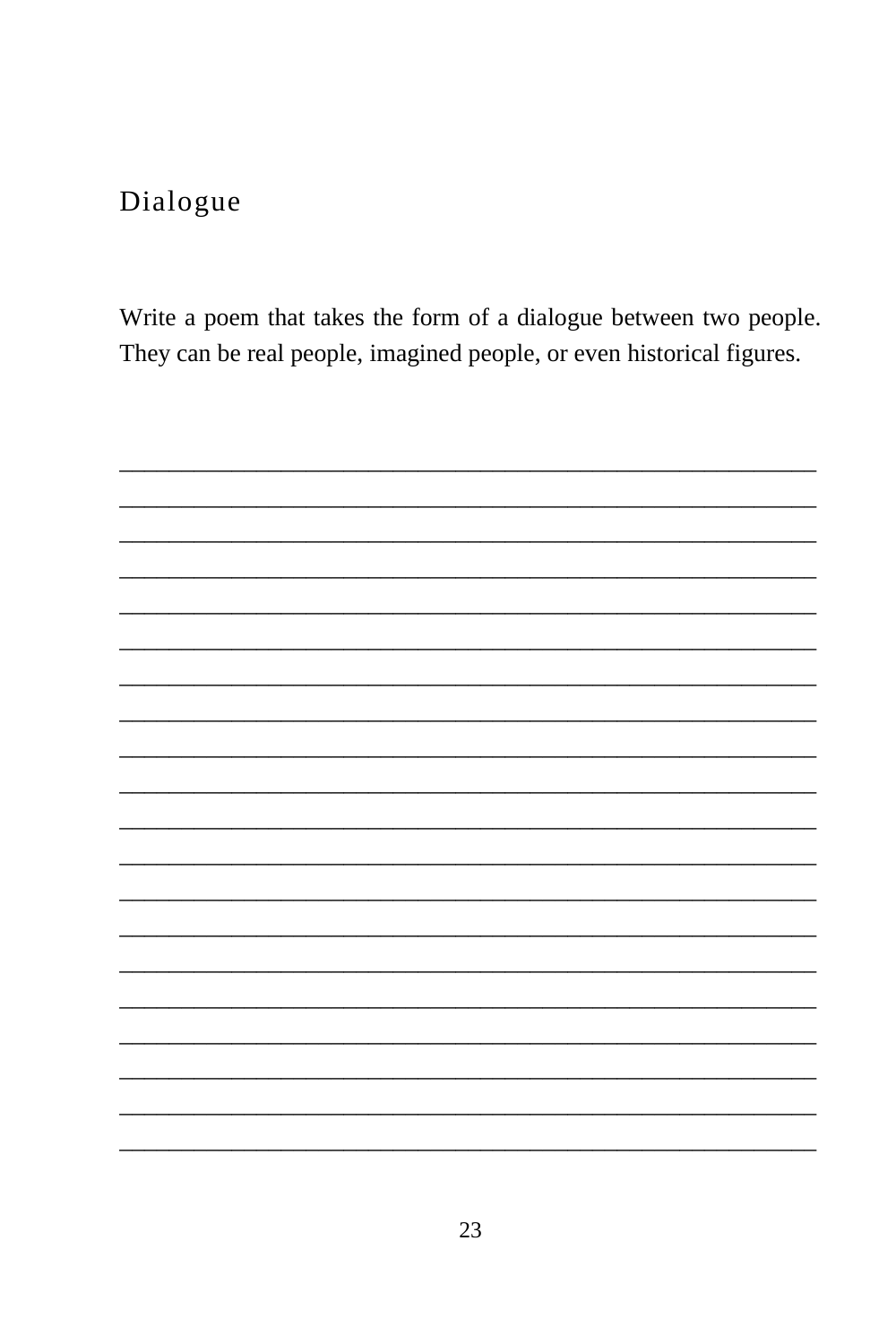## Metaphor

Write a poem that compares something to something else, make heavy use of metaphor in the poem.

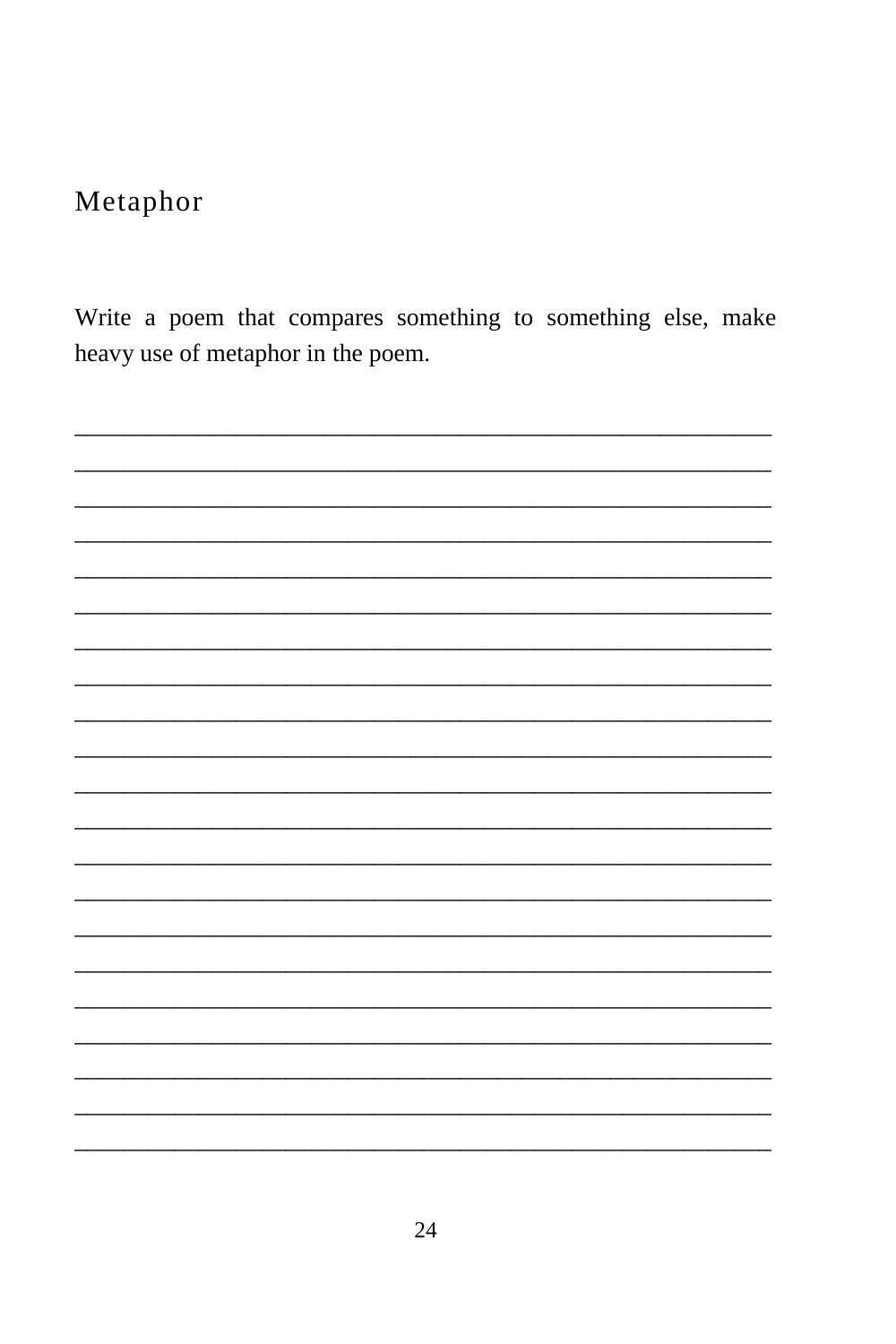Overheard

Write a poem about a conversation you overheard, or about someone overhearing a conversation you were having.

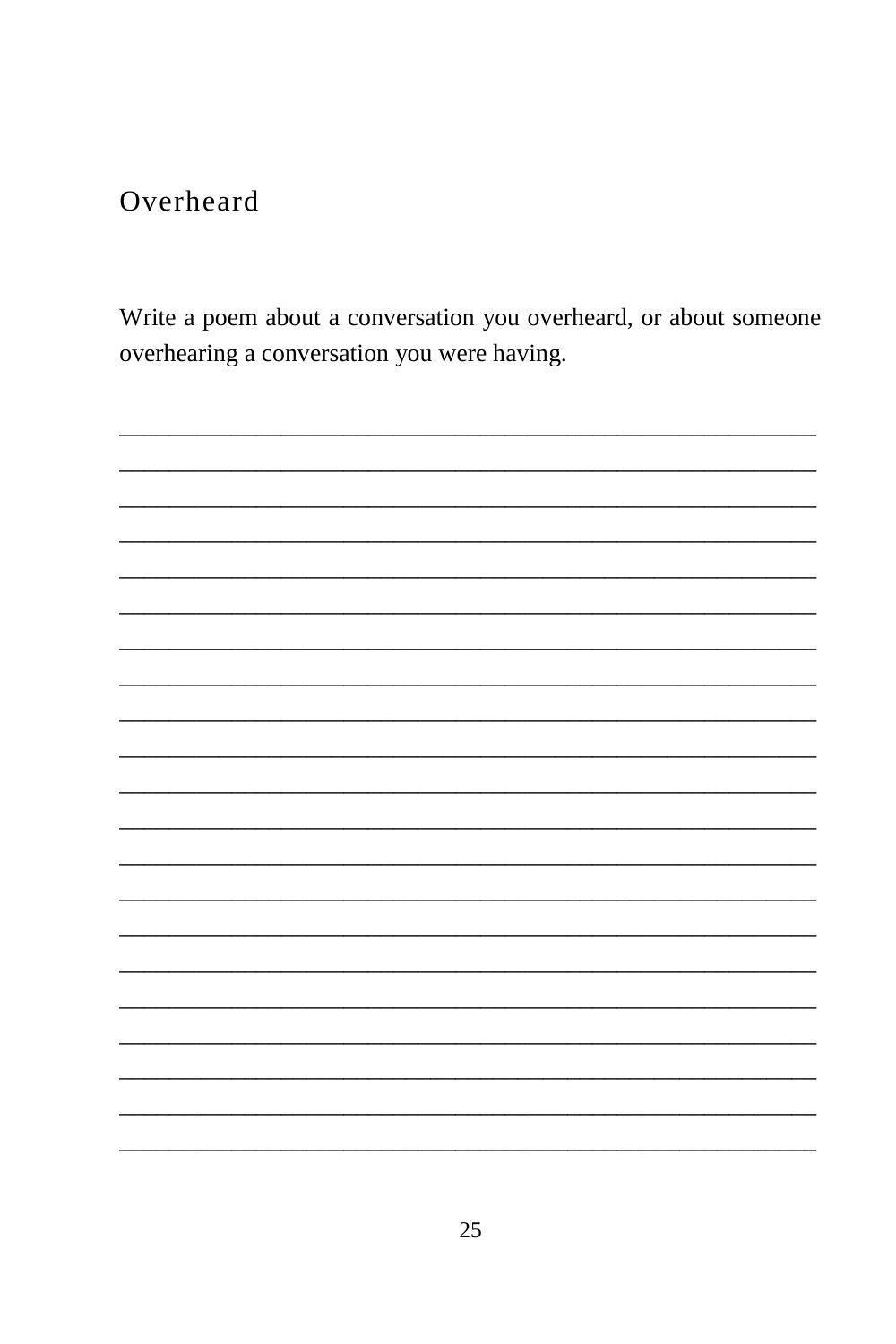## History

Write a poem about something significant that happened on this day in history.

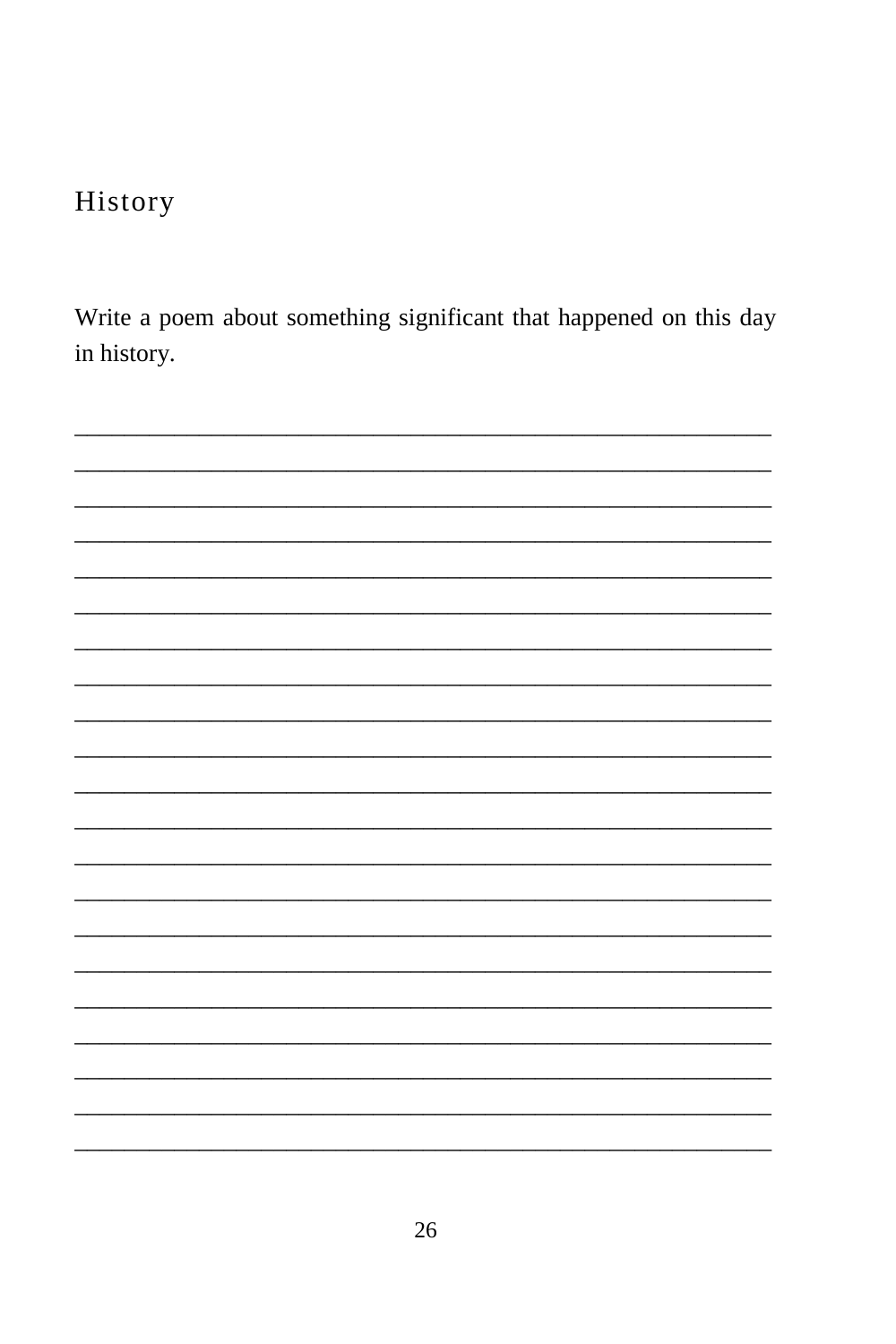Nostalgia

Write a poem about a memory or about something that makes you feel nostalgic.

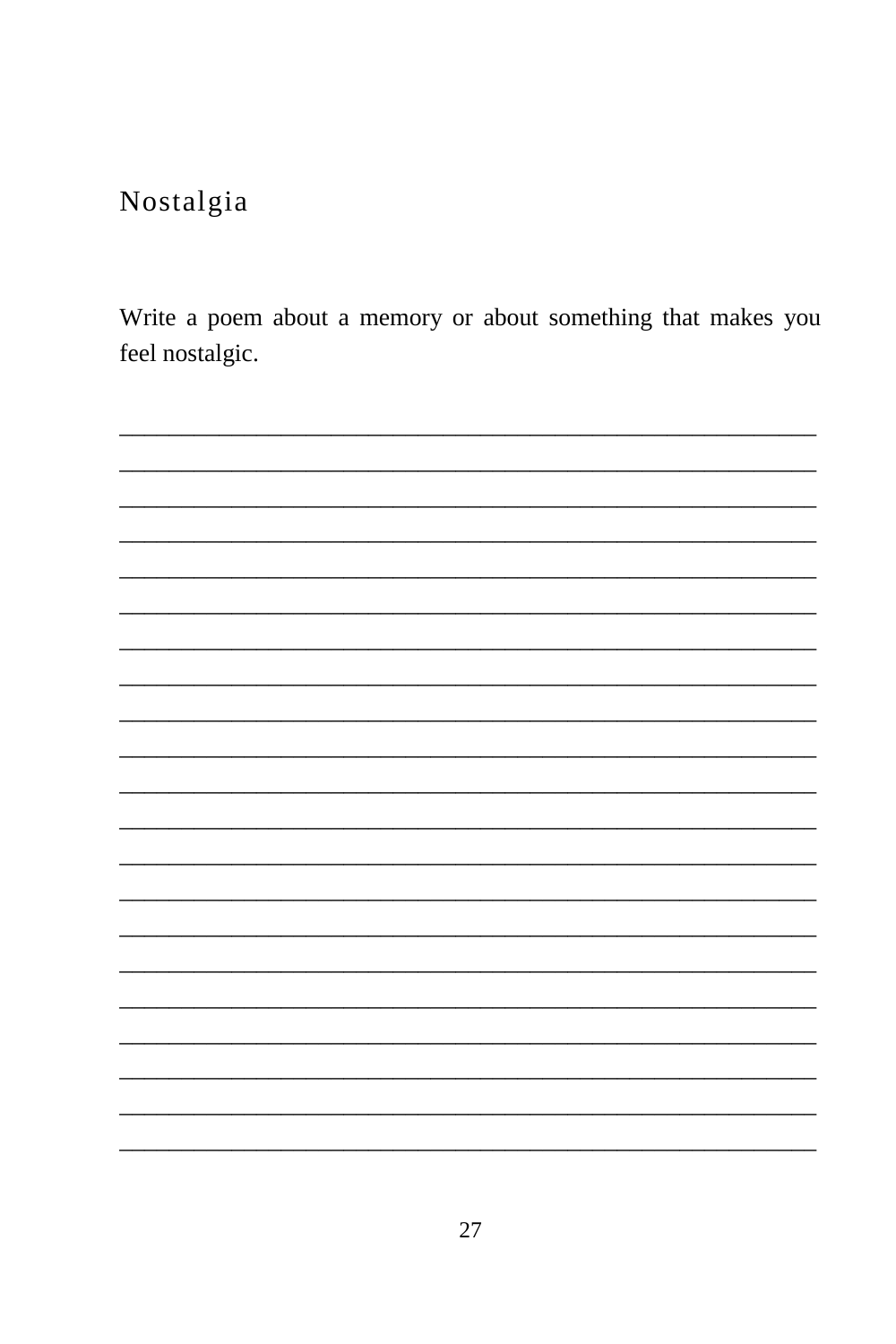## Concrete

A concrete poem, sometimes referred to as a visual or image poem, is a poem that takes the form of an image. Write a concrete poem.

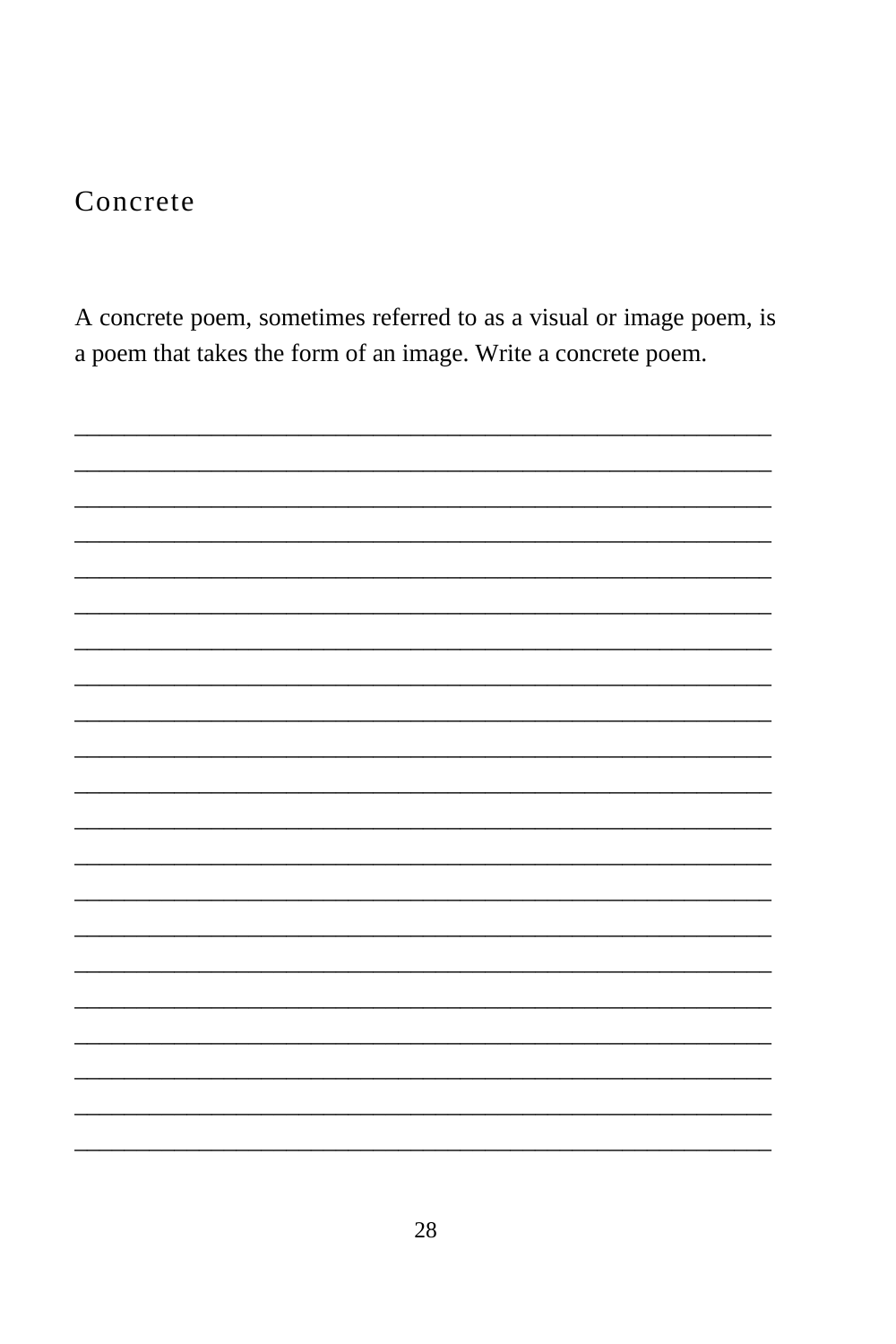# Sequel

Write a poem that serves as a sequel to a poem you have already written.

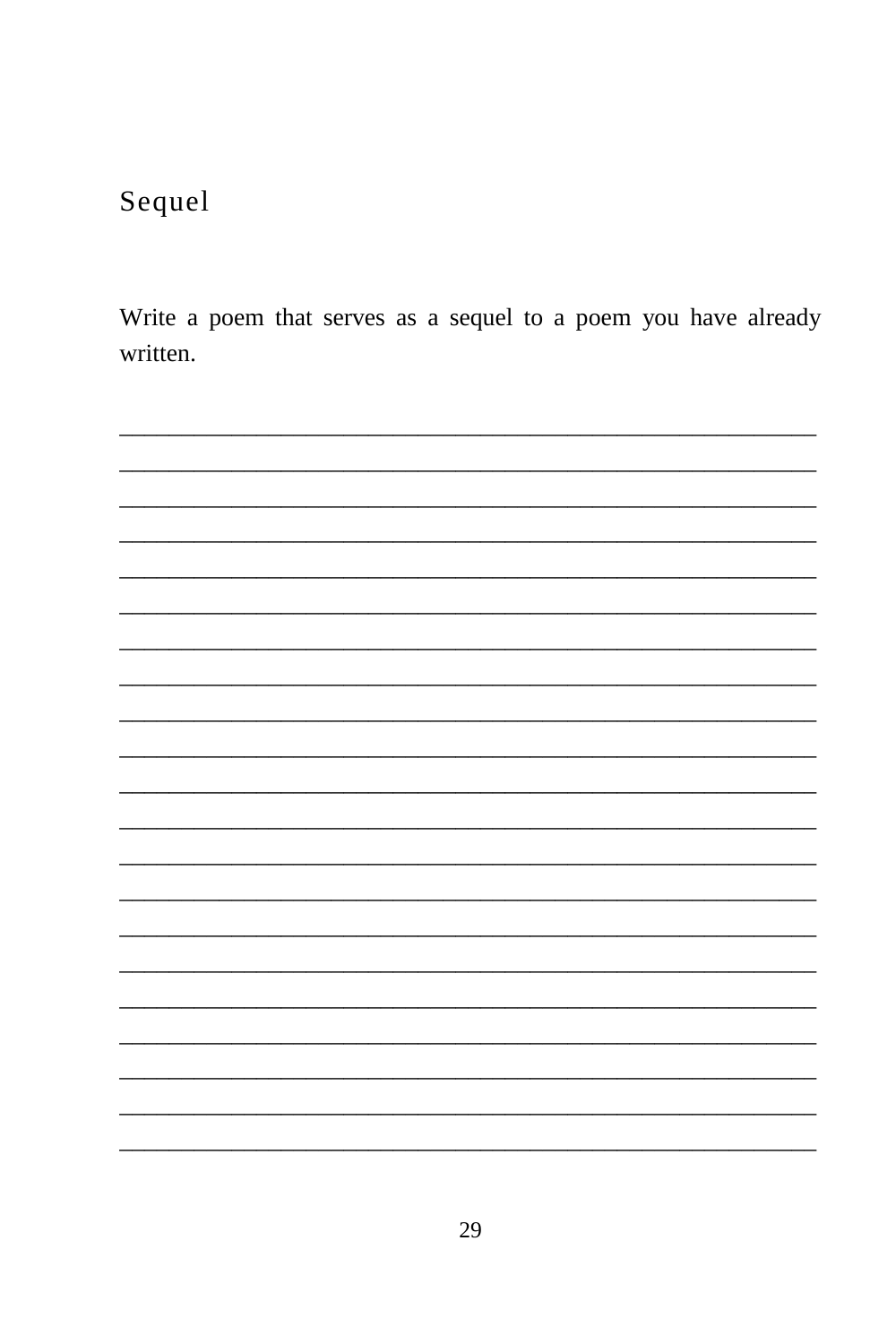Minimalist

Write a poem using as few words as you possibly can.

 $\overline{a}$  $\overline{\phantom{a}}$  $\overline{\phantom{a}}$  $\overline{\phantom{a}}$  $\overline{a}$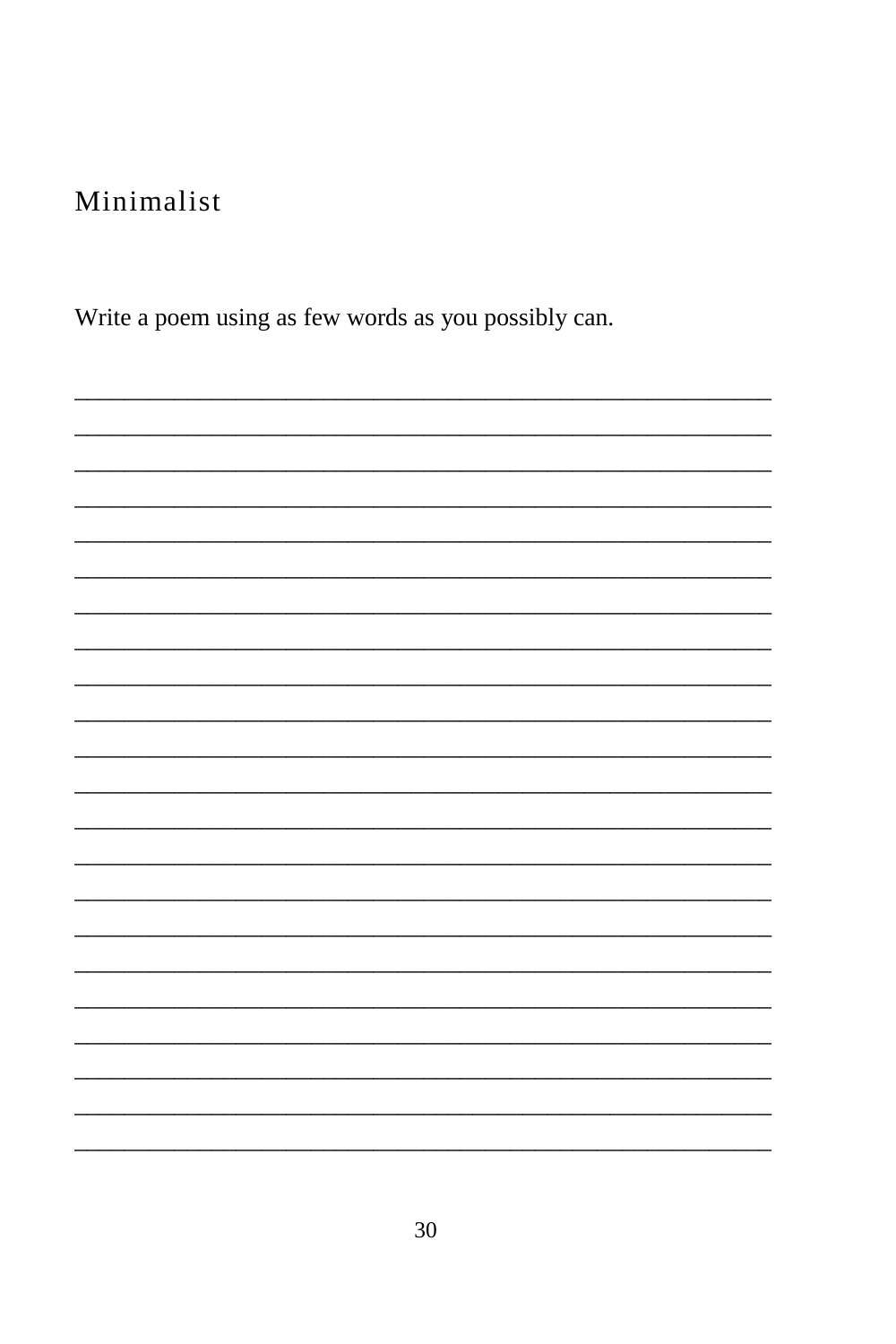Thank You Note

Write a poem that takes the form of a thank you note.

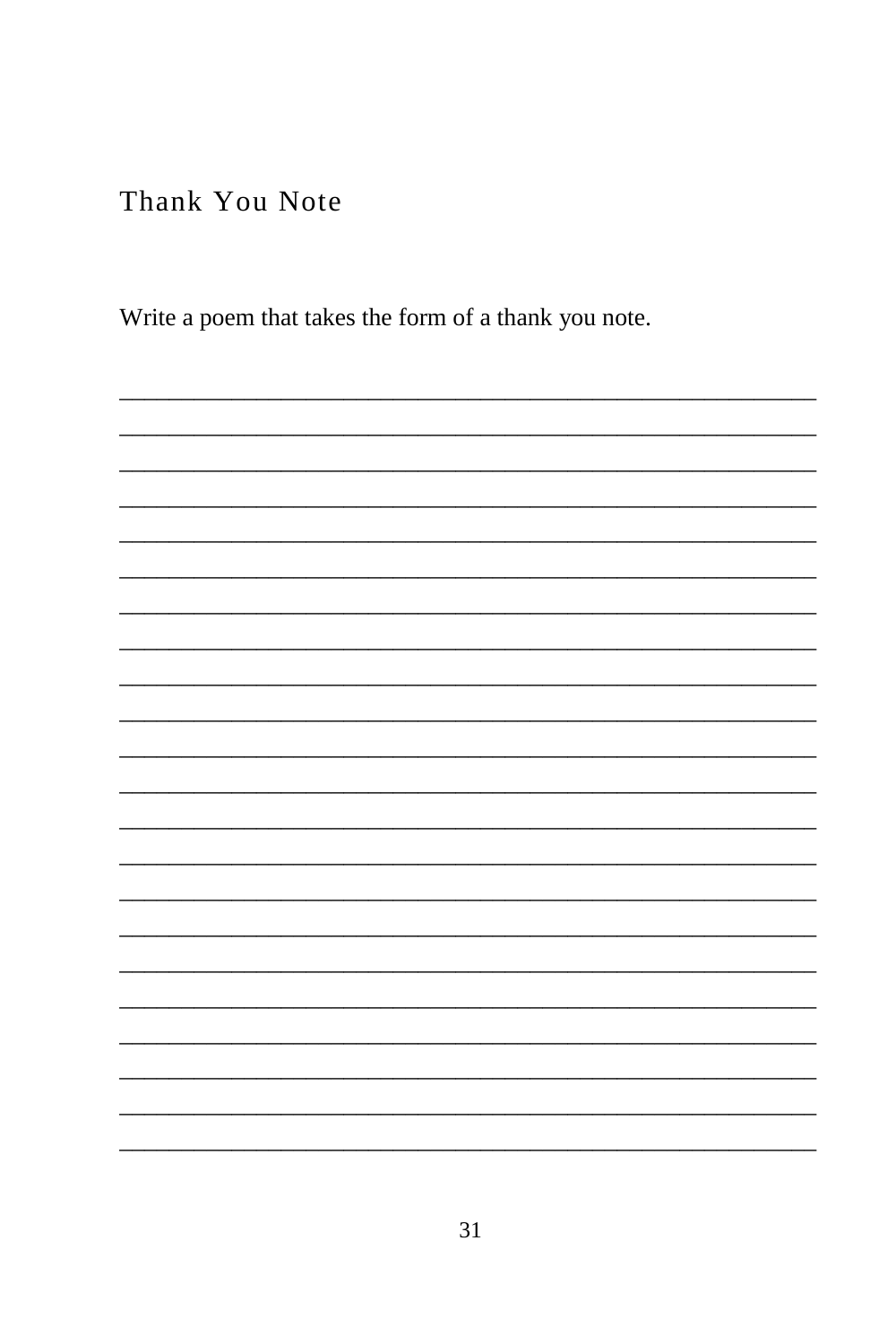## Archaic Word

Write a poem that is dedicated to or makes good use of an archaic word that is rarely used in regular contemporary conversation.

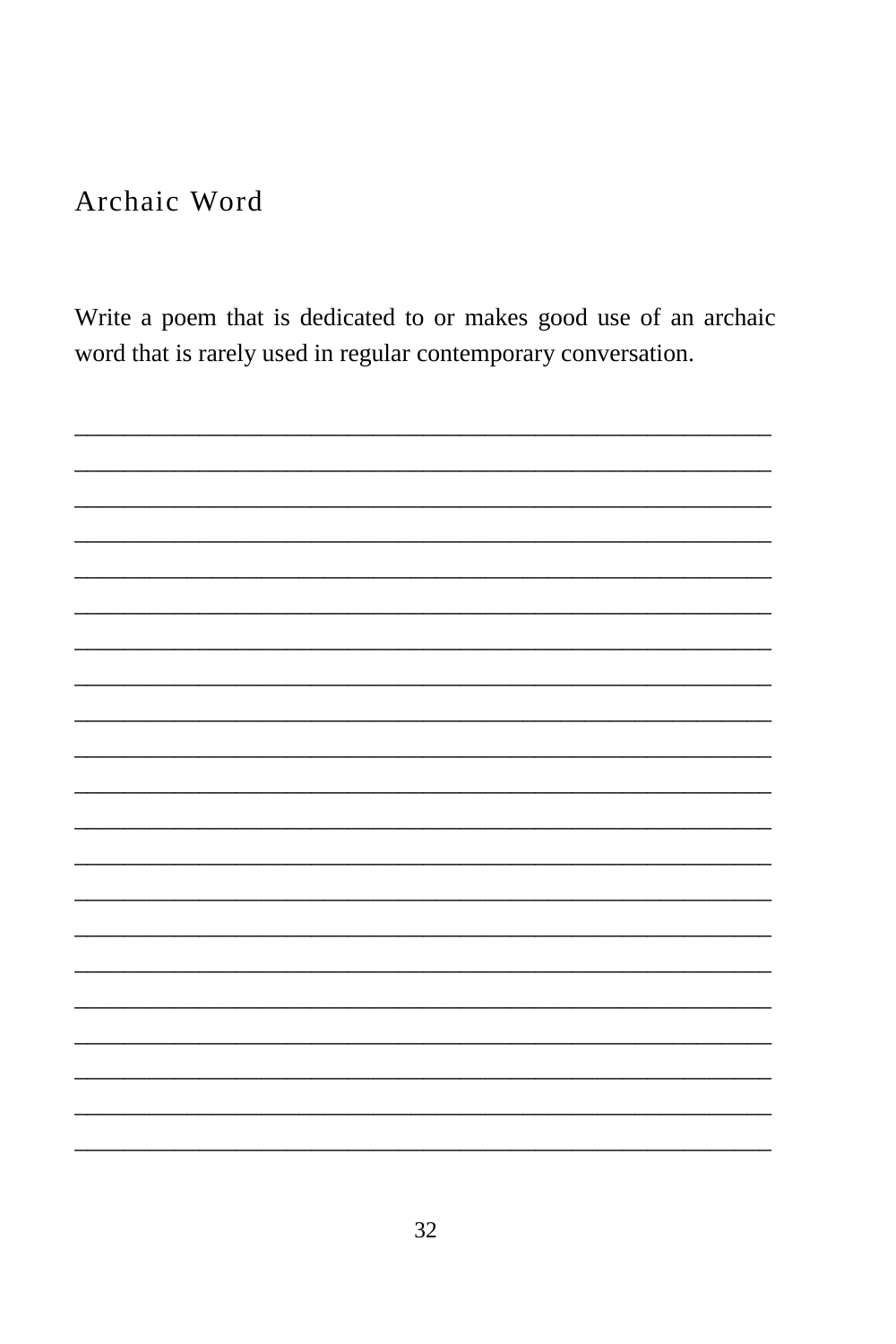#### Time

Write a poem about time. Never enough, more than enough...never stopping? Wish it would stop? Wish it would speed up? Time conquers all? Or something else.

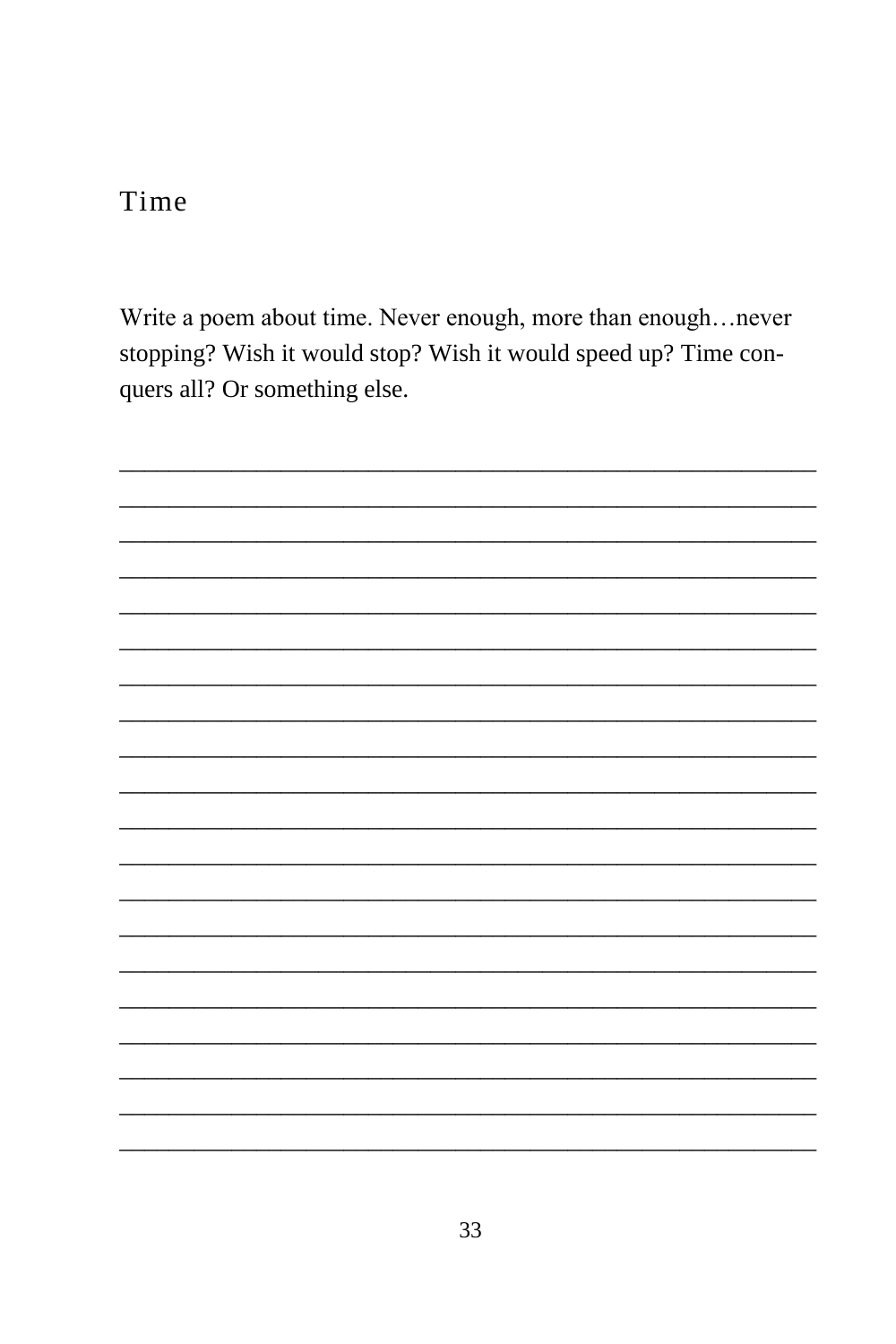#### Hometown

Write a poem that celebrates your home town. What is unique or interesting about it?

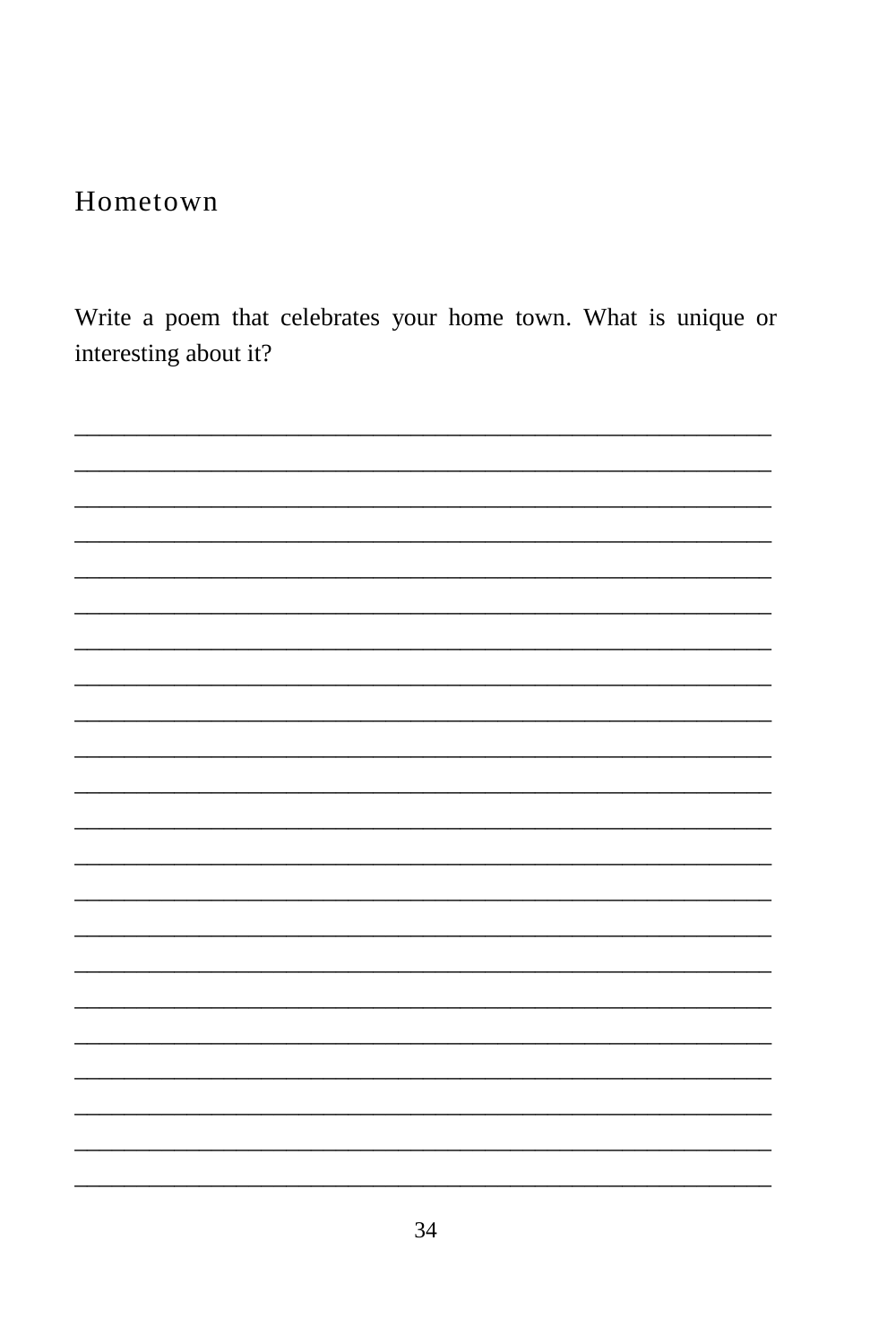Alliteration

Write a poem that makes heavy use of alliteration.

"Peter piper picked a patch of perfect poems proliferating proper punctuation!"

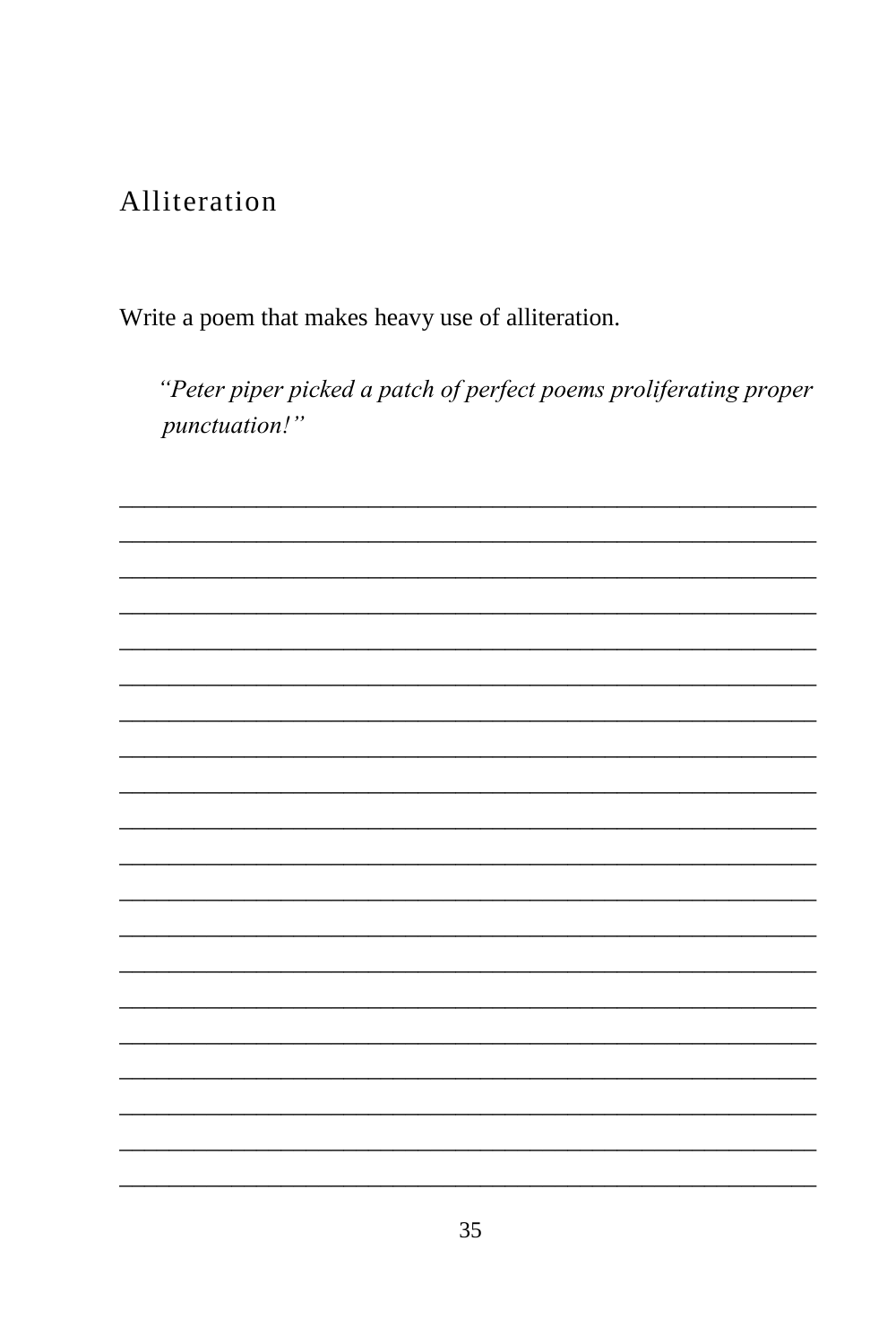## Indecision

Write a poem about a time either you or someone you know felt extreme indecision. It could be about a purchase, a relationship, a specific situation---a time it was nearly impossible to make a decision between multiple choices.

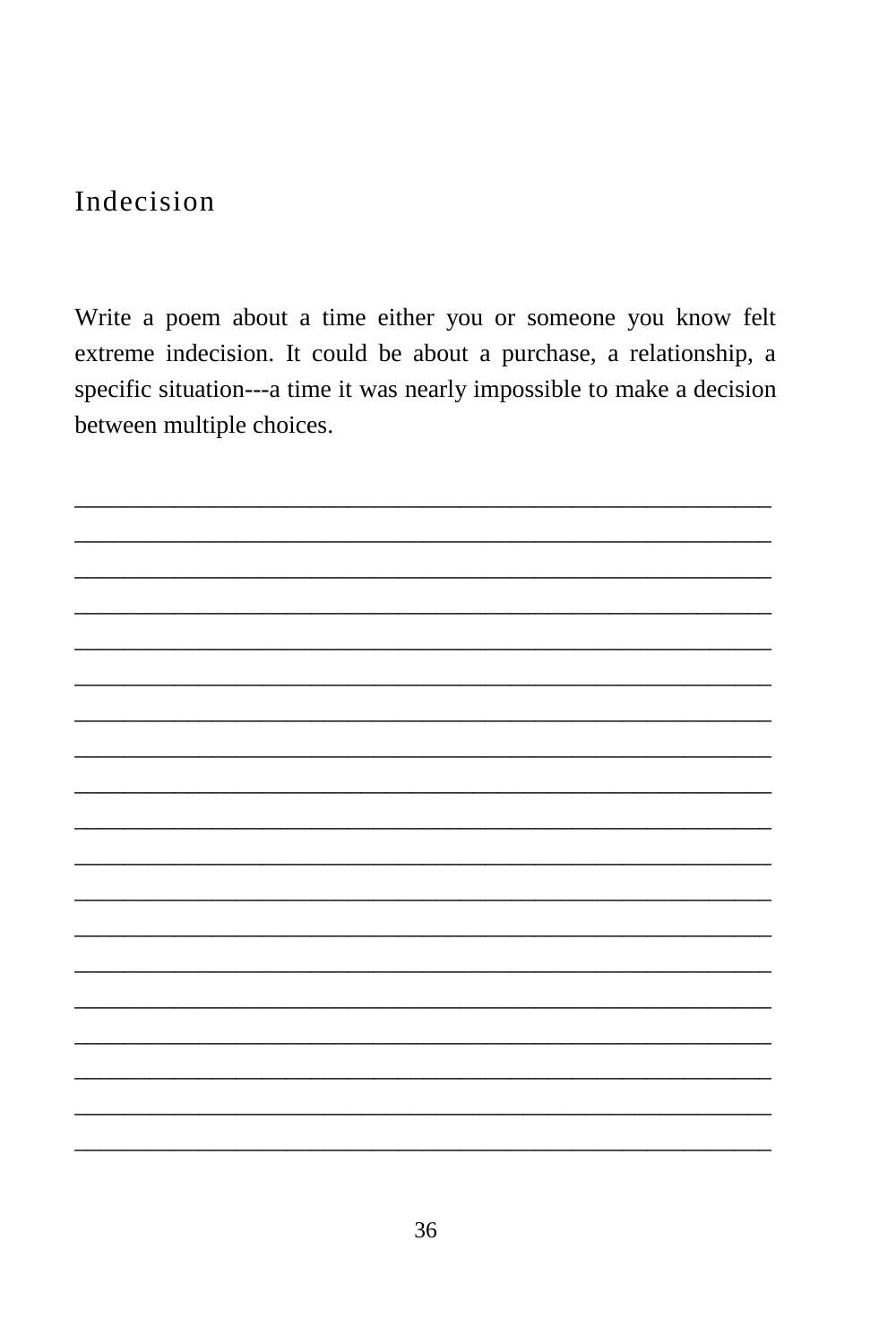#### Faith

We all have faith in something. Normally we associate faith with religion, and while this is true, we also need faith to wake up in the morning, believe the sun will come back, leave our houses during the day. Write a poem about something you have faith in.

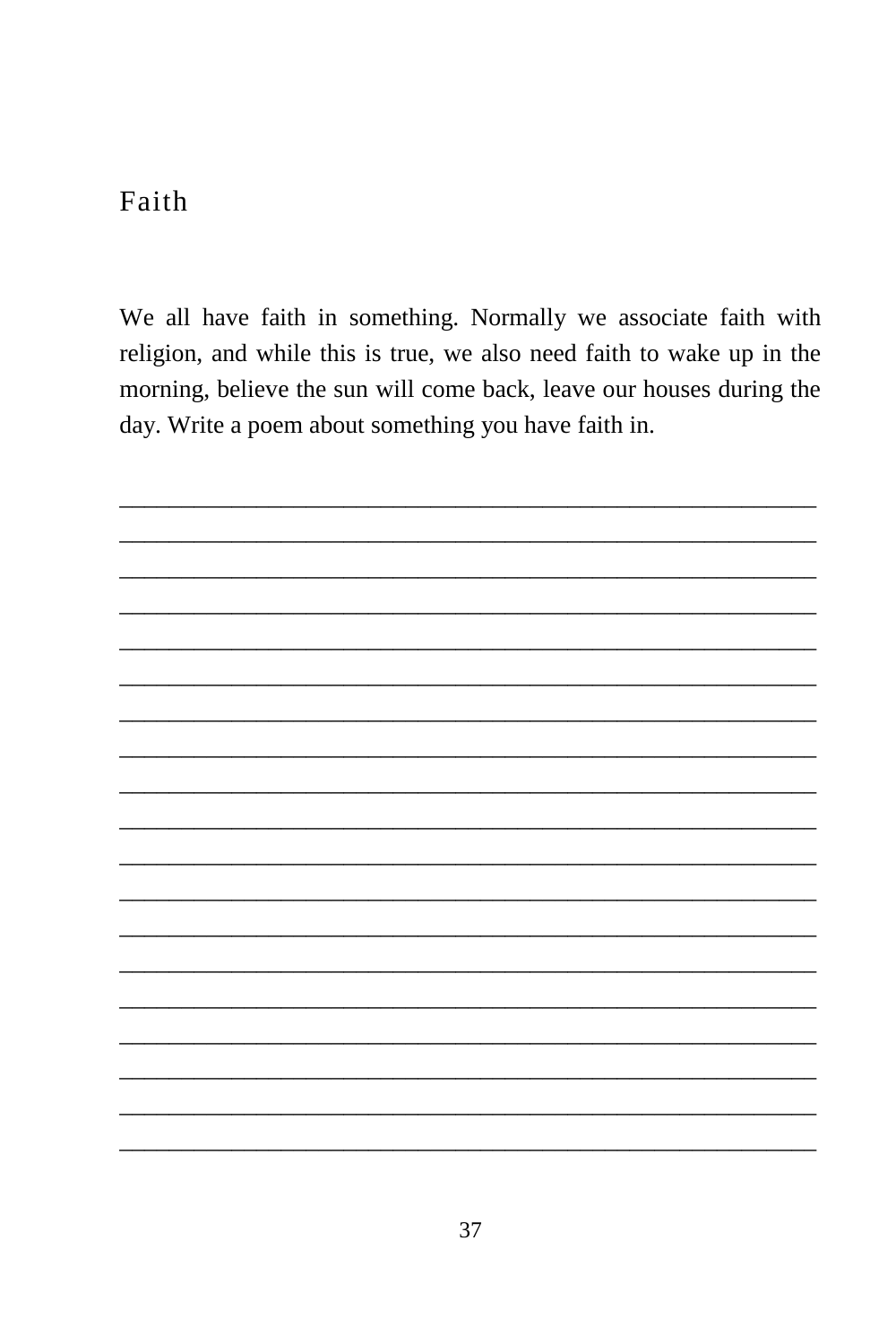## Chance

Write a poem about something that happened by chance. A chance encounter, a random decision, etc.

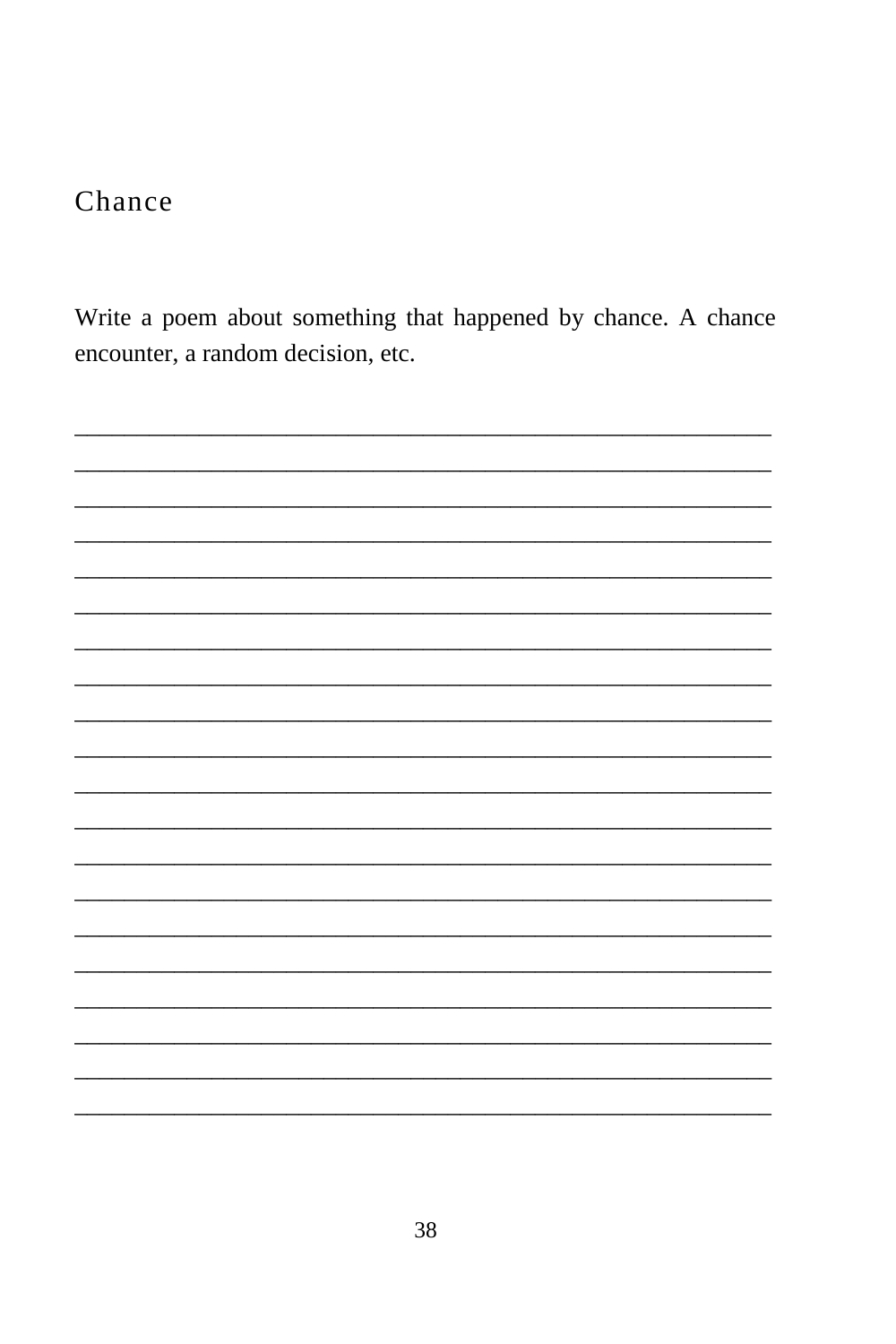#### Praise

There is a lot of negative poetry out there complaining about something, from family, to relationships to politics. Let's break the pattern! Write a poem that praises something or someone.

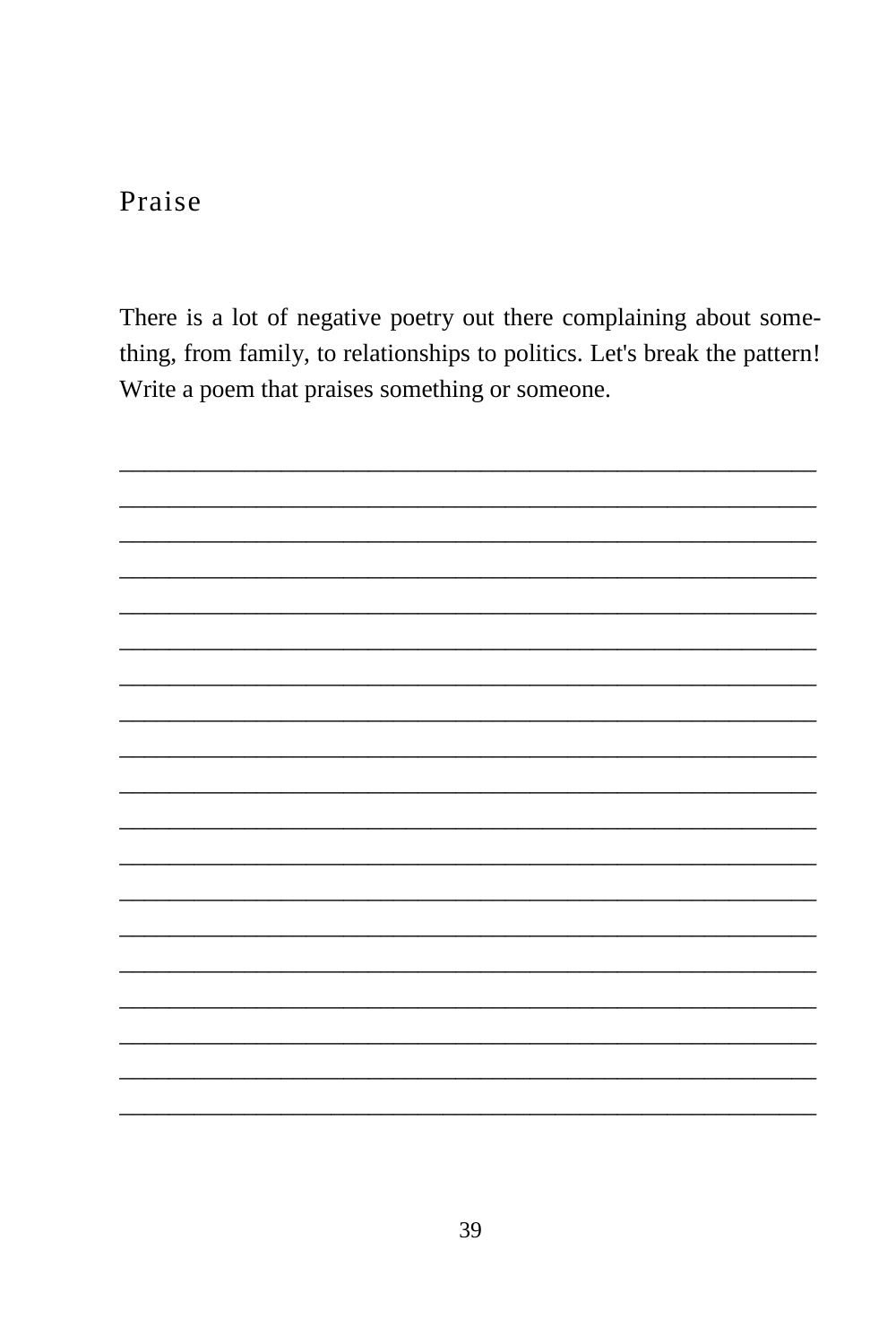On Your Tombstone

We don't always get to choose the words on our tombstones, but what if you did? Write a poem about what you want to be left behind when you die.

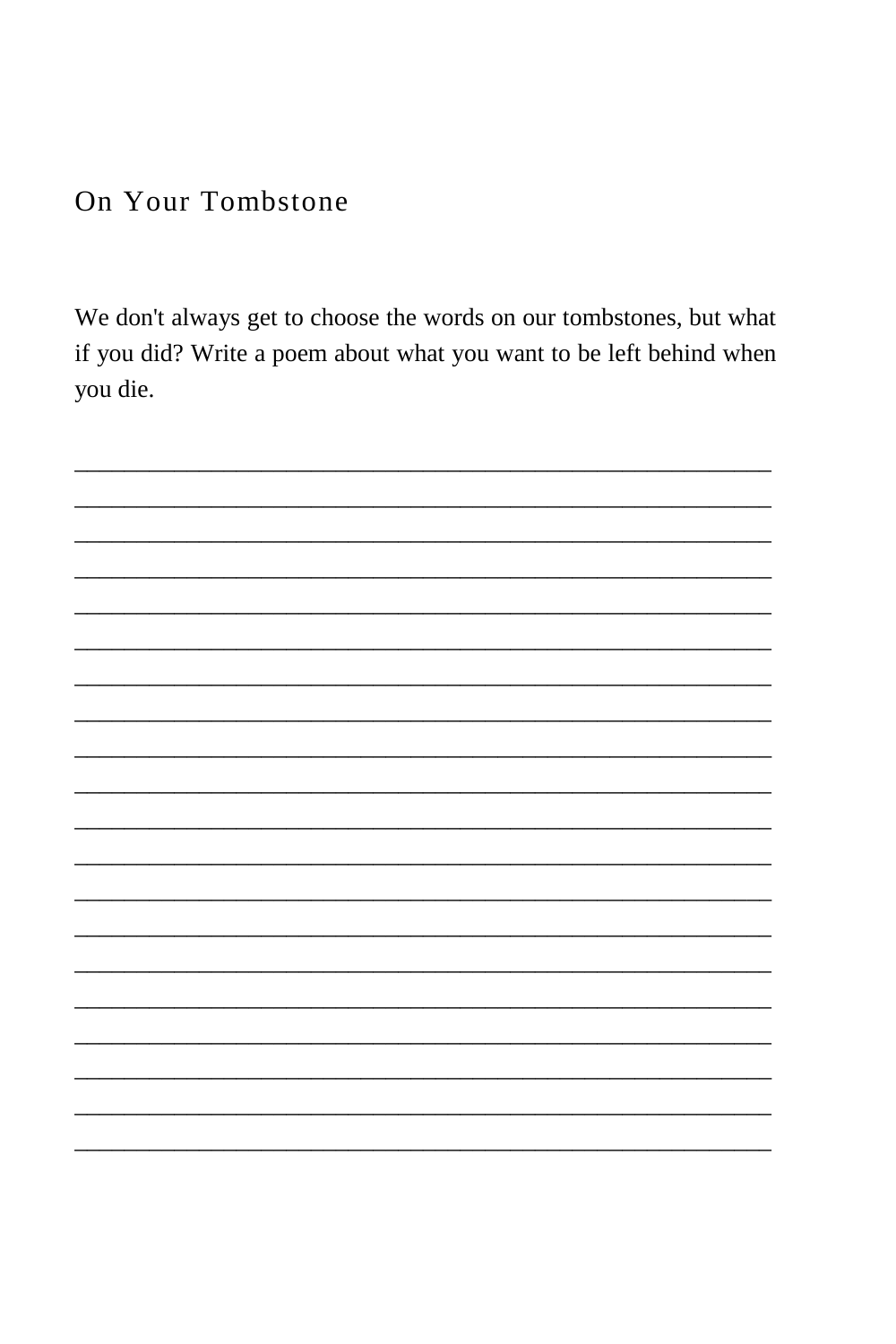## Reminder

Write a poem that takes the form of a reminder. It can be to yourself, or someone else. It can take the form of a formal reminder, or an informal one.

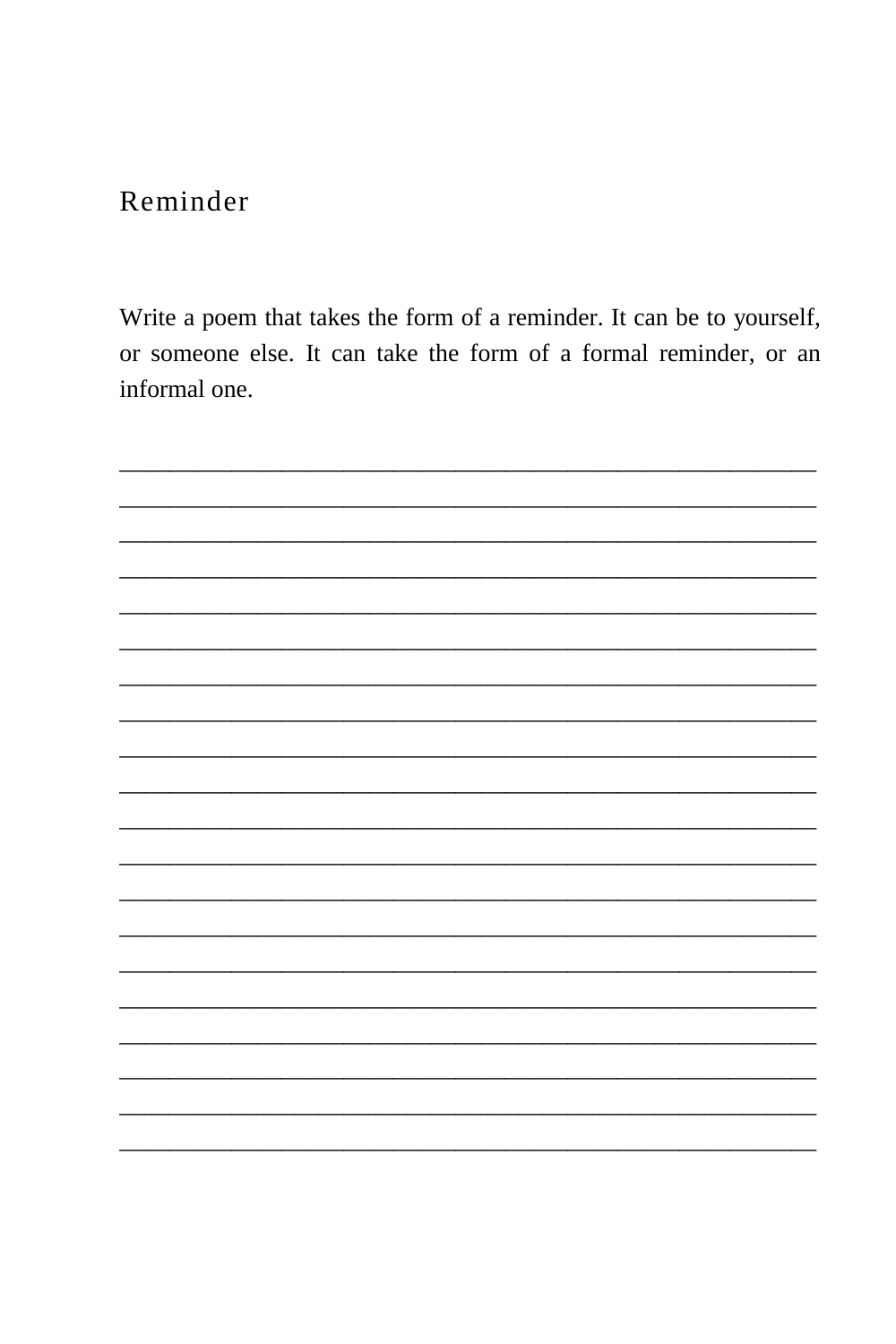Street

There's such a thing as street poetry, but this is something different. Write a poem about the street you grew up on.

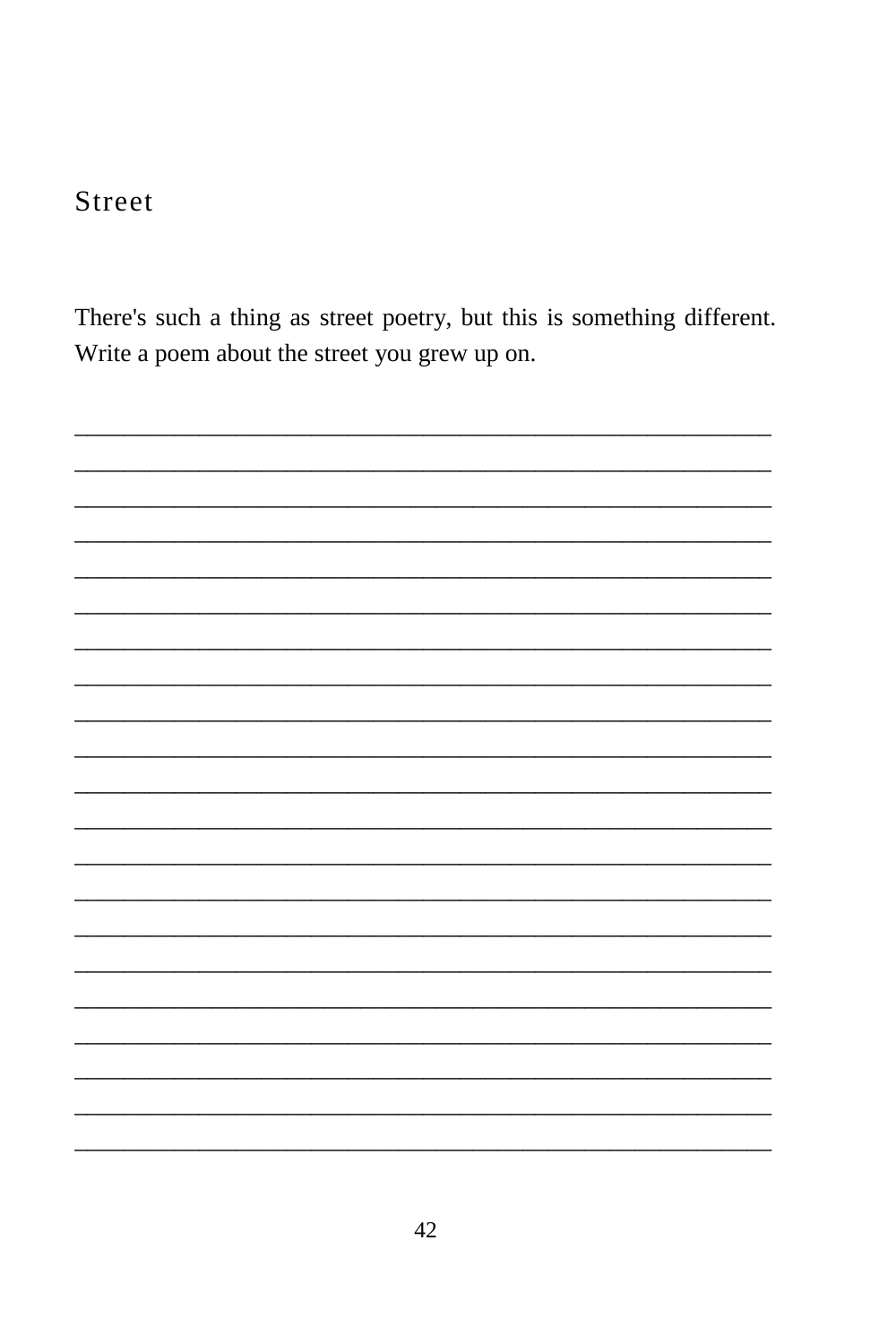Prophecy

Some would say the only difference between a prediction and a prophecy is that prophecies come true. Others would say the only difference is that a prediction is spoken, a prophecy is written down. Write a poem that prophesizes something.

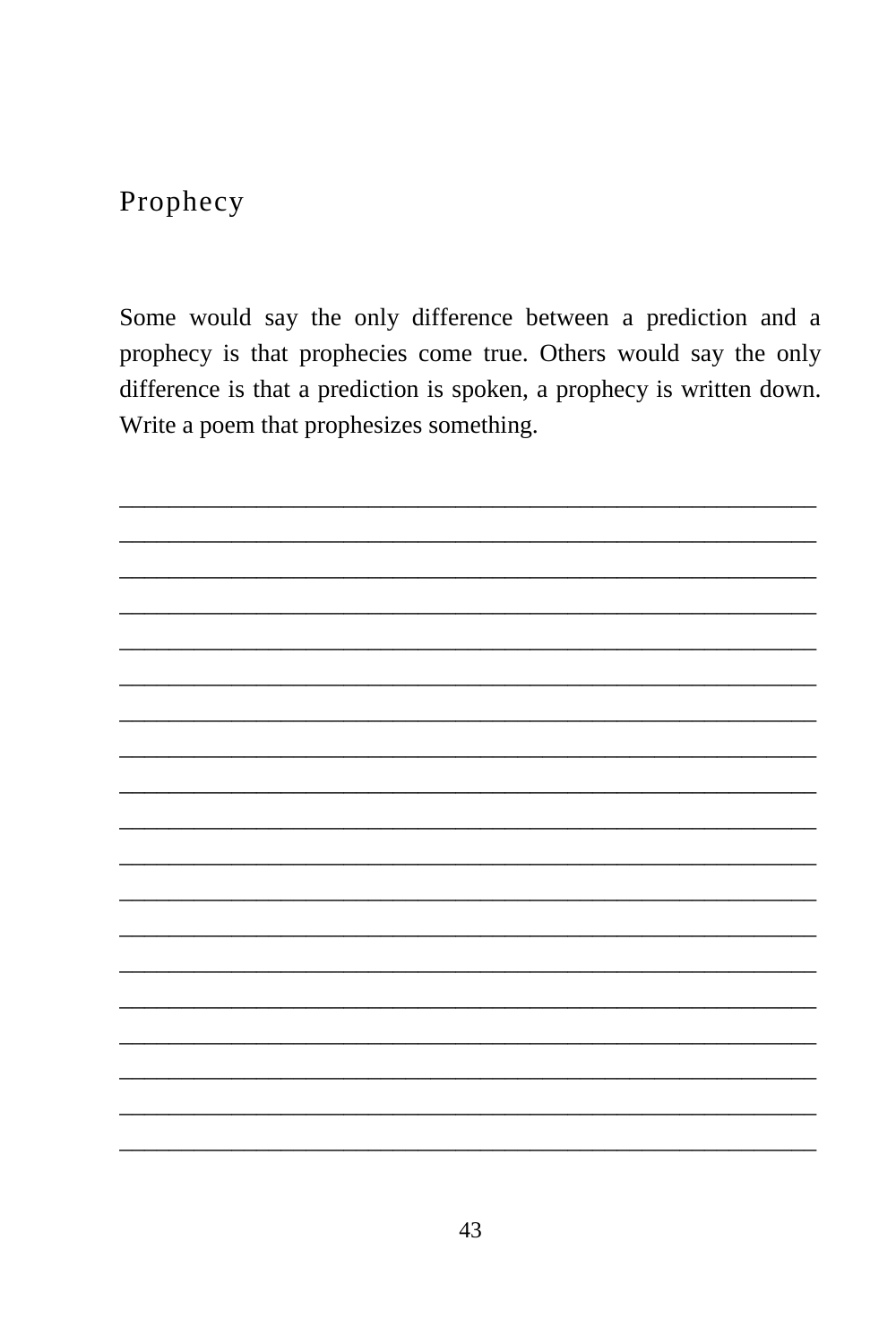# Repetition

Write a poem that uses the same word 10 times or the same line at least 3 times. Heavy repetition.

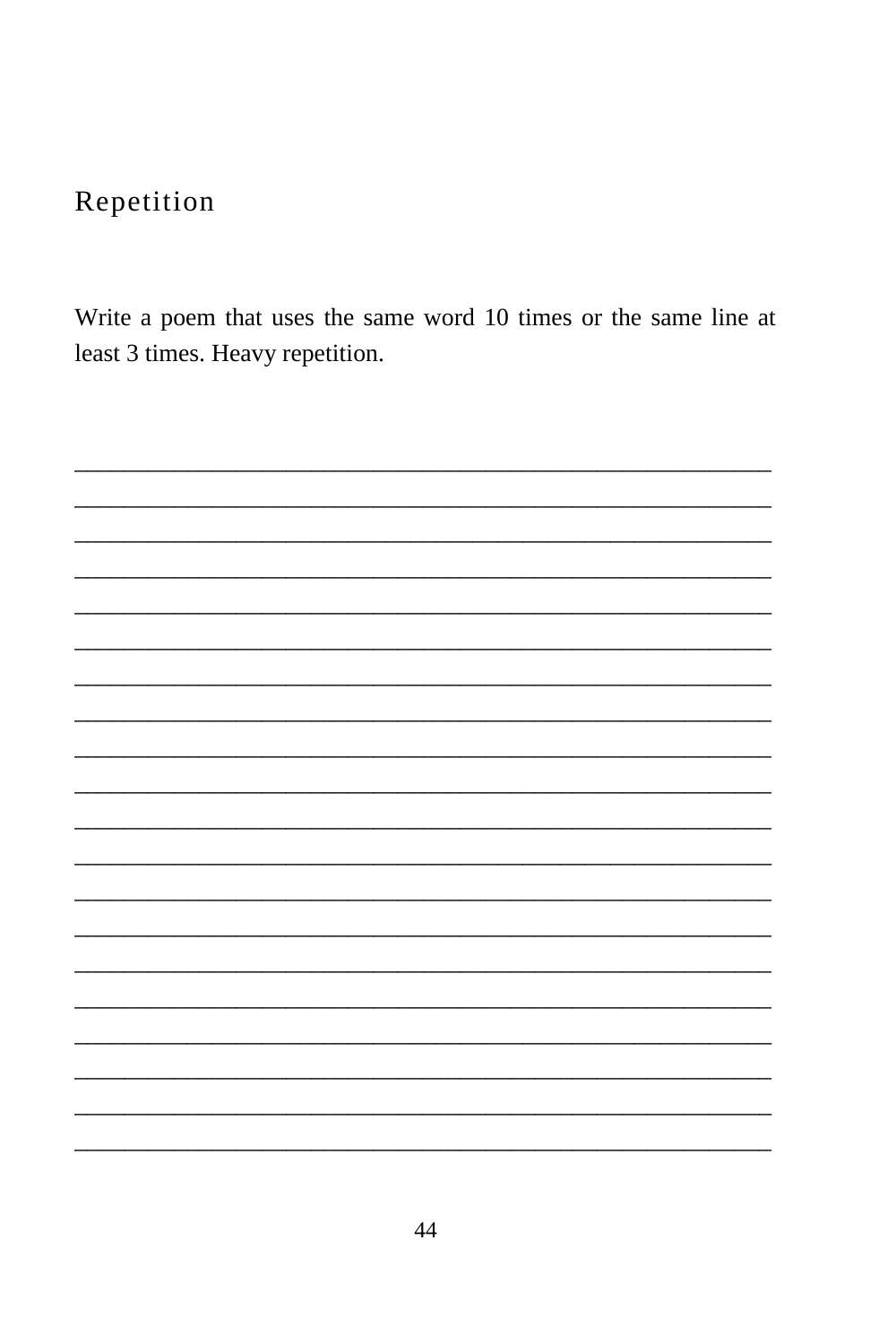#### Alchemy

They say alchemy is a dead art, yet the process of turning something of little value into something of great value happens every day. It is the basis of human civilization. Write a poem that has to do with alchemy.

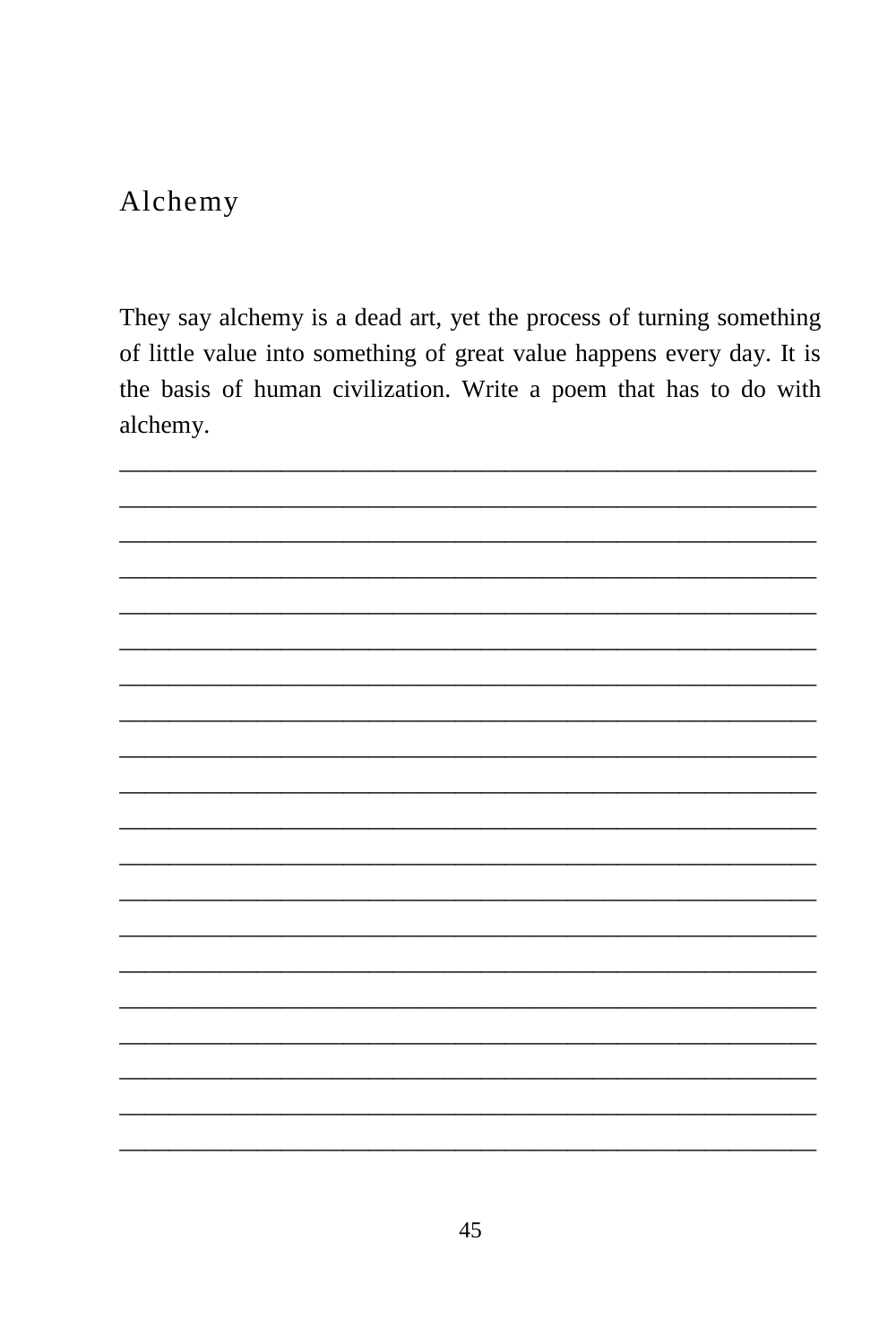### Harvests

When we plant seeds, the hope is that we will one day see the fruits of our labor. Write a poem about a harvest, whether a literal harvest of crops, or a metaphorical harvest of results for hard work.

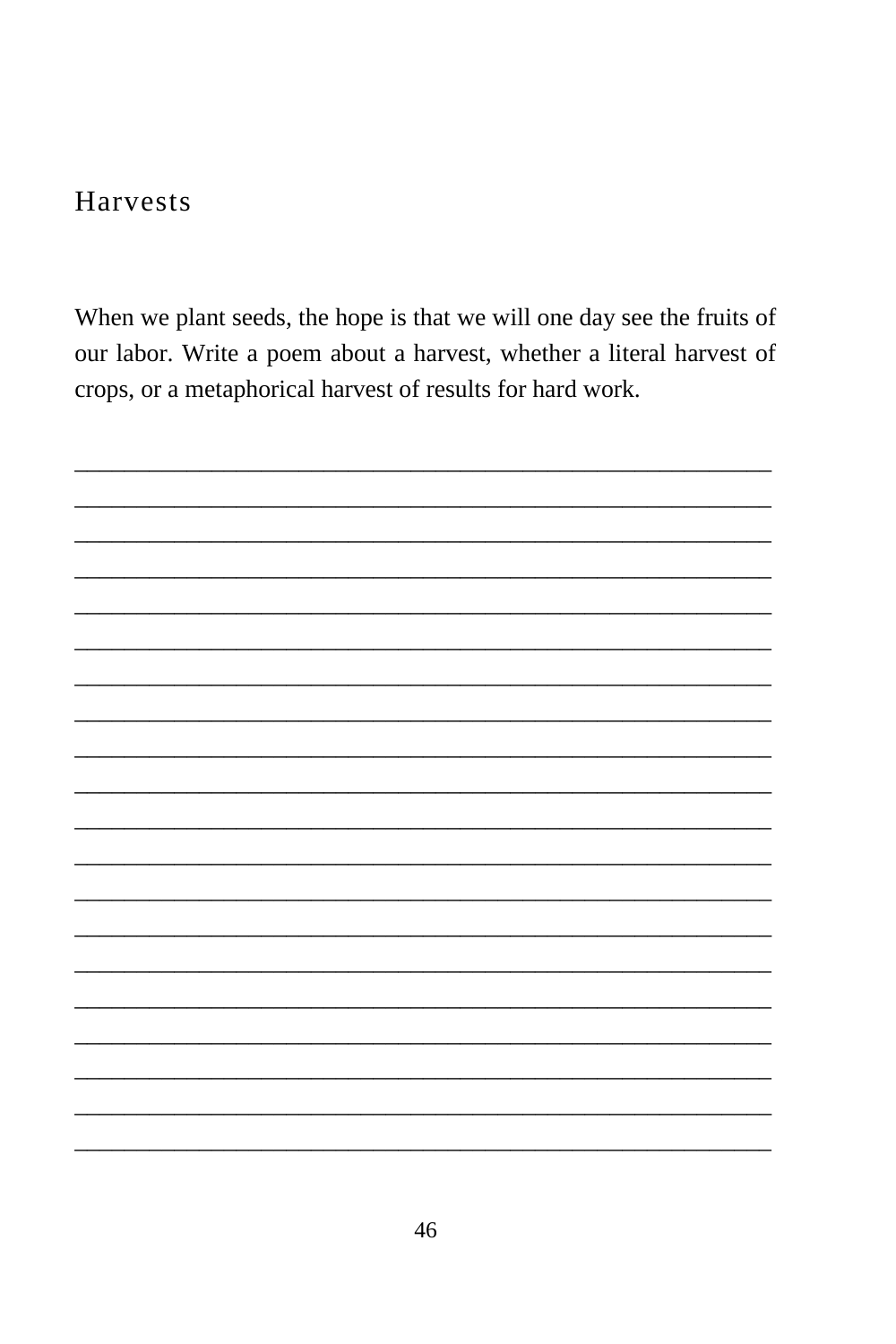Firsts

There is a first time for everything. Write a poem that has to do with the first time you ever did some-thing.

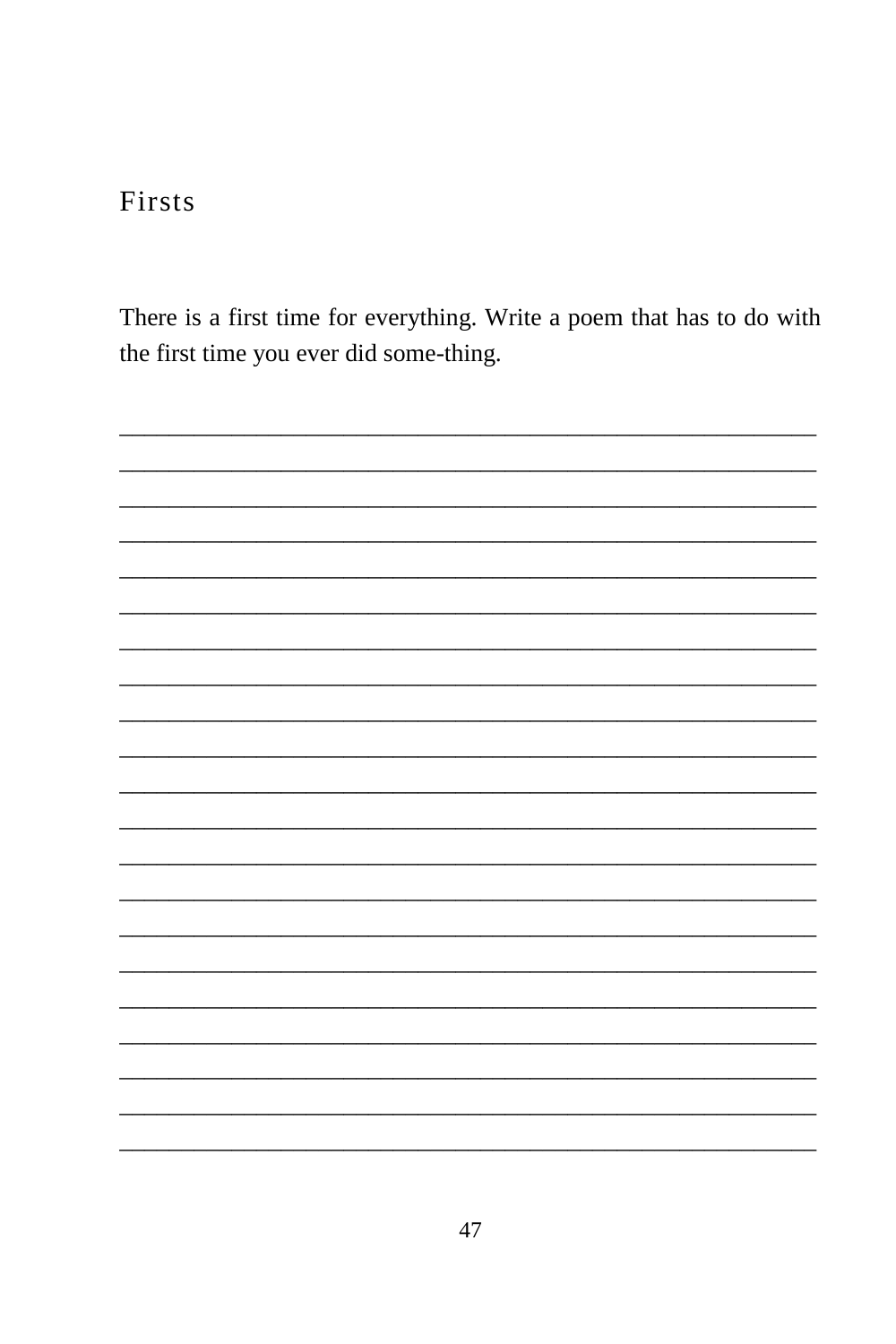## Lasts

Everything must come to an end. Write a poem about the last time you did something.

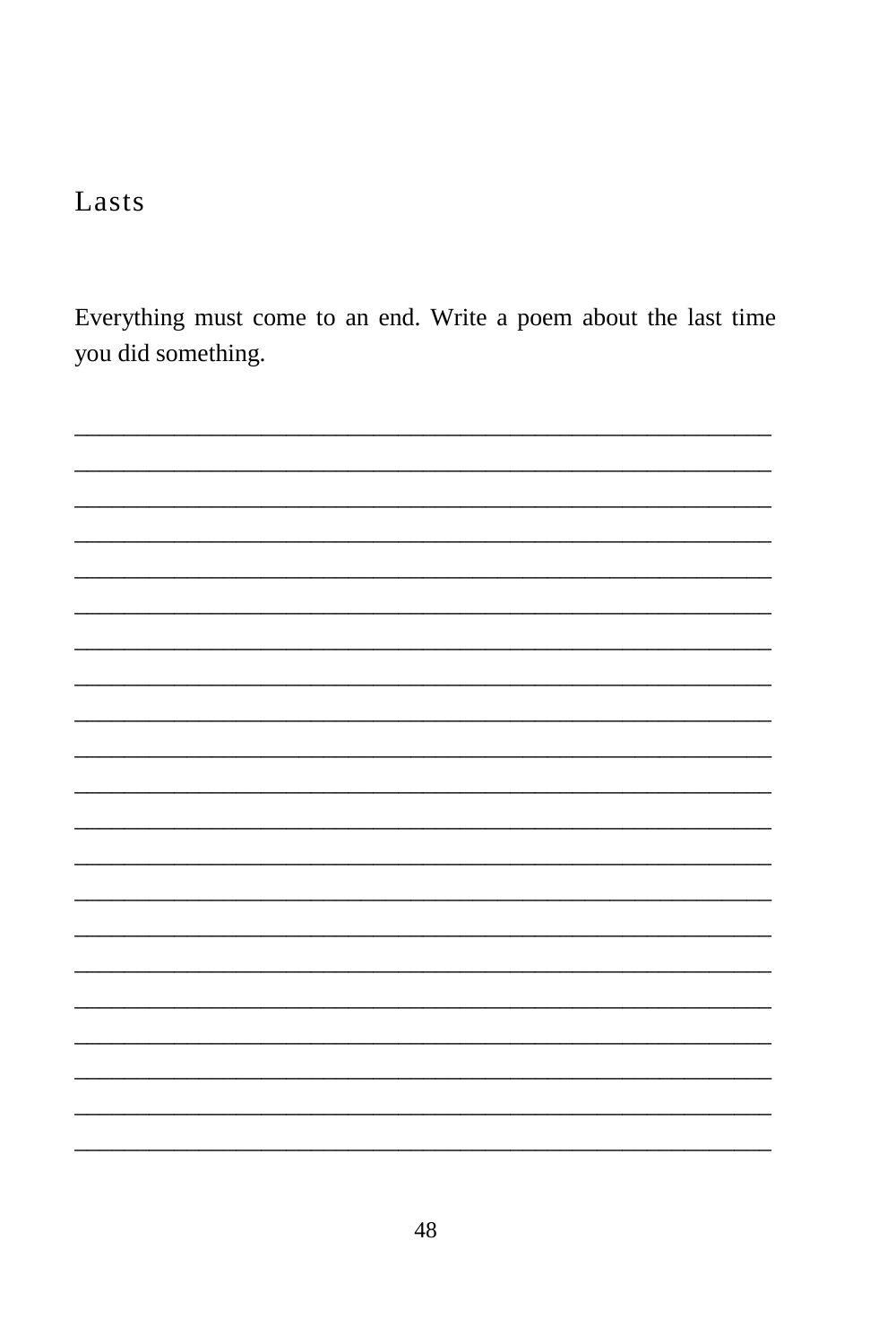Gratitude

Gratitude is the healthiest emotion. Write a poem about something you are grateful for.

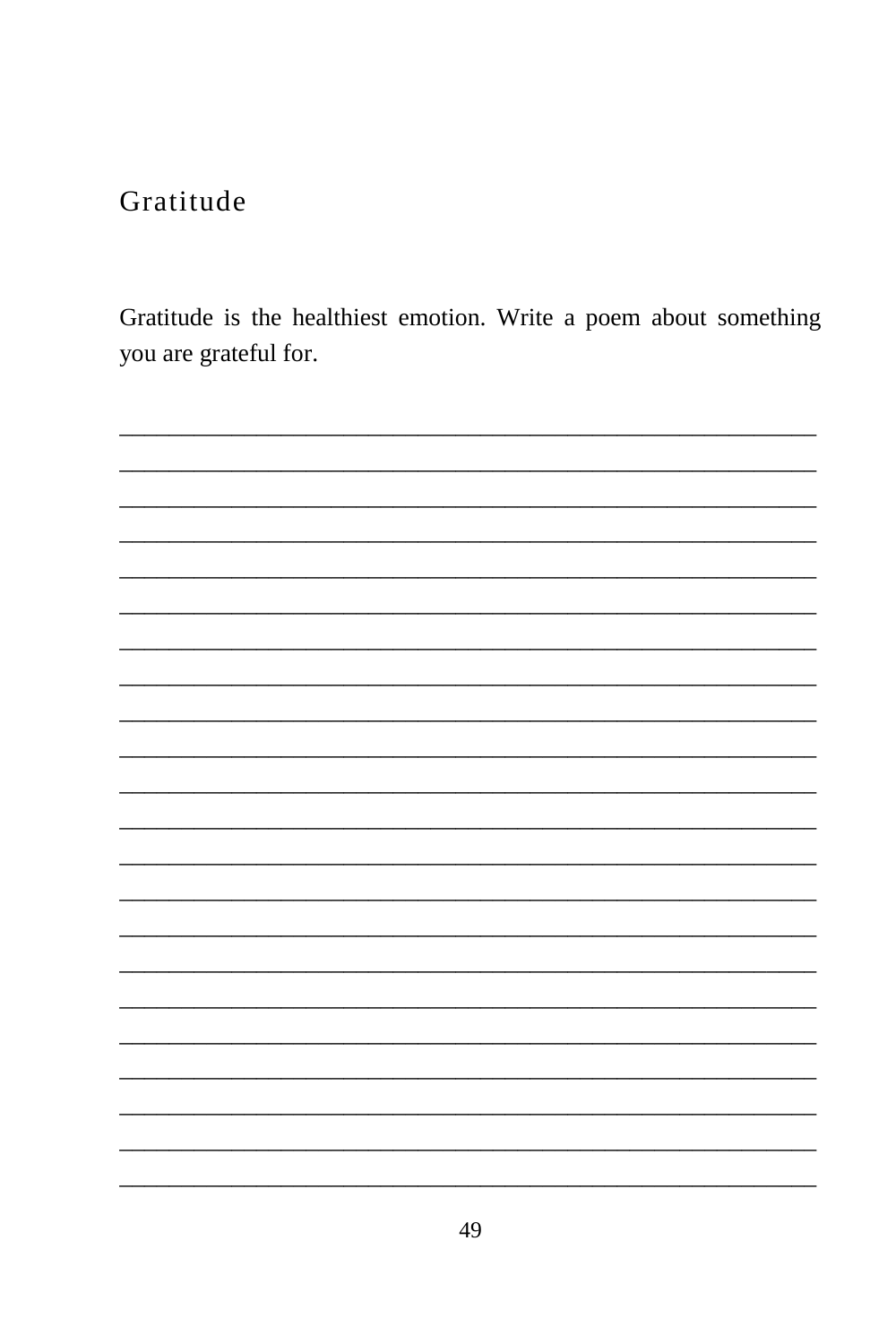# Addiction

Addiction can come in many forms. Write a poem about an addiction. Is it a serious vice, or a harmless obsession?

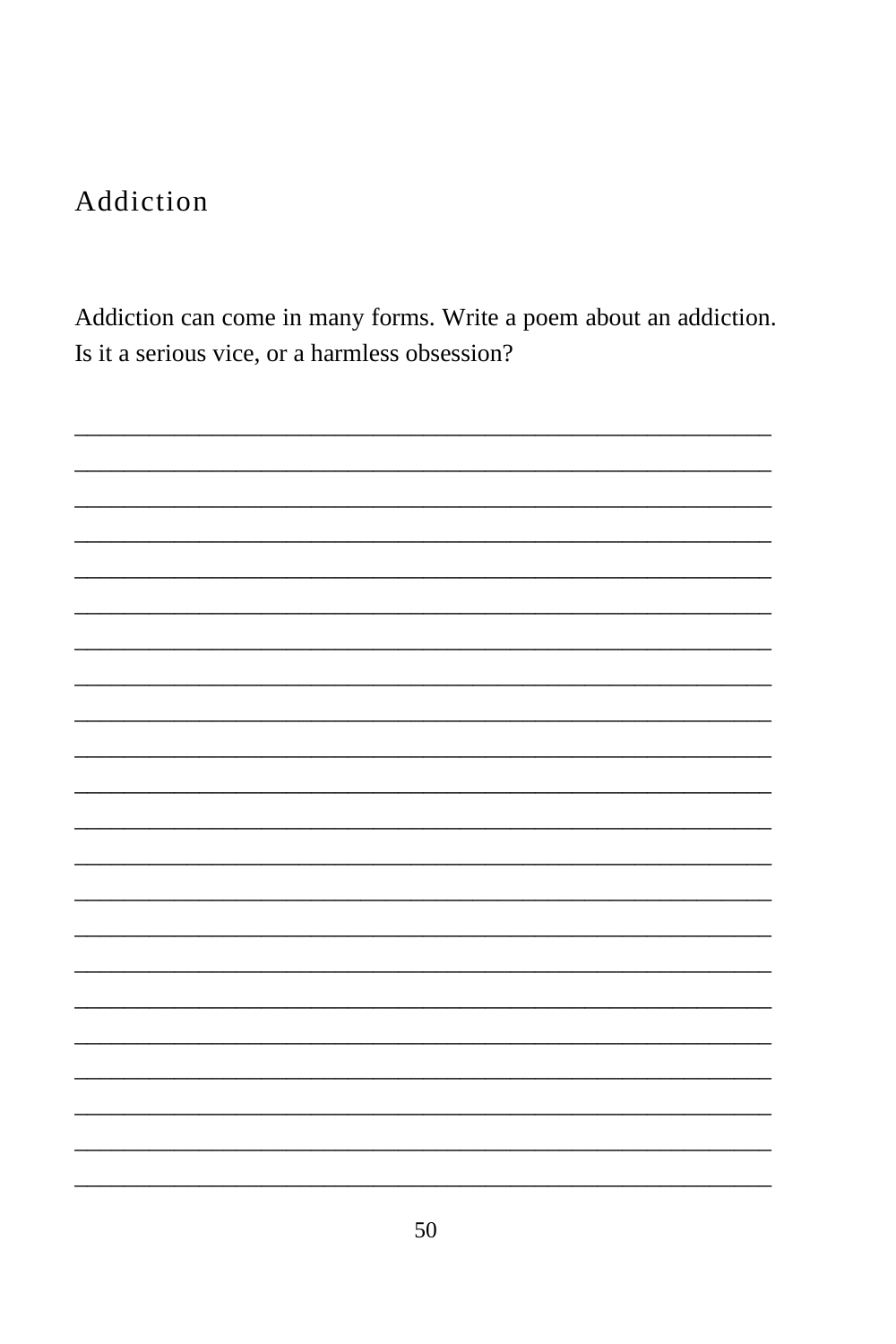Death Poem

Some cultures celebrated the tradition of the "Death Poem" or, a final poem recited by a poet before they passed away. Write a poem as if it were your last poem.

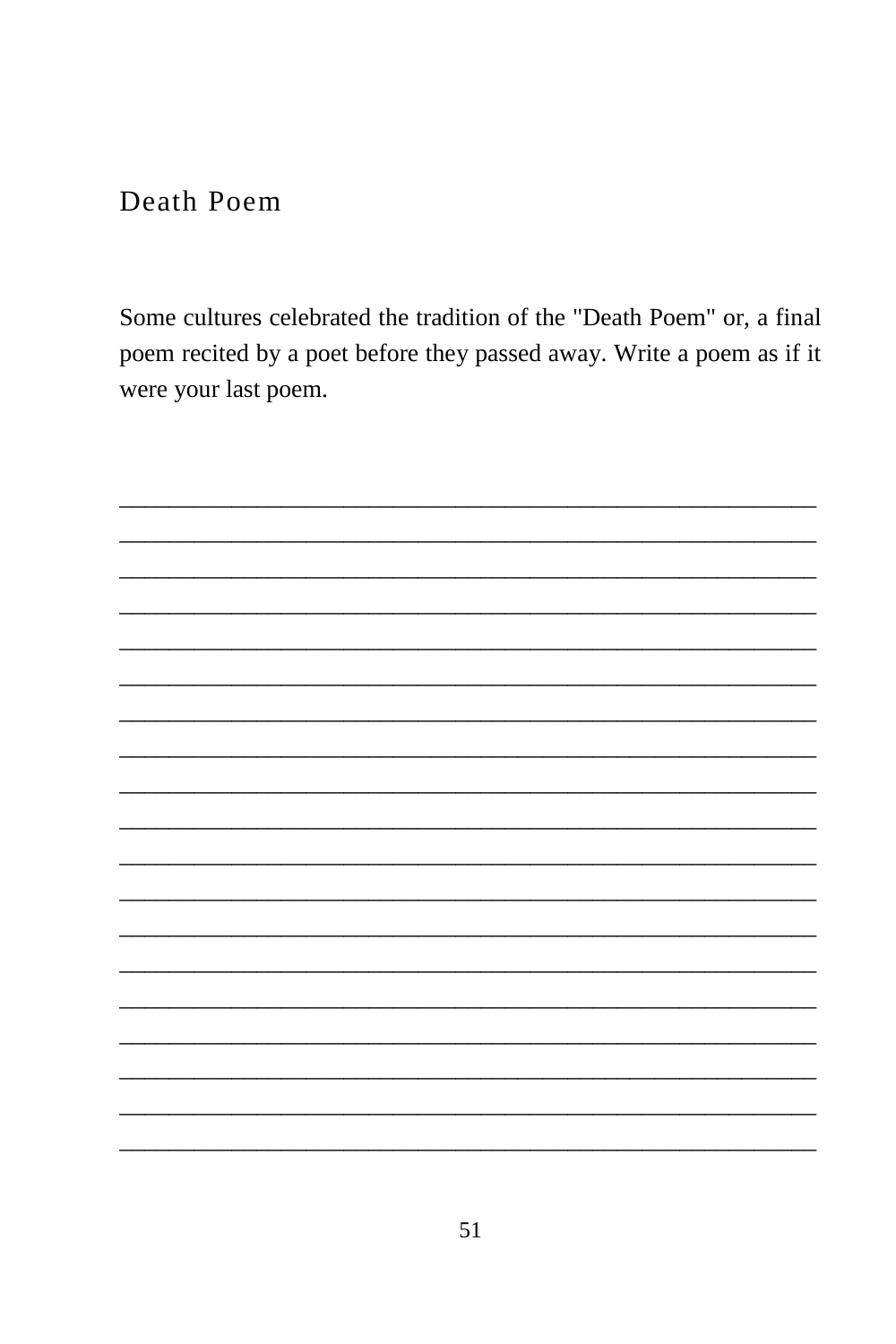# **Meter & Structure**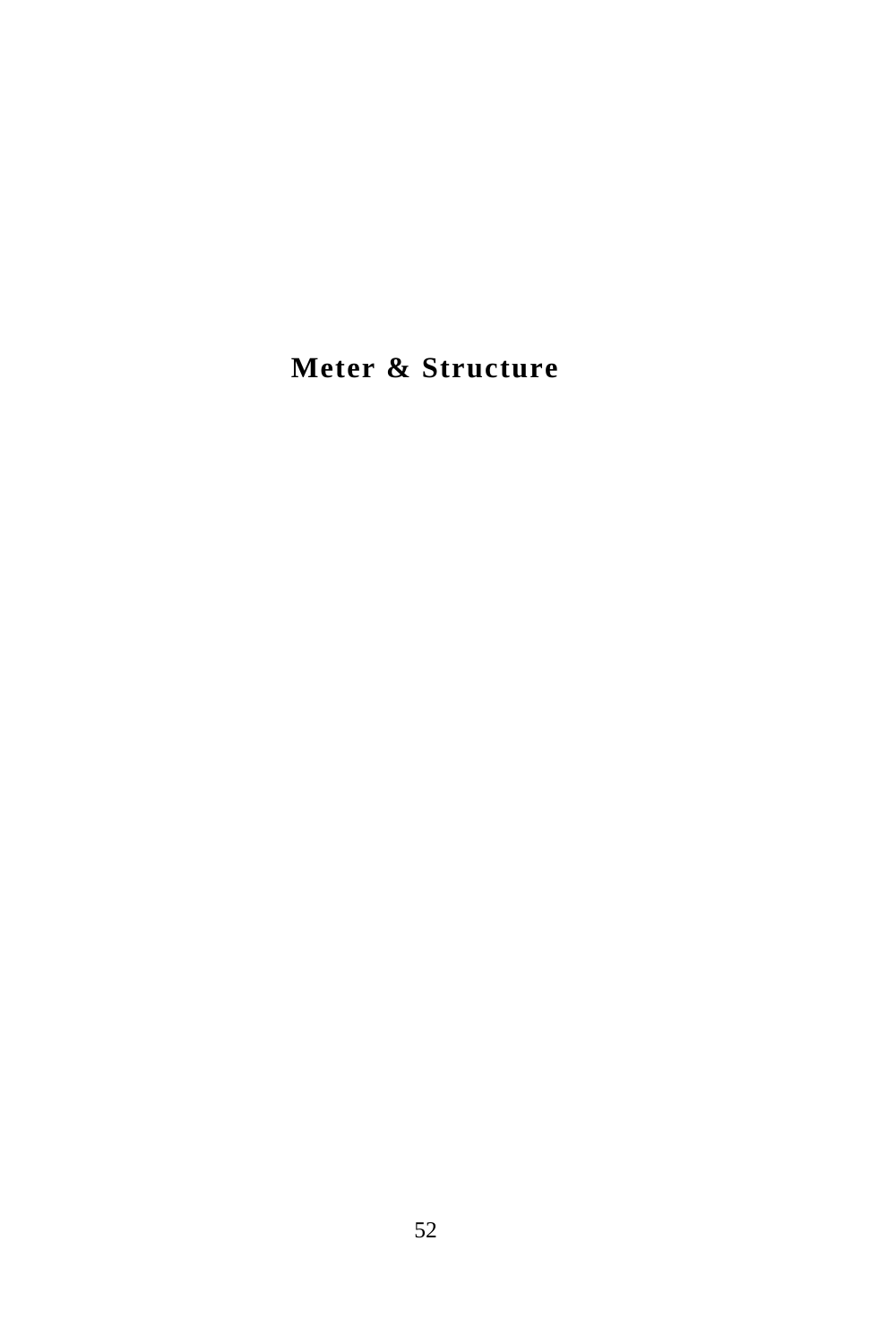5 Line

Write a poem that is only 5 lines long. The lines can be any length you want as long as they are all consistent.

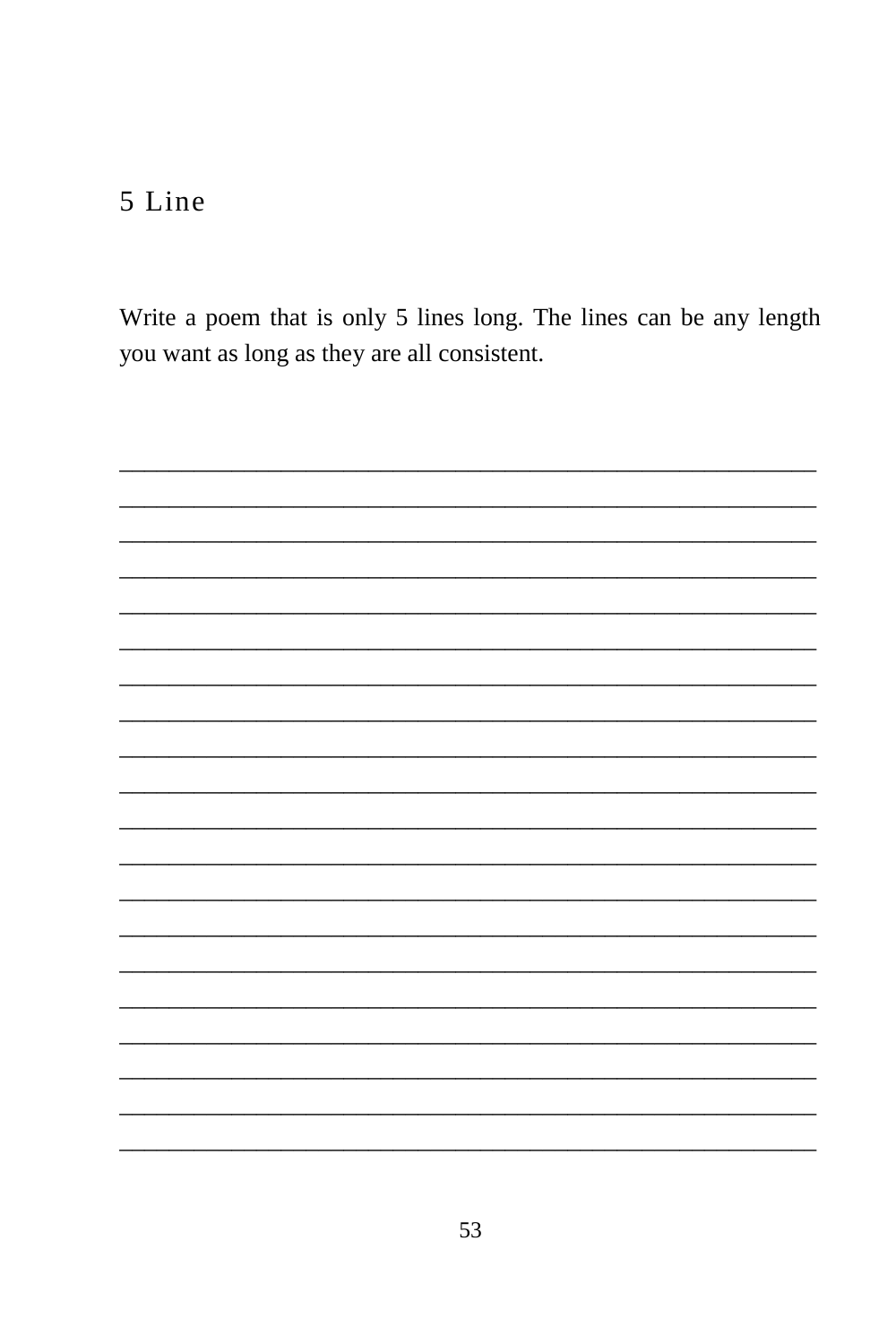# 10 Line

Write a poem that is 10 lines long. The lines can be any length as long as they are all consistent.

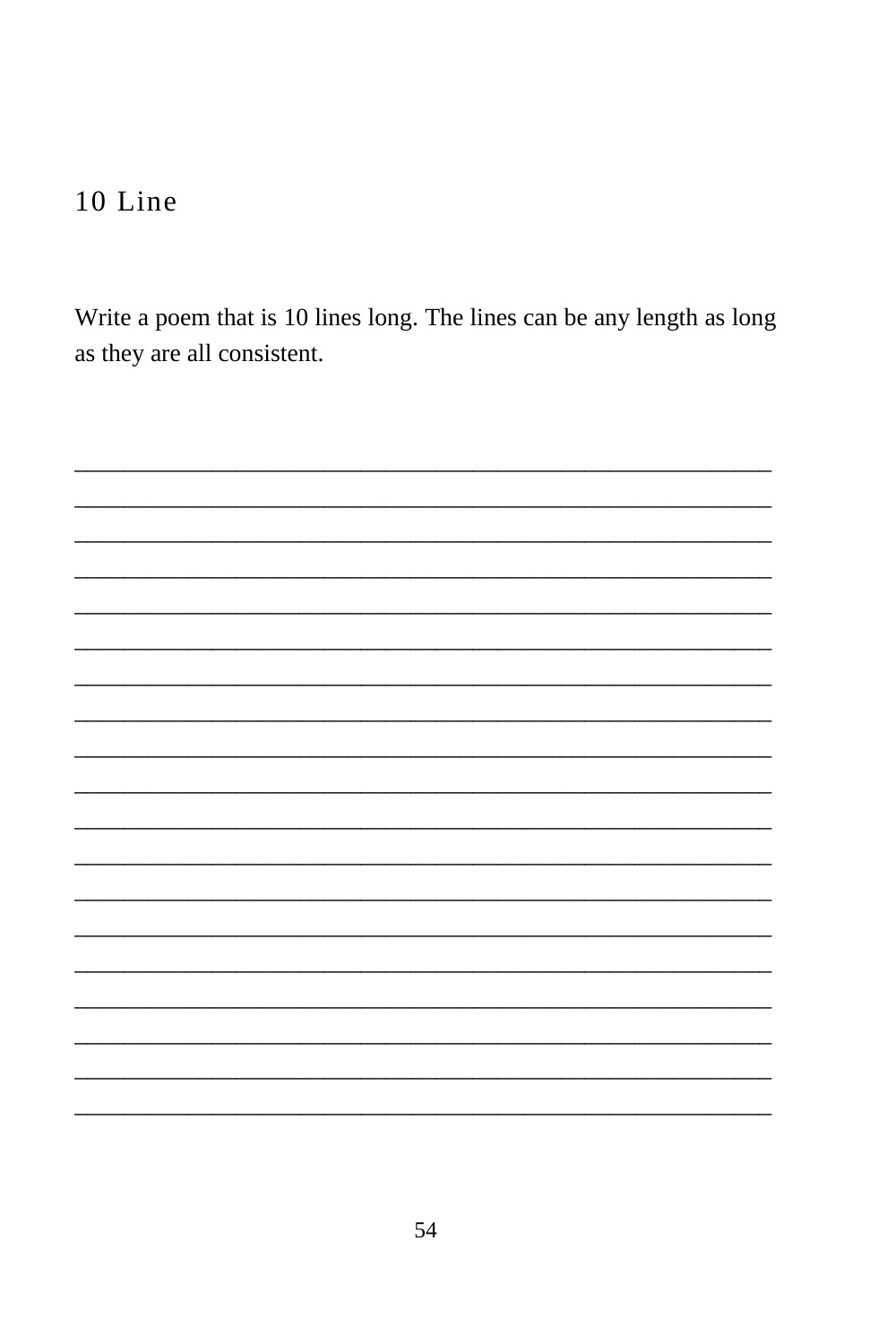One Long Sentence

Write a poem that is one long run-on sentence.

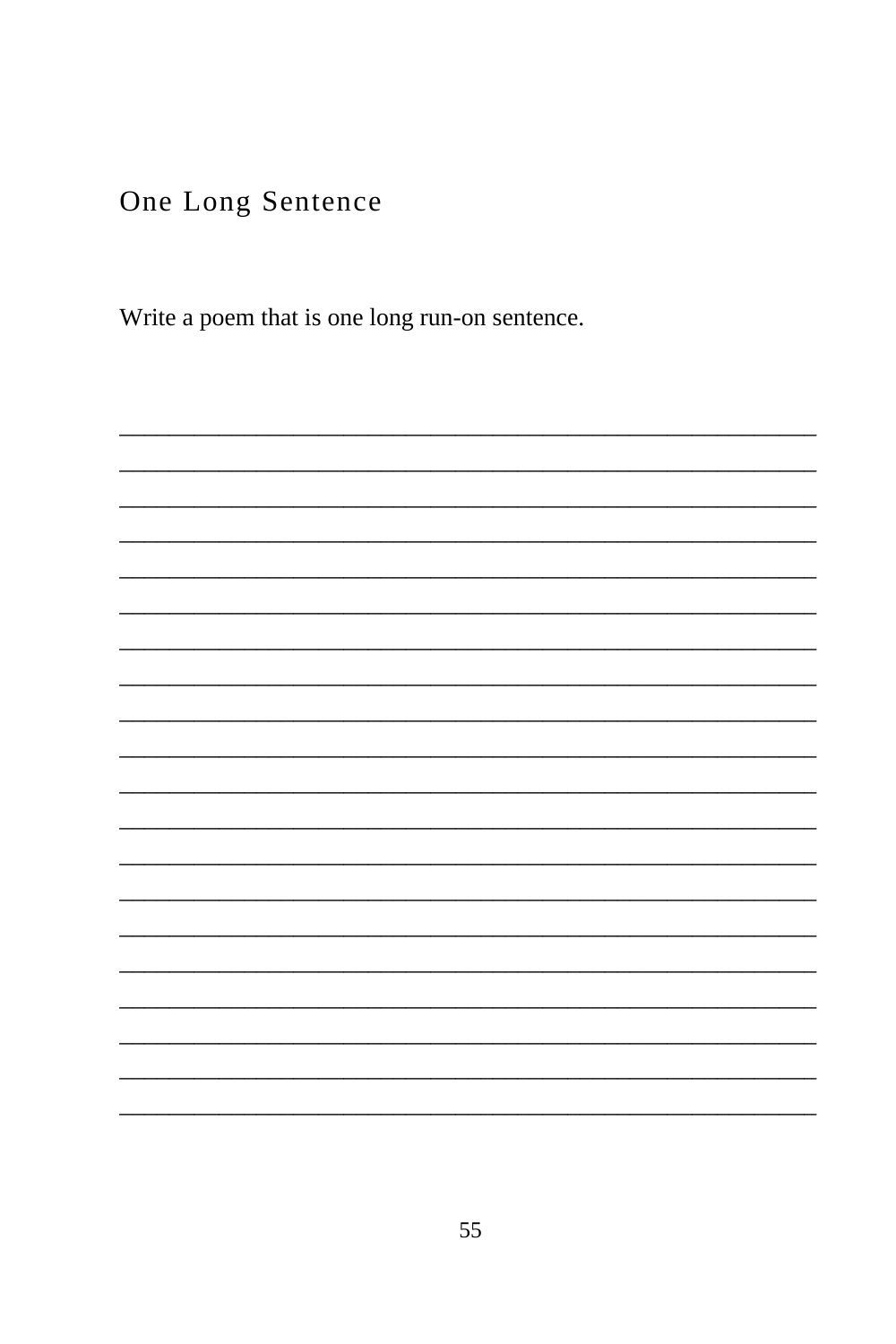One Word Lines

Write a poem that consists of lines that are only one word each.

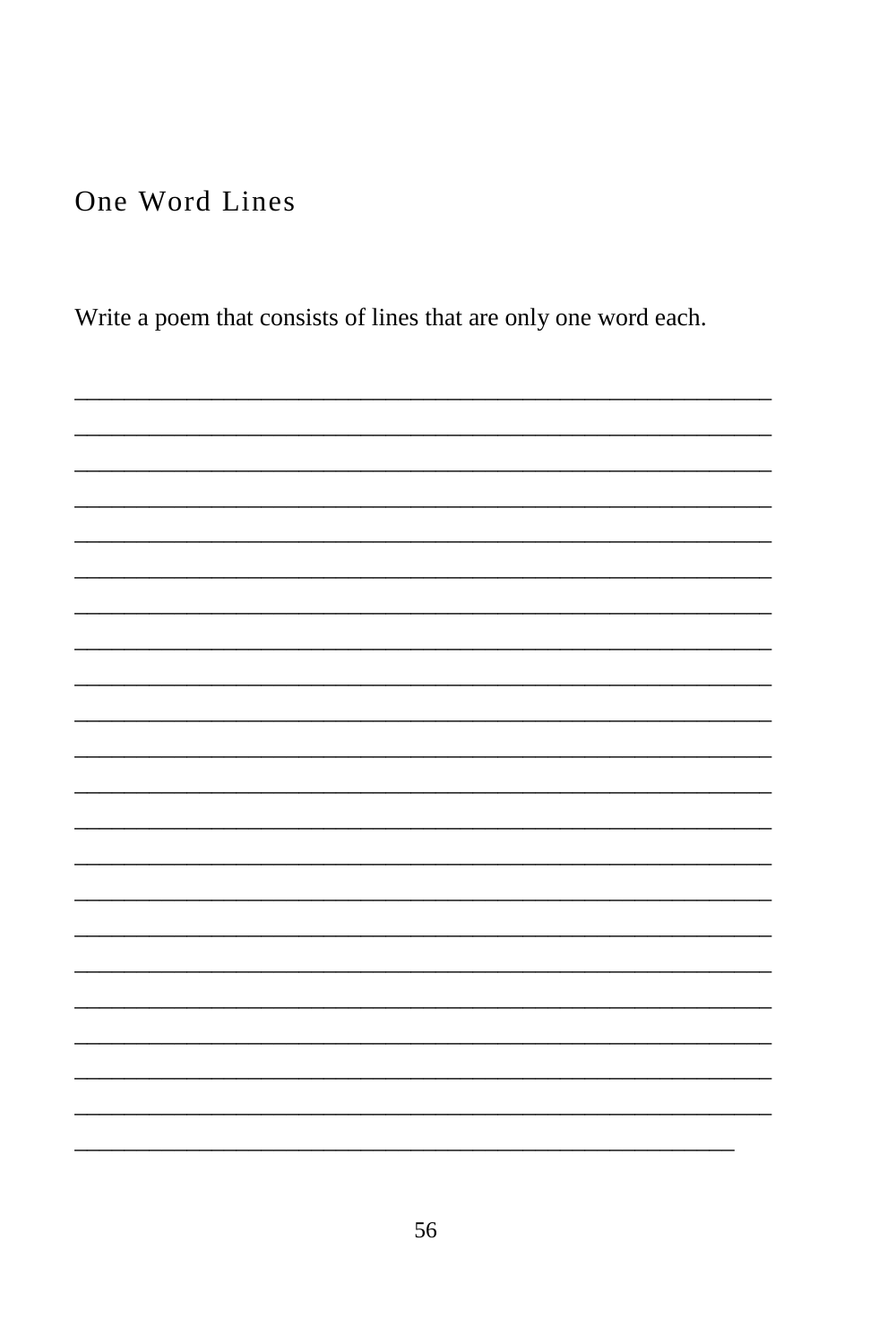Iambic Trimeter

Write a poem in Iambic Trimeter. That is a poem with lines of unstressed and stressed syllables stretching three feet each.

 $-/-/-/$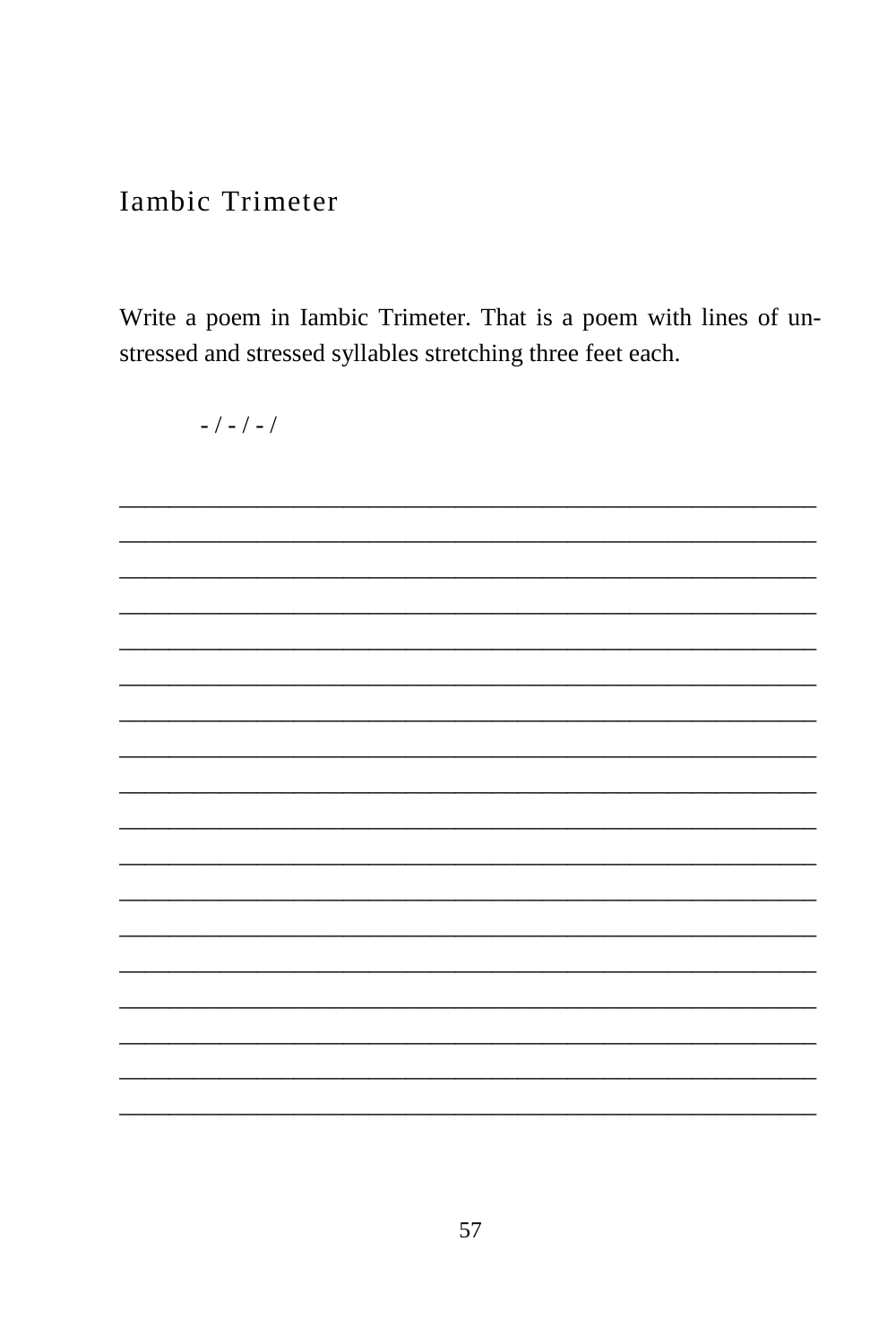Trochaic Trimeter

Write a poem in Trochaic Trimeter. That is a poem with lines of stressed and unstressed syllables stretching three feet each.

 $1 - 1 - 1 -$ 

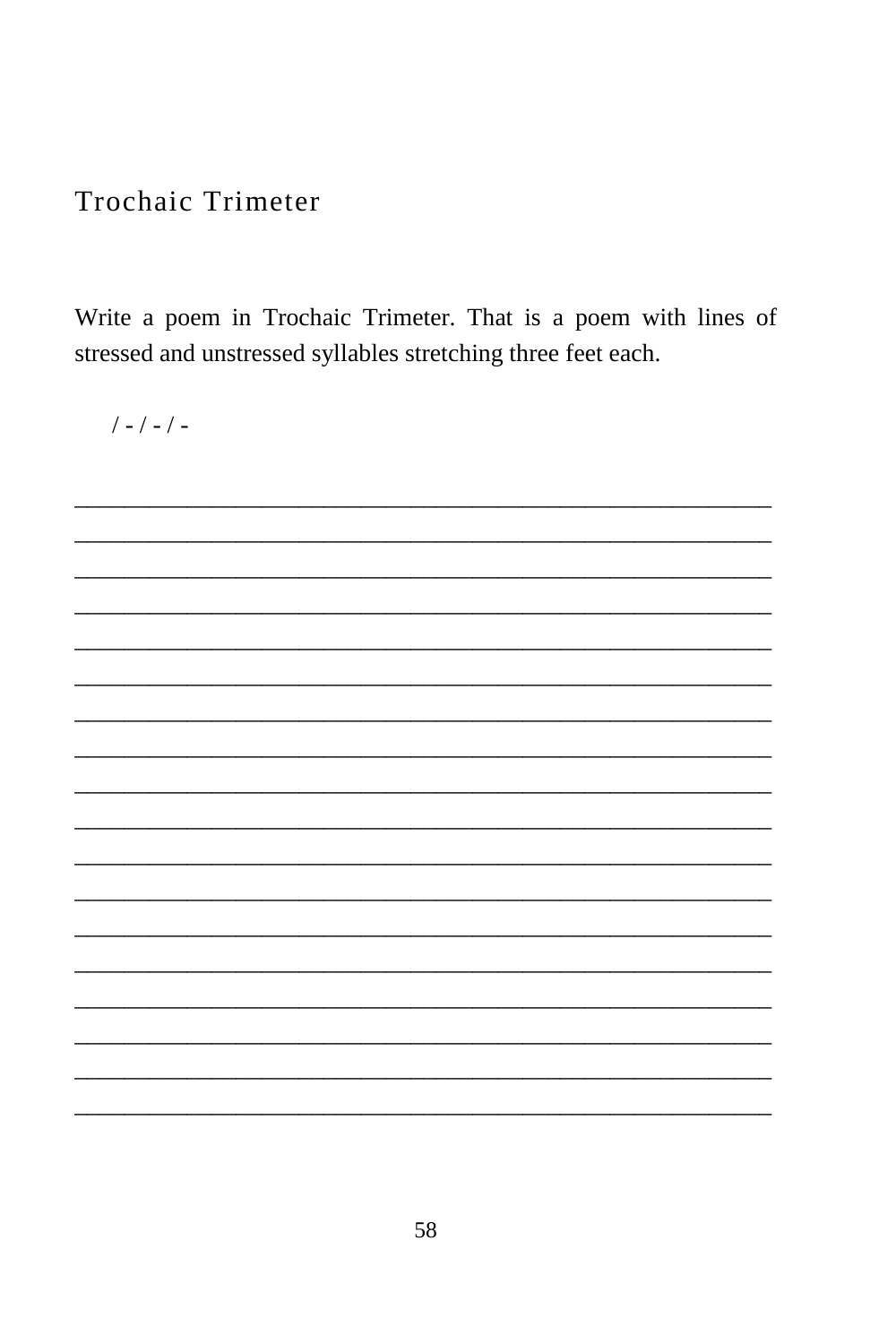**Iambic Pentameter** 

Write a poem in Iambic Pentameter. That is a poem with lines of unstressed and stressed syllables stretching five feet each.

 $-/-/-/-/-/-/$ 

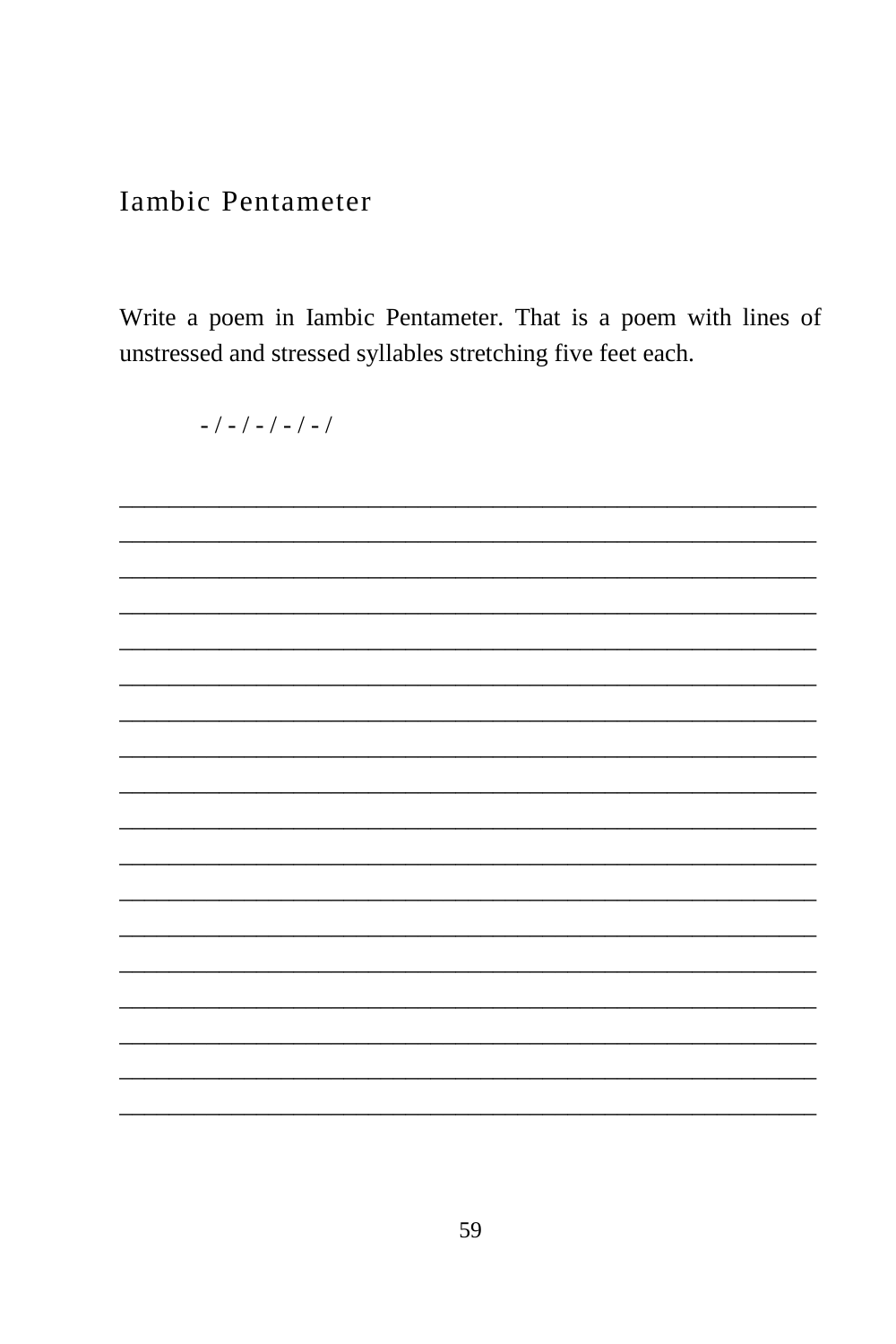## Word Bank 1

Write a poem that uses 5 or more of the following words:

| Reputation | Luck       | Elder   |  |
|------------|------------|---------|--|
| Addiction  | Interact   | Tree    |  |
| Happen     | Incomplete | Chapter |  |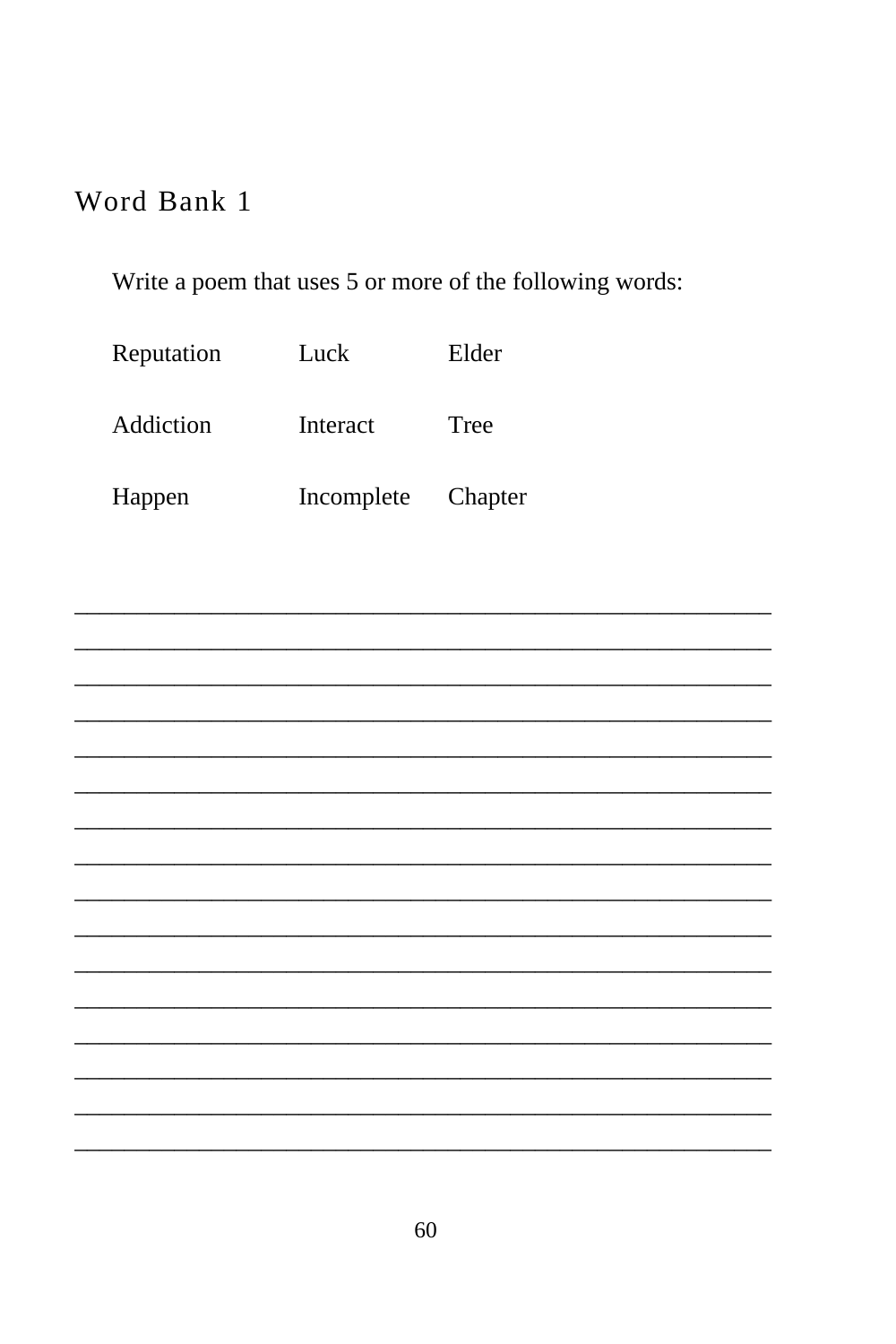# Word Bank 2

Write a poem that uses 5 or more of the following words:

| Wisdom      | Gratitude | Globe |
|-------------|-----------|-------|
| Expectation | Change    | Game  |
| Becoming    | Reason    | Music |

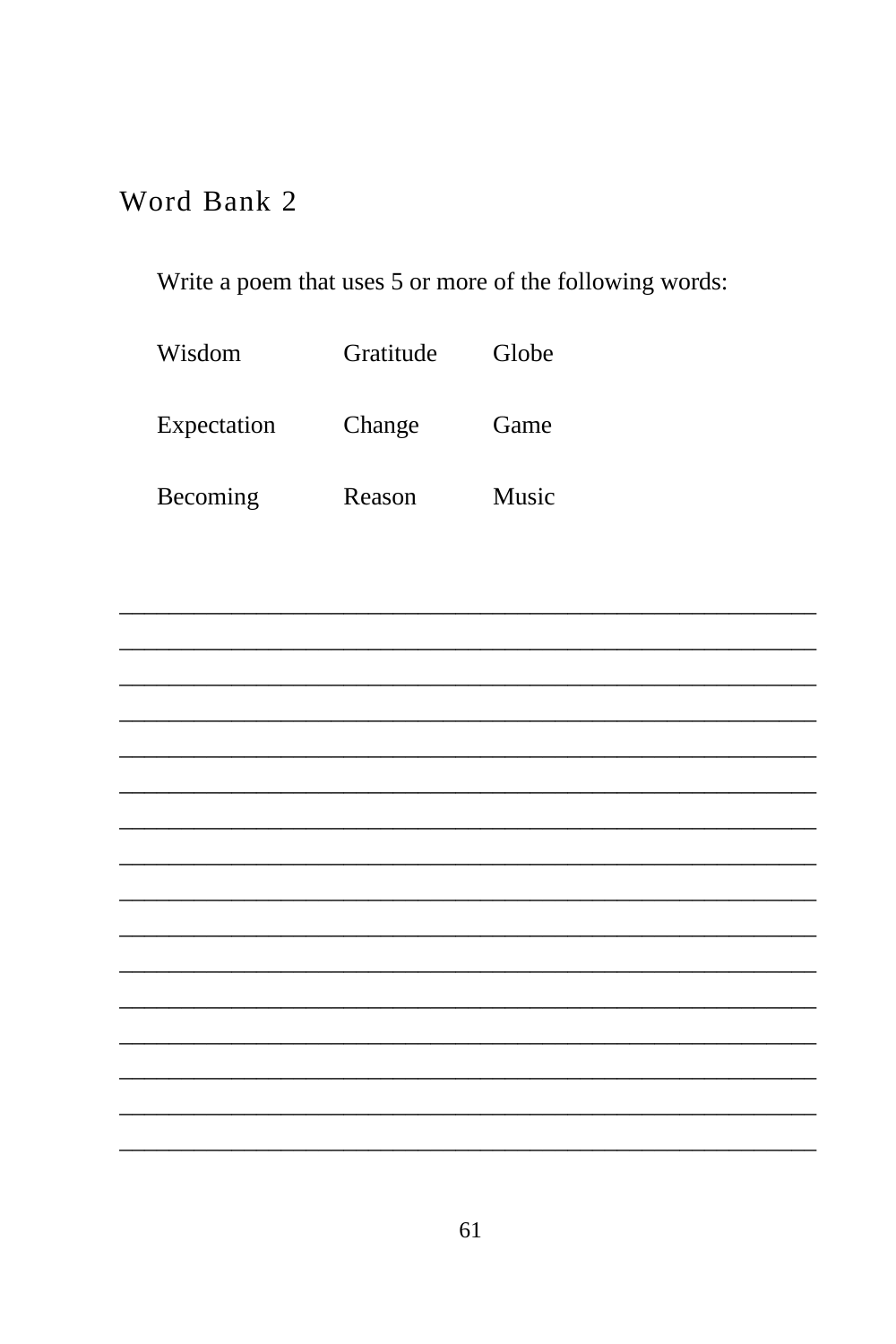## Word Bank 3

l.

Write a poem that uses 5 or more of the following words:

| Moustache | Guilt  | Erase    |
|-----------|--------|----------|
| Entice    | Overt  | Entrench |
| Assume    | Ignite | Inundate |
|           |        |          |
|           |        |          |
|           |        |          |
|           |        |          |
|           |        |          |
|           |        |          |
|           |        |          |
|           |        |          |
|           |        |          |
|           |        |          |
|           |        |          |
|           |        |          |
|           |        |          |
|           |        |          |
|           |        |          |
|           |        |          |
|           |        |          |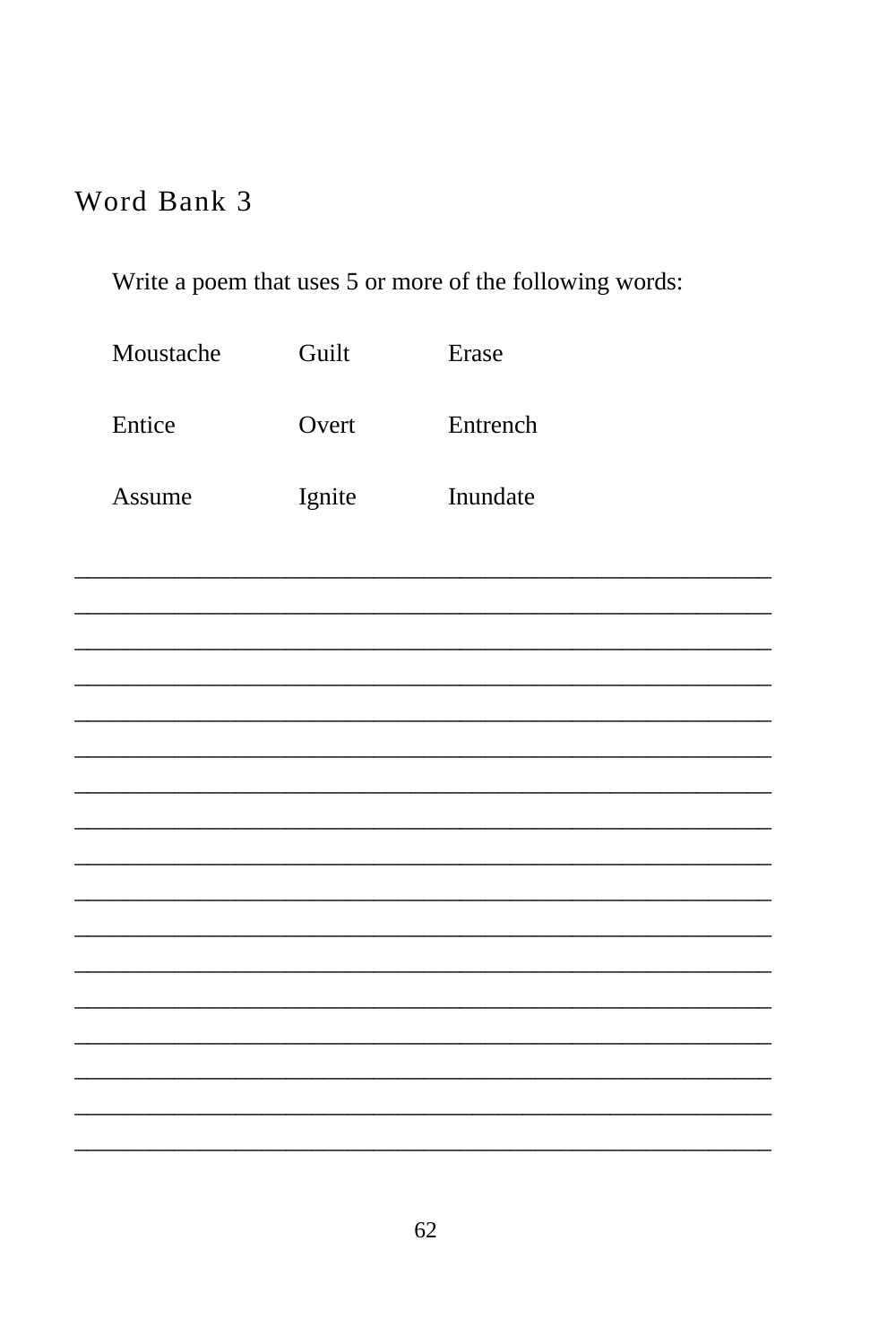Write a poem that uses 5 or more of the following words:

| Letter | Revenge | Cobbler |
|--------|---------|---------|
|--------|---------|---------|

Autumn Technology Infuse

Biological Leverage Intricate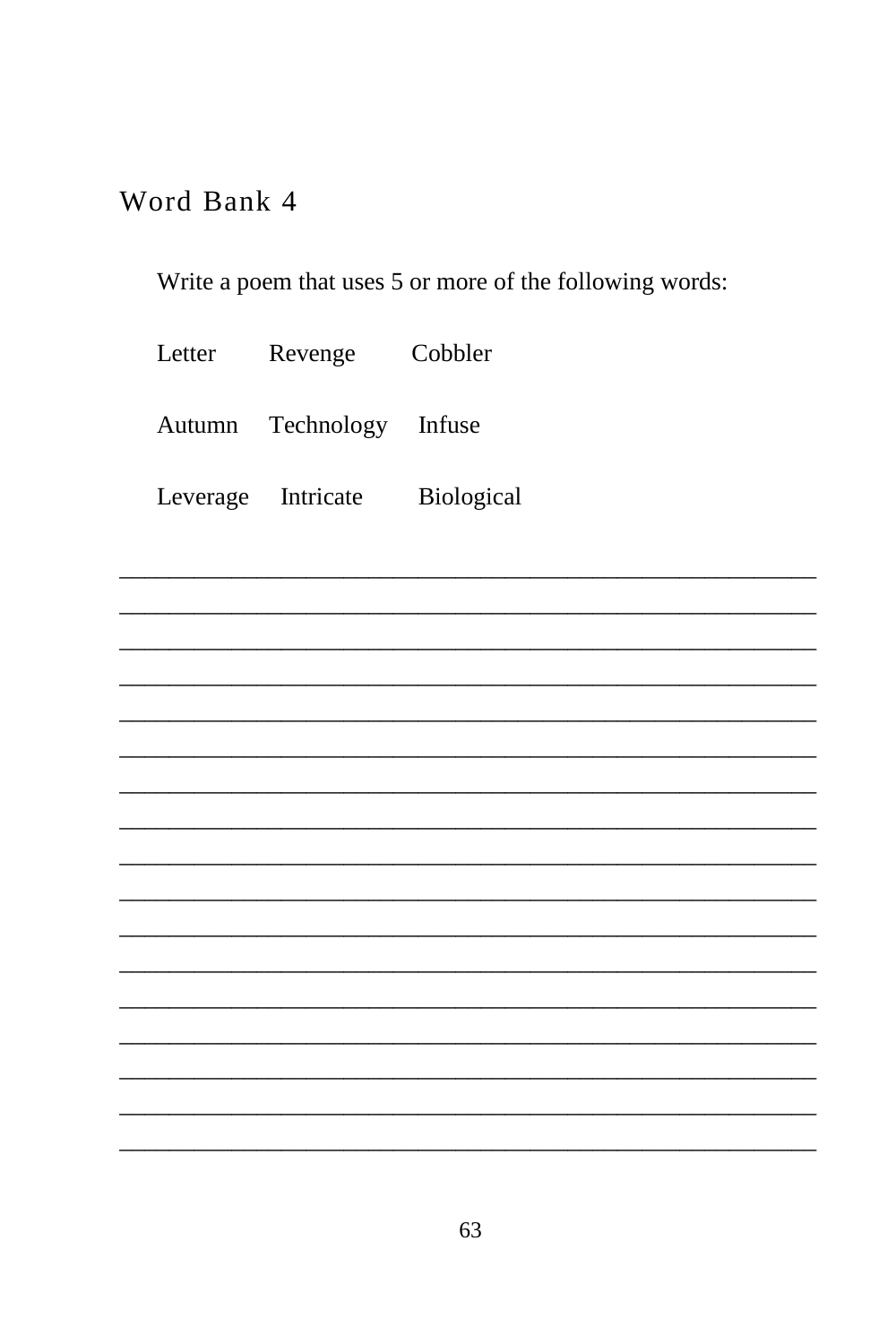| Indentured | Allowing  | Empower    |
|------------|-----------|------------|
| Trust      | Latitude  | Cautious   |
| Alarm      | Structure | Difference |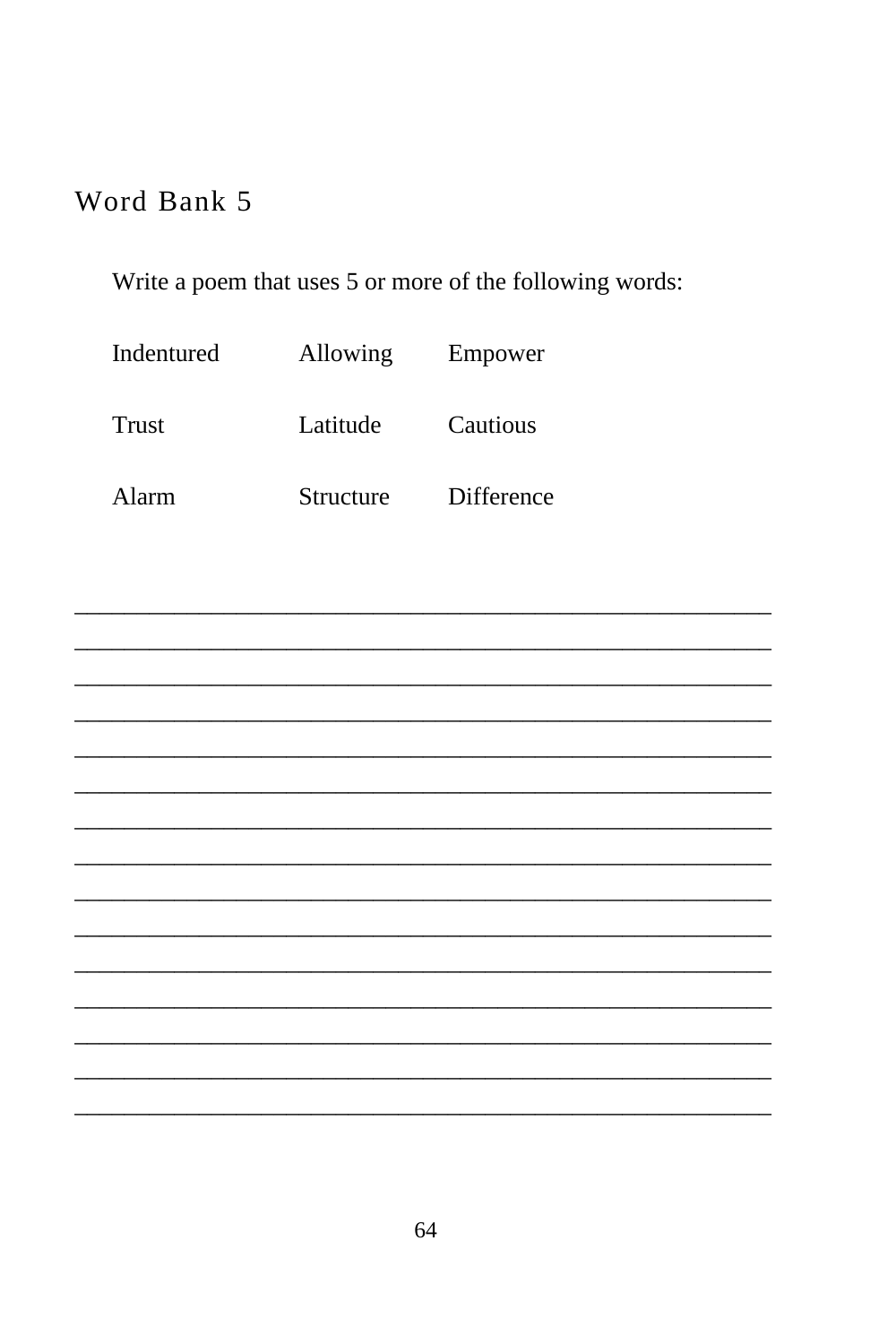| Theory   | Expertise | Mastermind |
|----------|-----------|------------|
| Solution | Music     | Model      |
| Response | Luck      | Reason     |
|          |           |            |
|          |           |            |
|          |           |            |
|          |           |            |
|          |           |            |
|          |           |            |
|          |           |            |
|          |           |            |
|          |           |            |
|          |           |            |
|          |           |            |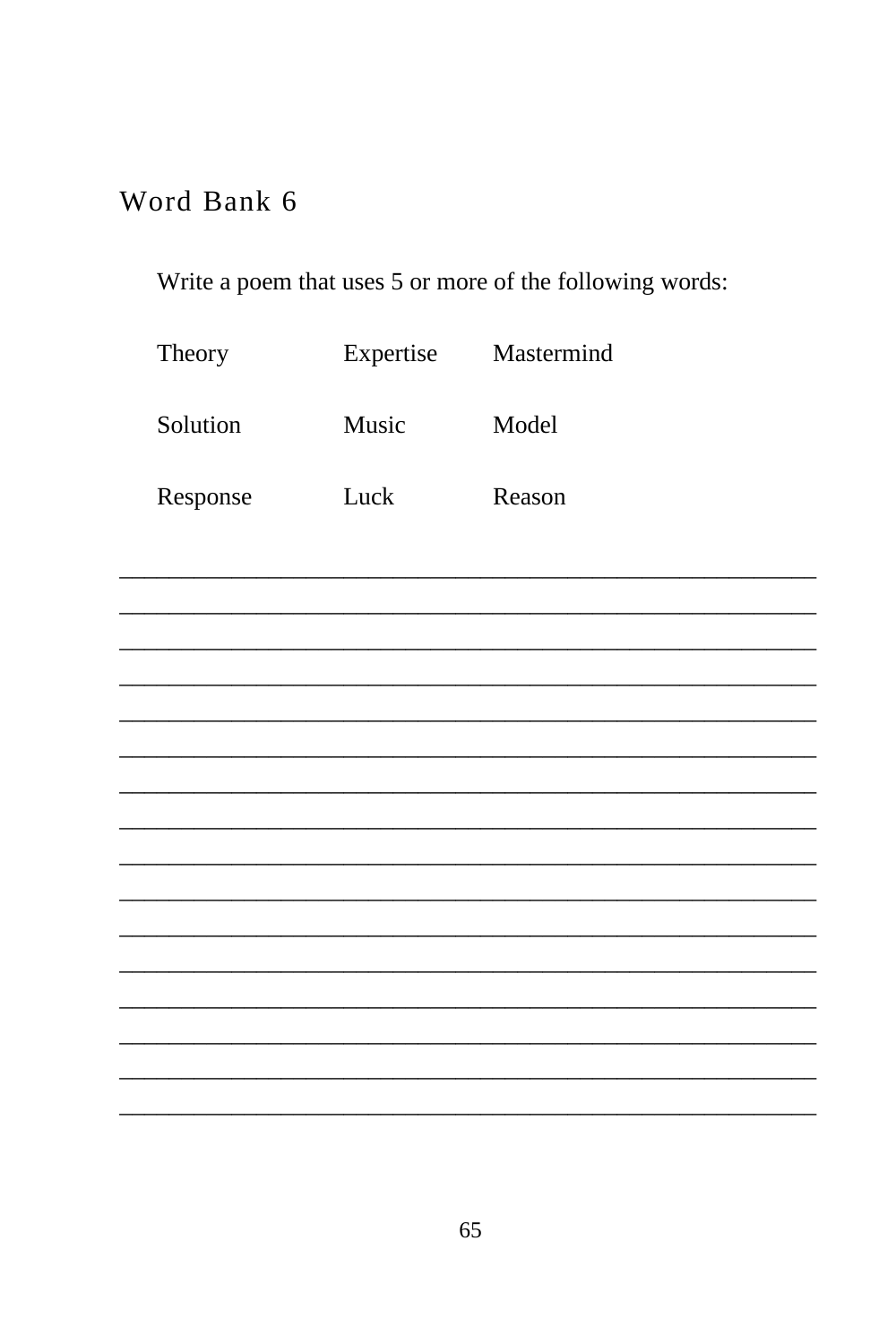| Hook     | Difference    | Chapter   |
|----------|---------------|-----------|
| Realize  | Coach         | Chronicle |
| Approach | <b>Baffle</b> | Consume   |
|          |               |           |
|          |               |           |
|          |               |           |
|          |               |           |
|          |               |           |
|          |               |           |
|          |               |           |
|          |               |           |
|          |               |           |
|          |               |           |
|          |               |           |
|          |               |           |
|          |               |           |
|          |               |           |
|          |               |           |
|          |               |           |
|          |               |           |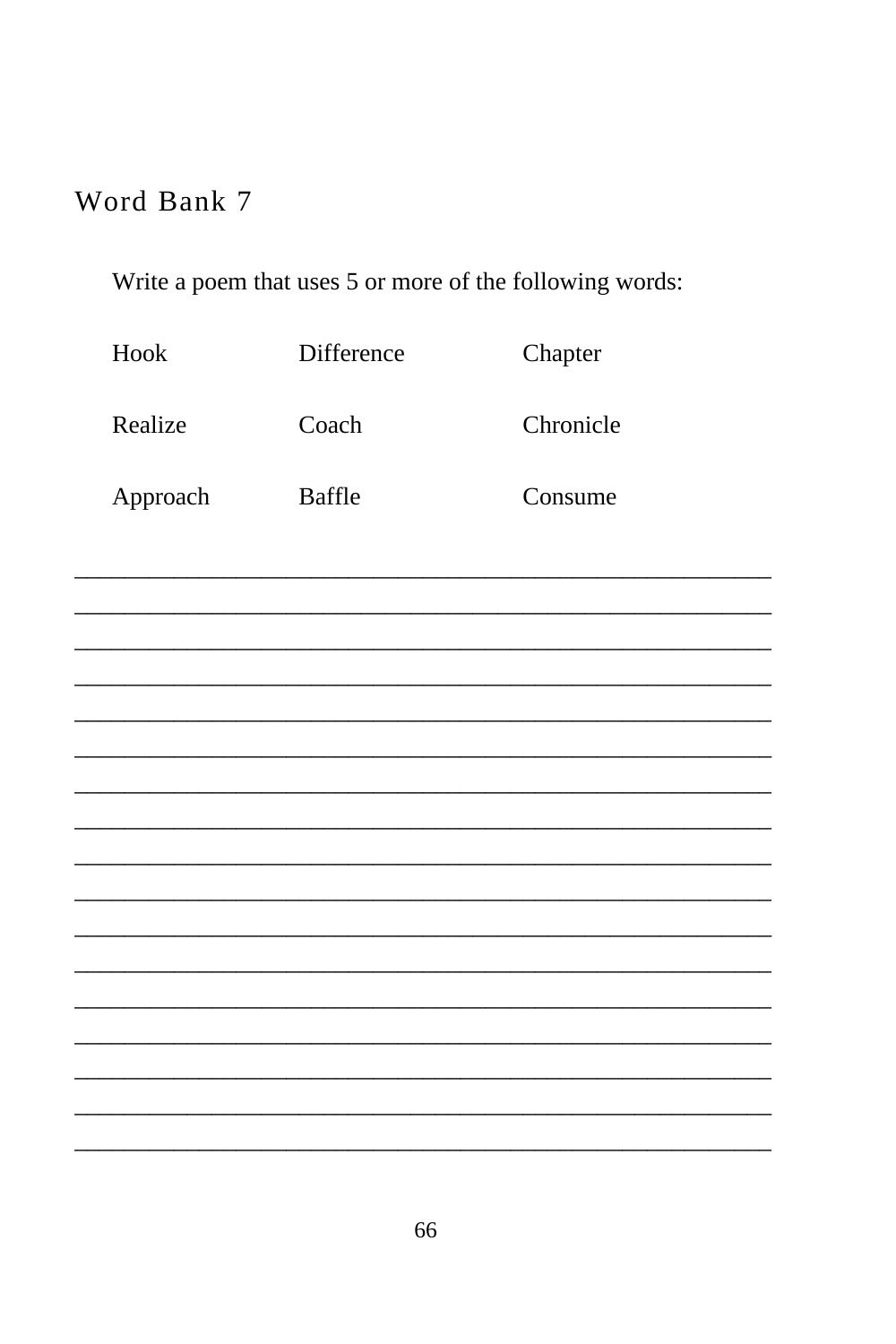| Share       | Happen    | Advertise |
|-------------|-----------|-----------|
| Inclusive   | Exclusive | Relief    |
| <b>Tree</b> | Interact  | Mandate   |
|             |           |           |
|             |           |           |
|             |           |           |
|             |           |           |
|             |           |           |
|             |           |           |
|             |           |           |
|             |           |           |
|             |           |           |
|             |           |           |
|             |           |           |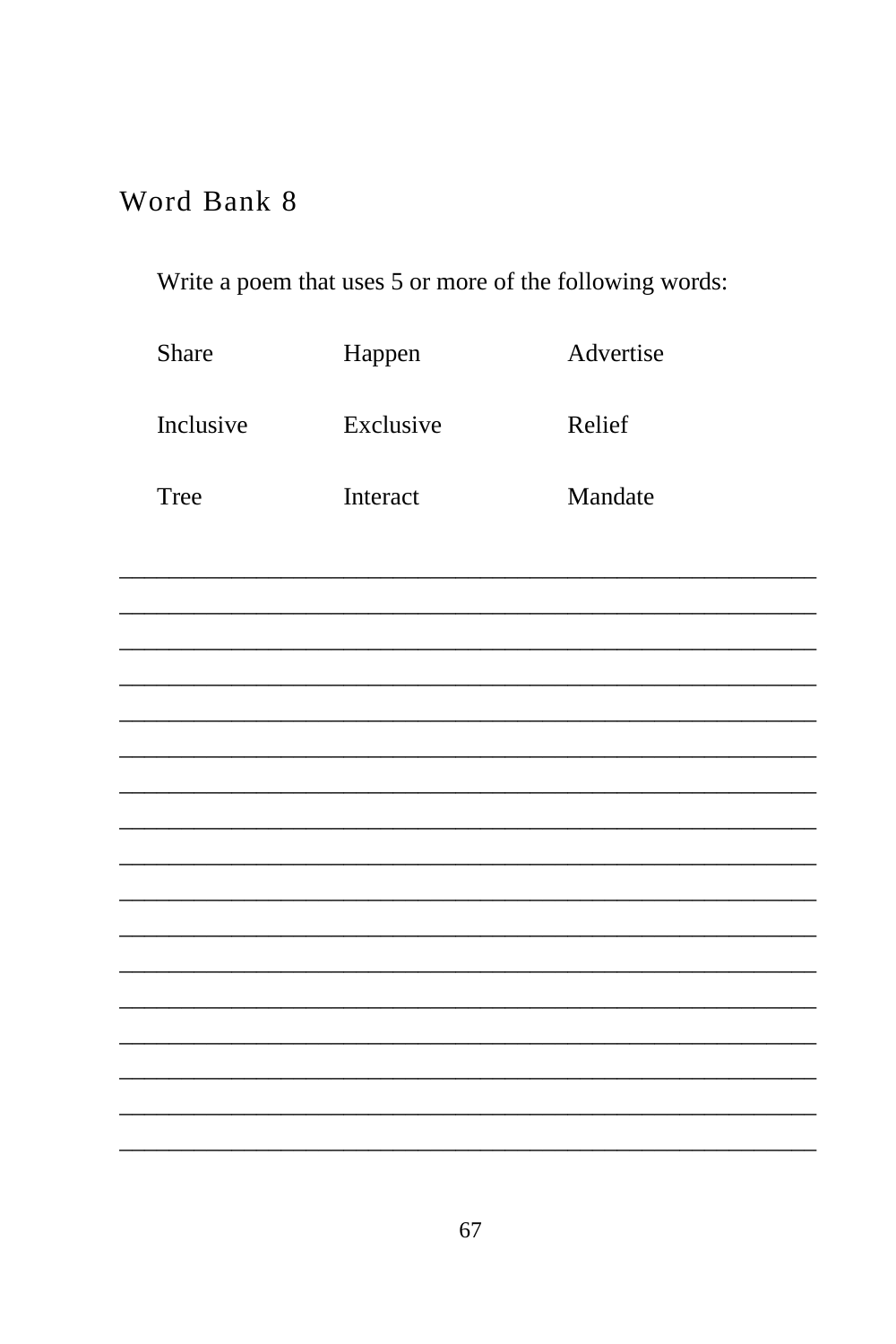| Vision   | Elder    | Difference |
|----------|----------|------------|
| Ideology | Position | Game       |
| Trench   | Becoming | Change     |
|          |          |            |
|          |          |            |
|          |          |            |
|          |          |            |
|          |          |            |
|          |          |            |
|          |          |            |
|          |          |            |
|          |          |            |
|          |          |            |
|          |          |            |
|          |          |            |
|          |          |            |
|          |          |            |
|          |          |            |
|          |          |            |
|          |          |            |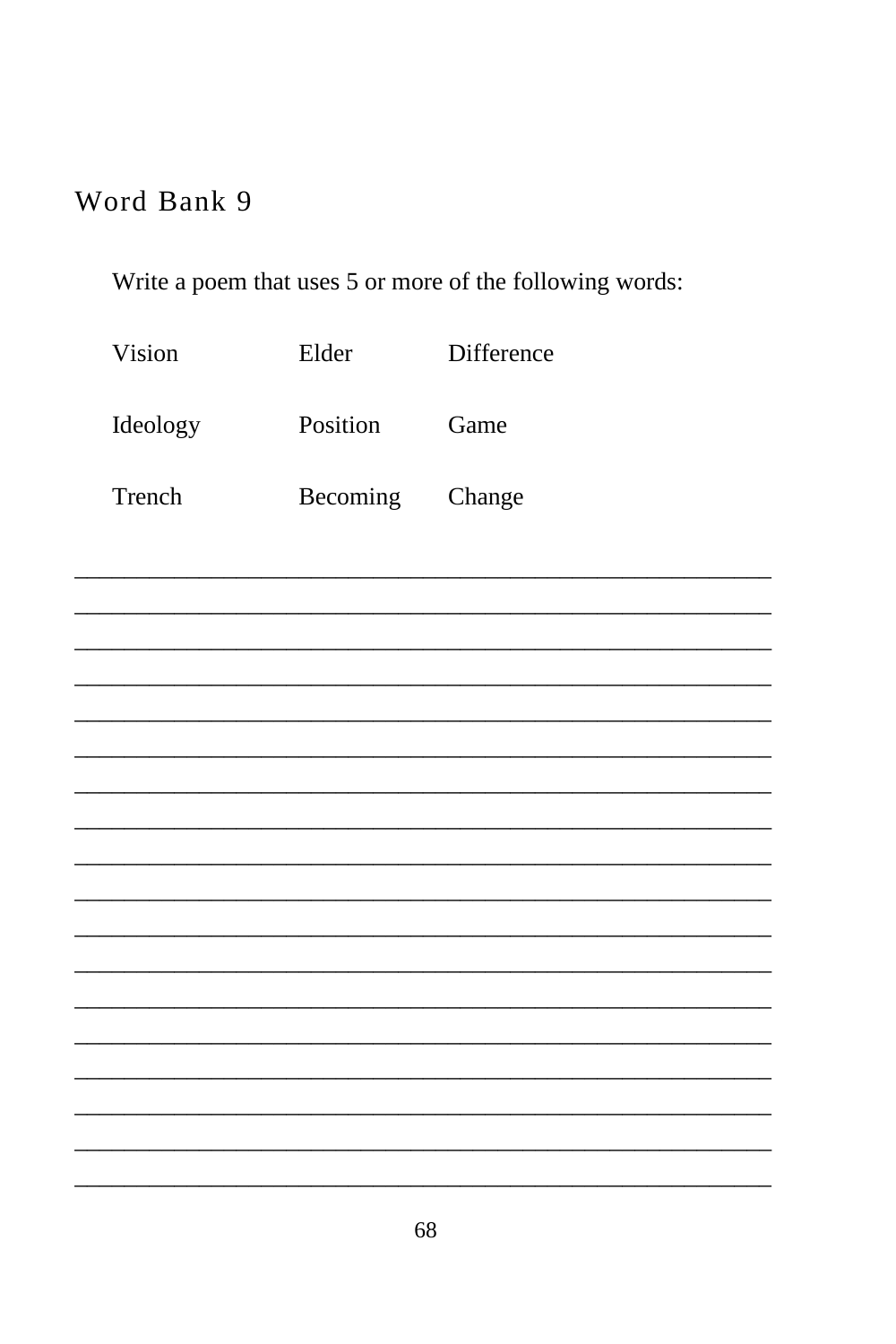| Dream     | Mirage  | Path   |
|-----------|---------|--------|
| Tug       | Ironic  | Endear |
| Transform | Elevate | Ghost  |
|           |         |        |
|           |         |        |
|           |         |        |
|           |         |        |
|           |         |        |
|           |         |        |
|           |         |        |
|           |         |        |
|           |         |        |
|           |         |        |
|           |         |        |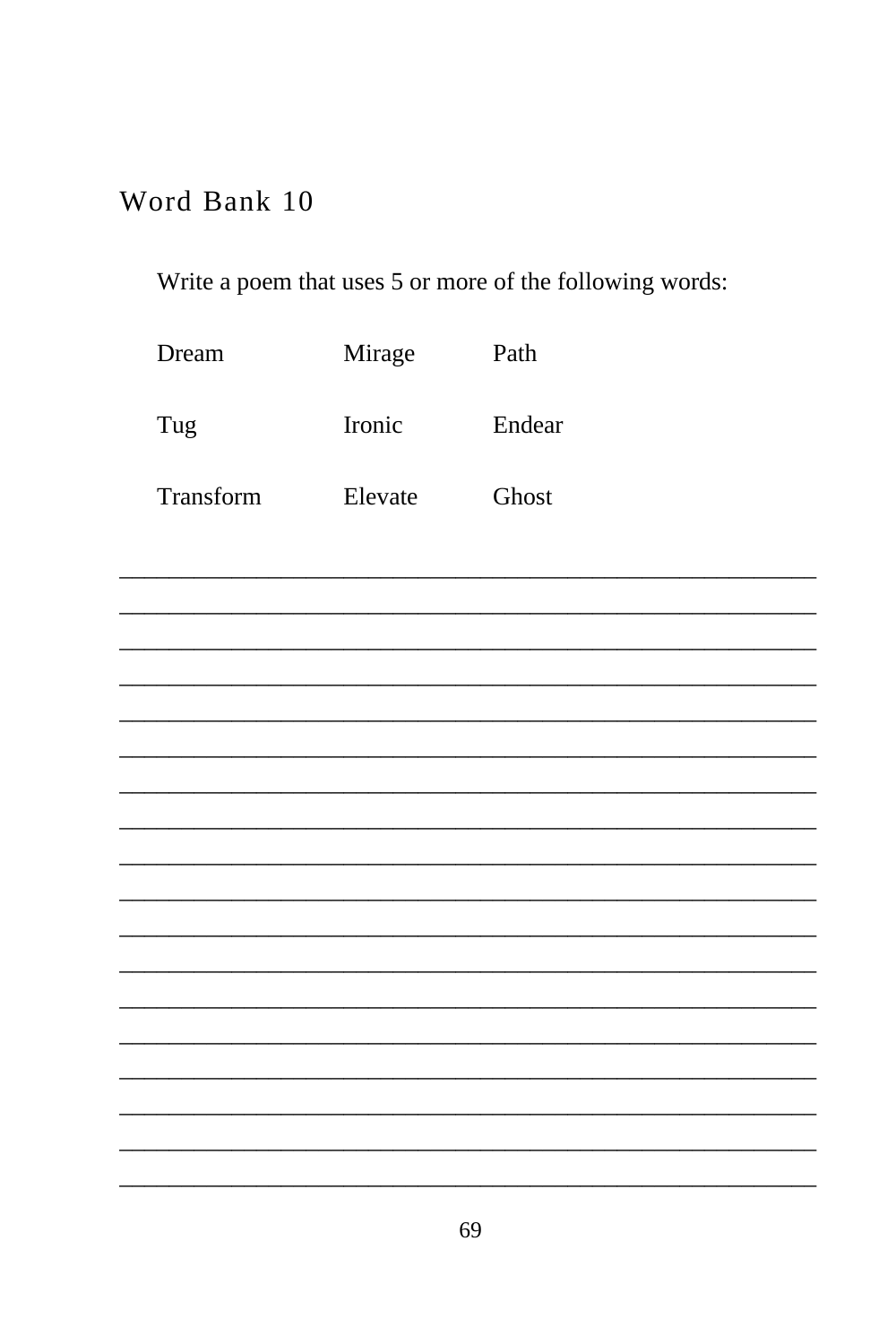| Leadership | Encompass | Lesson  |
|------------|-----------|---------|
| Diameter   | Wrath     | Mimic   |
| Alleviate  | Betrayal  | Worship |
|            |           |         |
|            |           |         |
|            |           |         |
|            |           |         |
|            |           |         |
|            |           |         |
|            |           |         |
|            |           |         |
|            |           |         |
|            |           |         |
|            |           |         |
|            |           |         |
|            |           |         |
|            |           |         |
|            |           |         |
|            |           |         |
|            |           |         |
|            |           |         |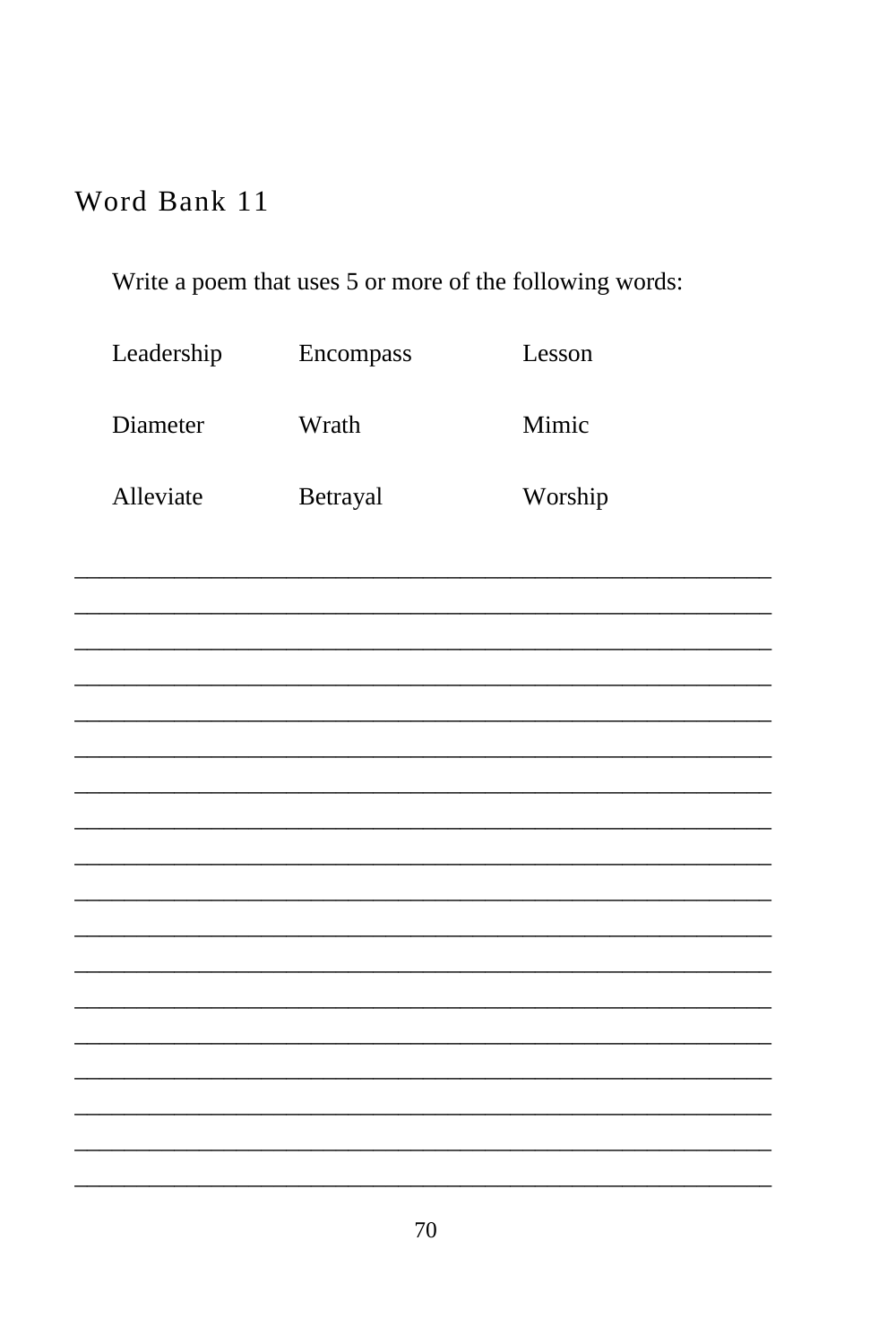| Sibling    | Eternal  | Compass  |
|------------|----------|----------|
| Leadership | Paternal | Renegade |
| Confusion  | Internal | External |
|            |          |          |
|            |          |          |
|            |          |          |
|            |          |          |
|            |          |          |
|            |          |          |
|            |          |          |
|            |          |          |
|            |          |          |
|            |          |          |
|            |          |          |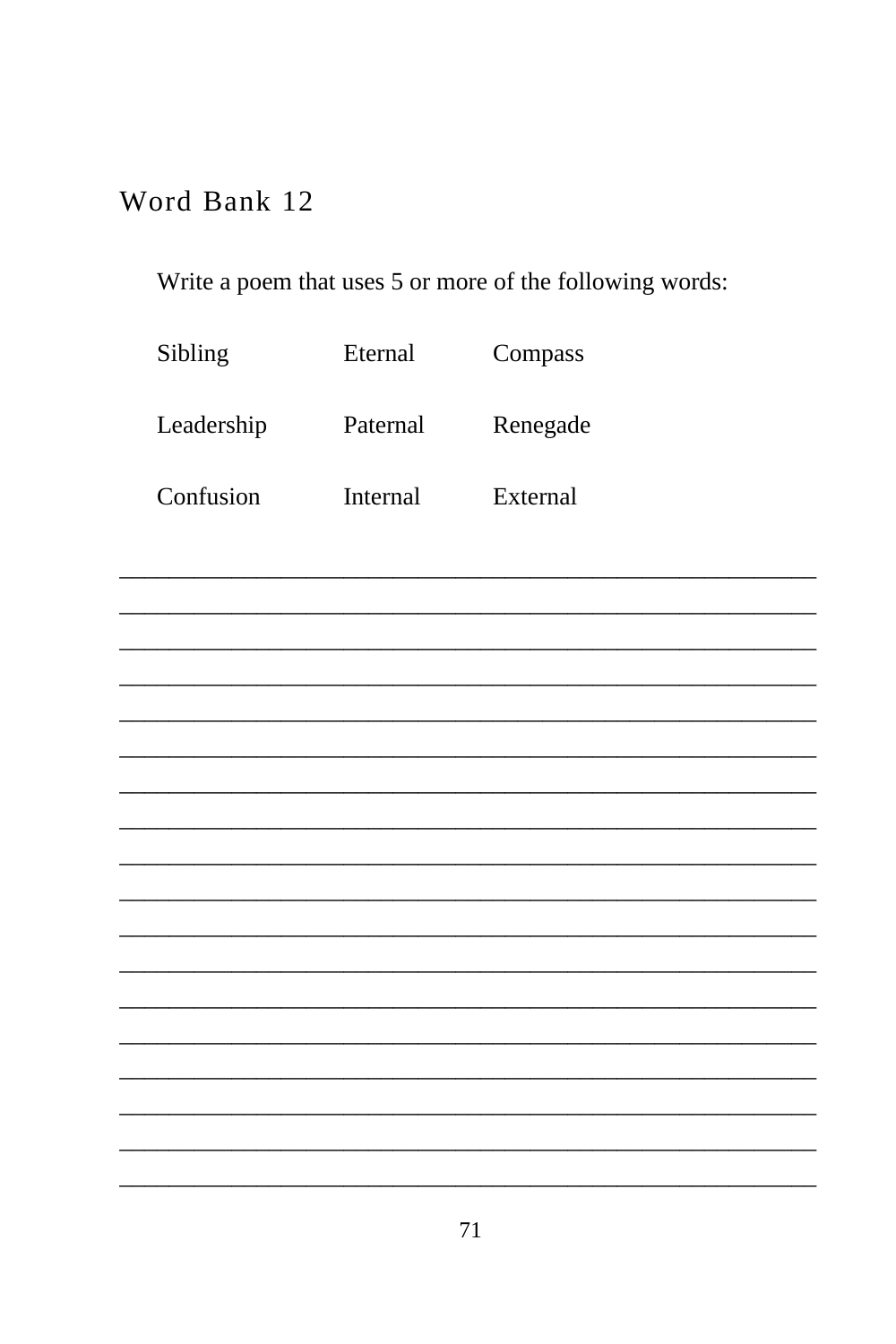| Rain    | Guess | Prophecy |
|---------|-------|----------|
| Alchemy | Wrath | Greed    |
| Argue   | Taint | Expel    |
|         |       |          |
|         |       |          |
|         |       |          |
|         |       |          |
|         |       |          |
|         |       |          |
|         |       |          |
|         |       |          |
|         |       |          |
|         |       |          |
|         |       |          |
|         |       |          |
|         |       |          |
|         |       |          |
|         |       |          |
|         |       |          |
|         |       |          |
|         |       |          |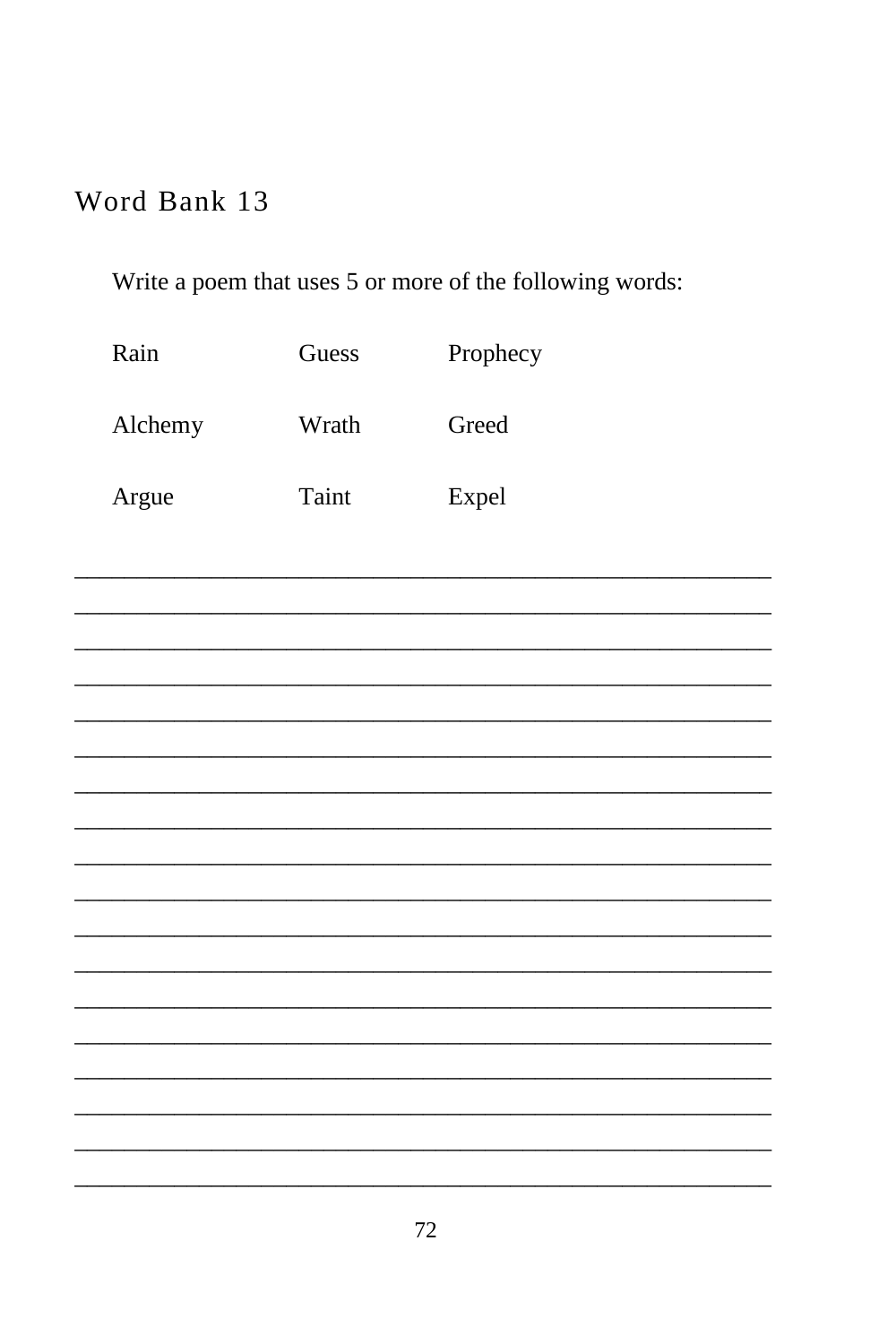| Implode   | Cross   | Calibrate |
|-----------|---------|-----------|
| Pollinate | Plant   | Harvest   |
| Decide    | Promise | Promote   |
|           |         |           |
|           |         |           |
|           |         |           |
|           |         |           |
|           |         |           |
|           |         |           |
|           |         |           |
|           |         |           |
|           |         |           |
|           |         |           |
|           |         |           |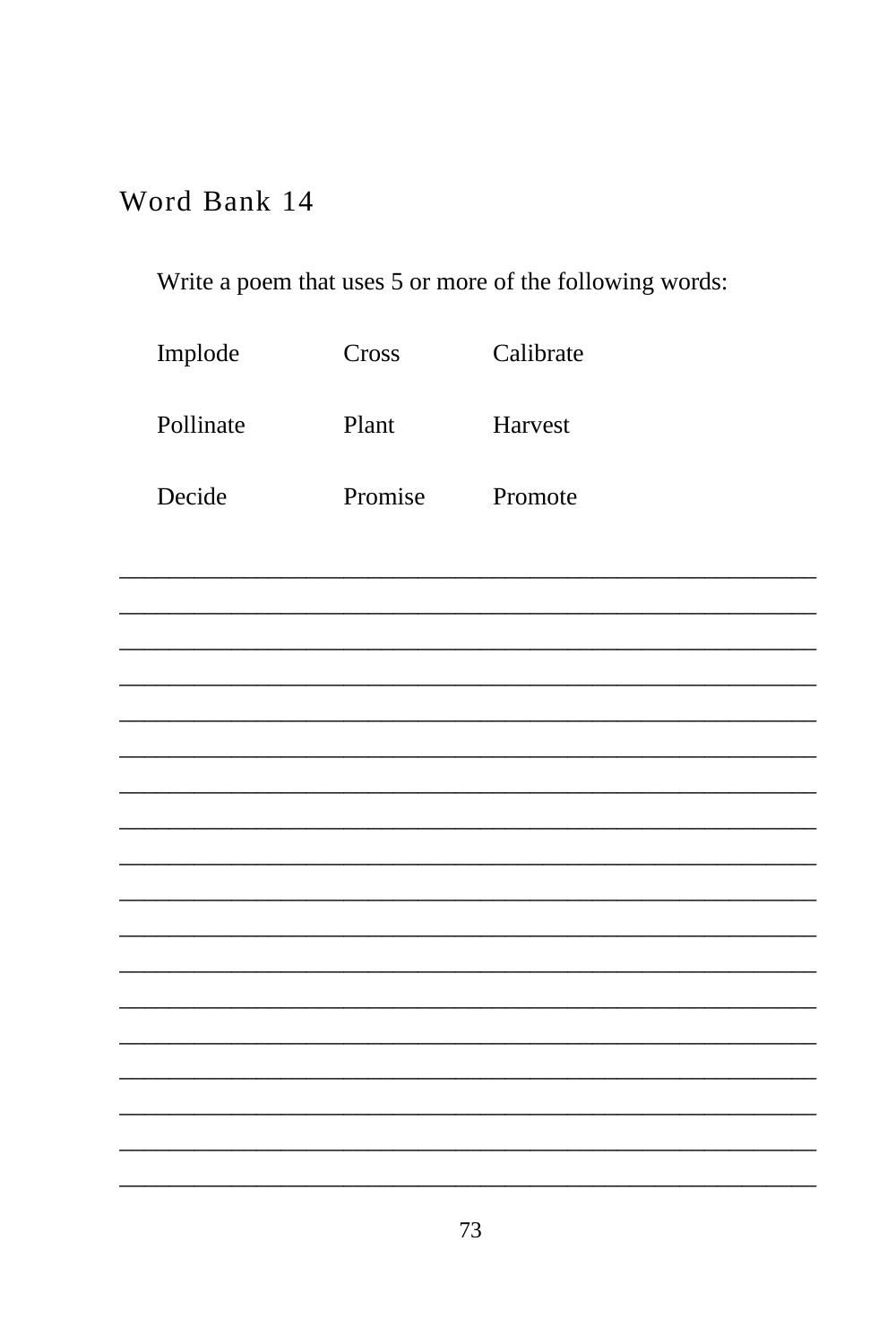| Forget    | Throw | Eliminate  |
|-----------|-------|------------|
| Condense  | Page  | Incomplete |
| Sedentary | Blend | Totality   |
|           |       |            |
|           |       |            |
|           |       |            |
|           |       |            |
|           |       |            |
|           |       |            |
|           |       |            |
|           |       |            |
|           |       |            |
|           |       |            |
|           |       |            |
|           |       |            |
|           |       |            |
|           |       |            |
|           |       |            |
|           |       |            |
|           |       |            |
|           |       |            |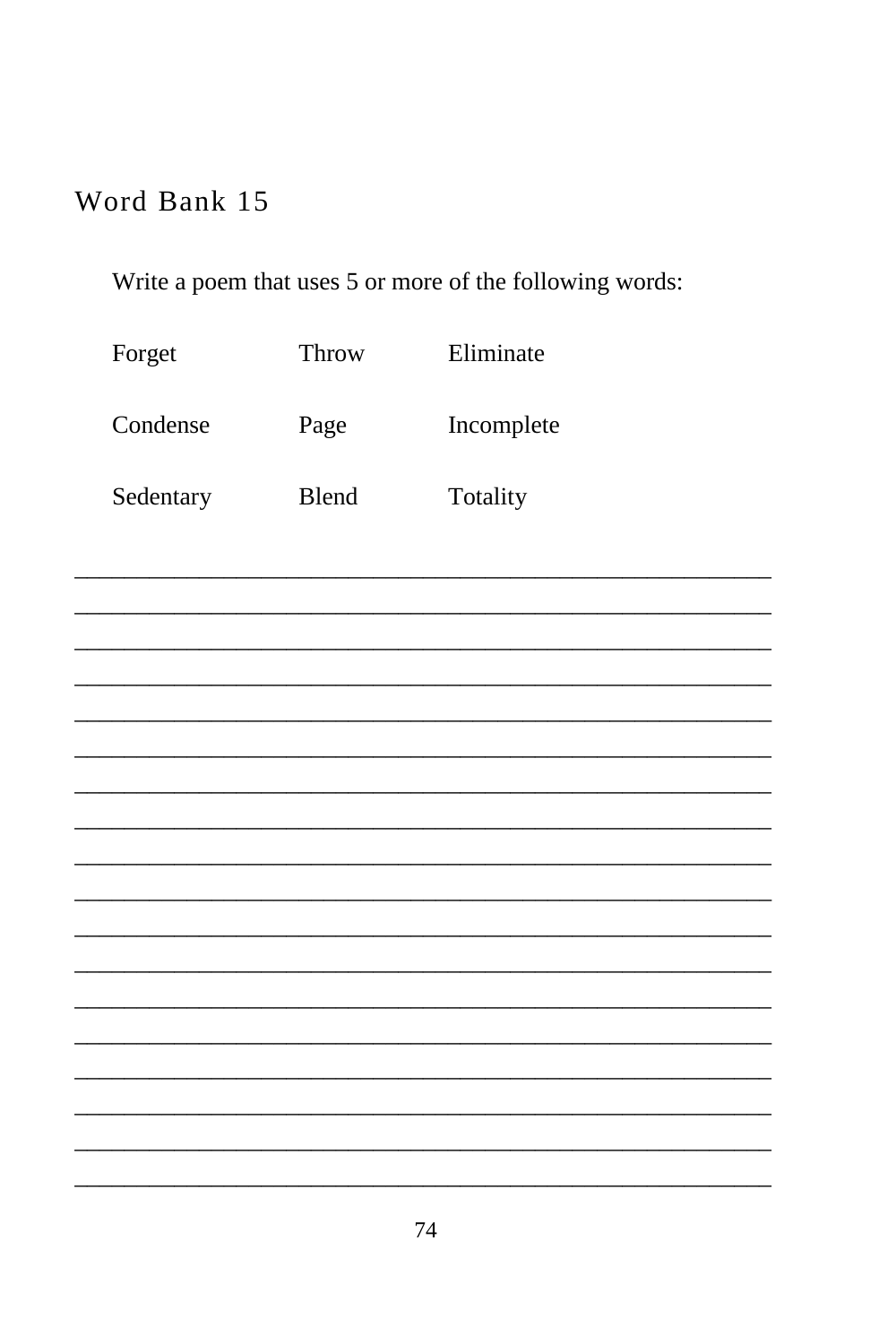Write a poem that begins or ends with the following line:

It all begins with a thought...

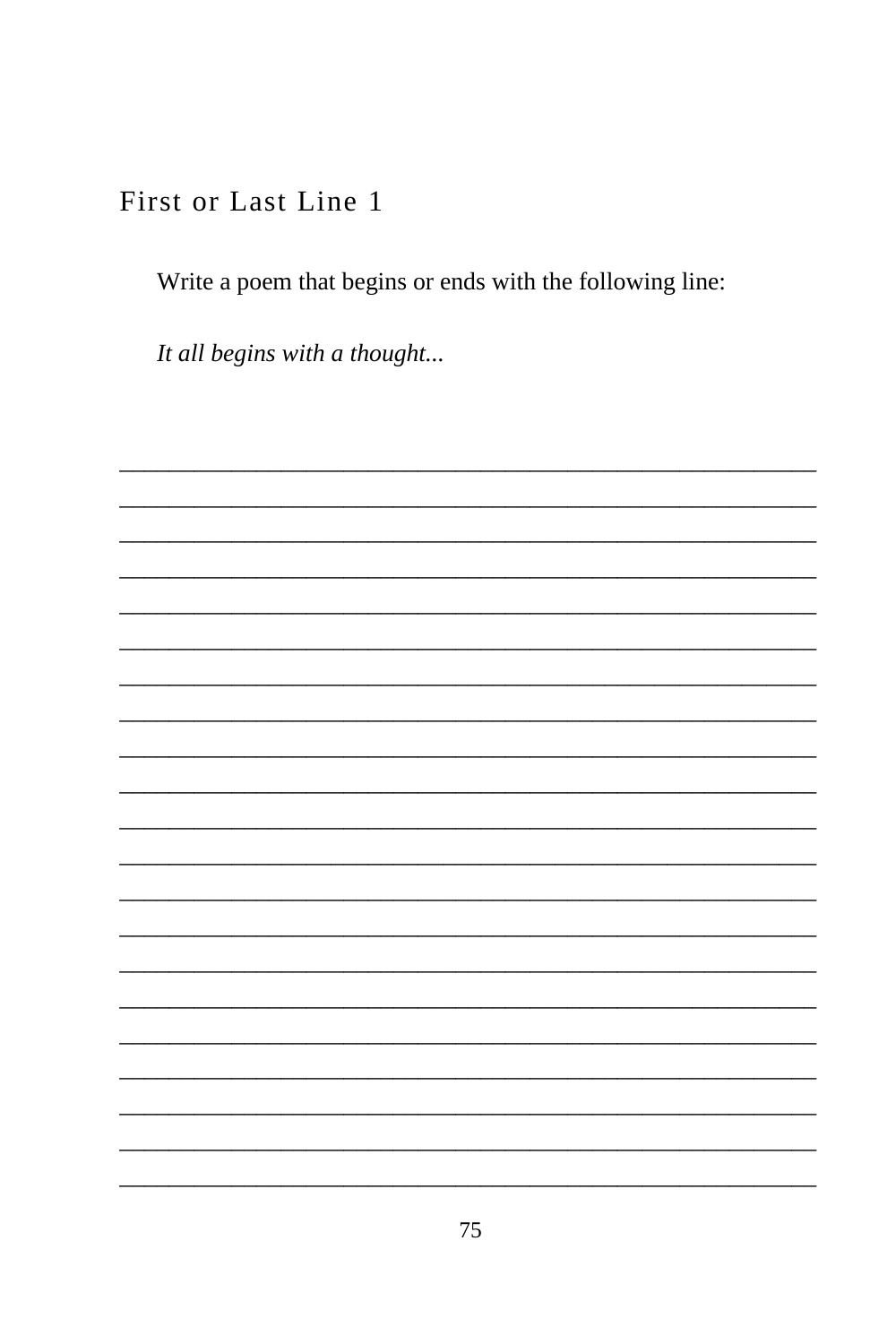Write a poem that begins or ends with the following line:

Be grateful for your enemies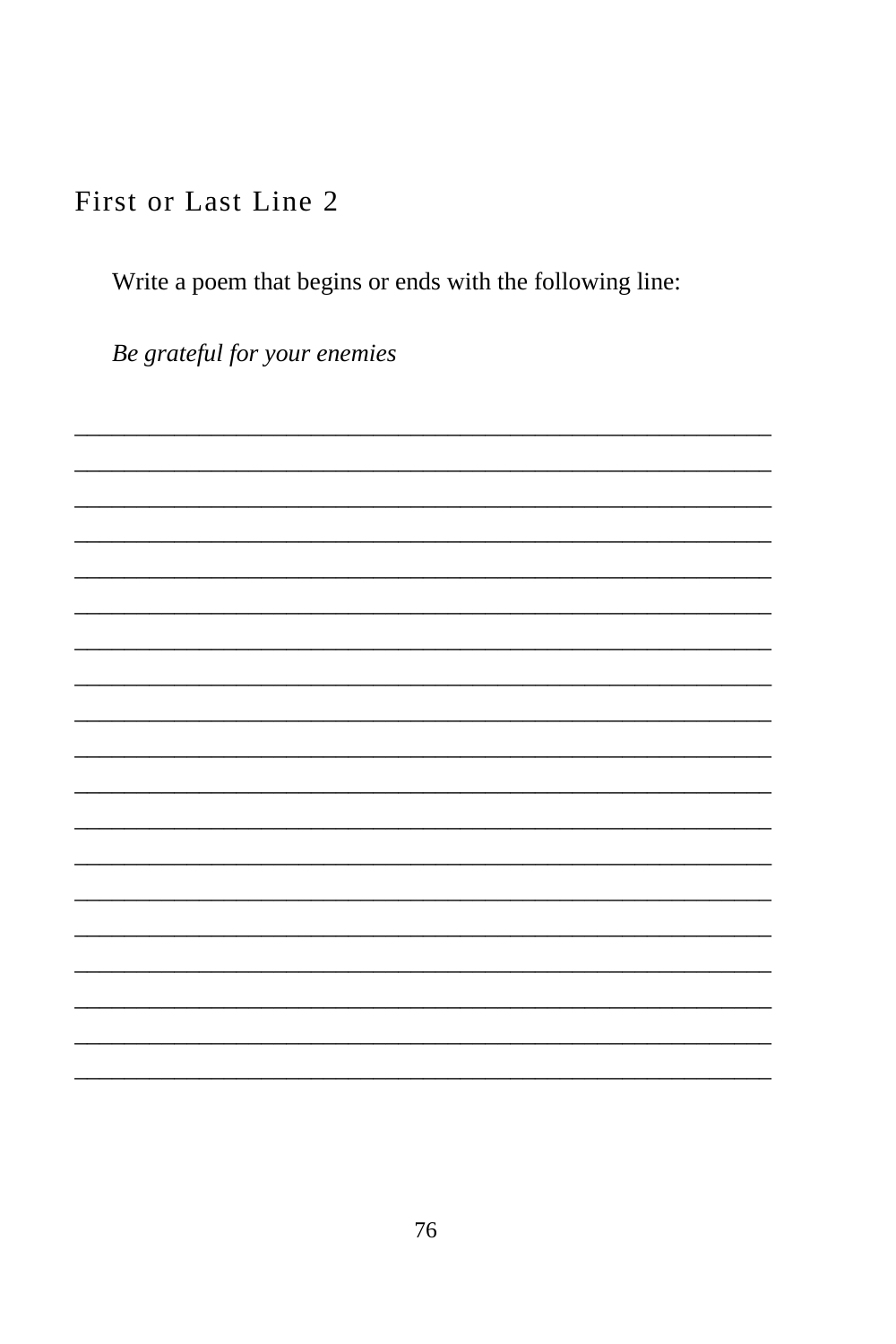Write a poem that begins or ends with the following line:

A penny saved is a penny earned

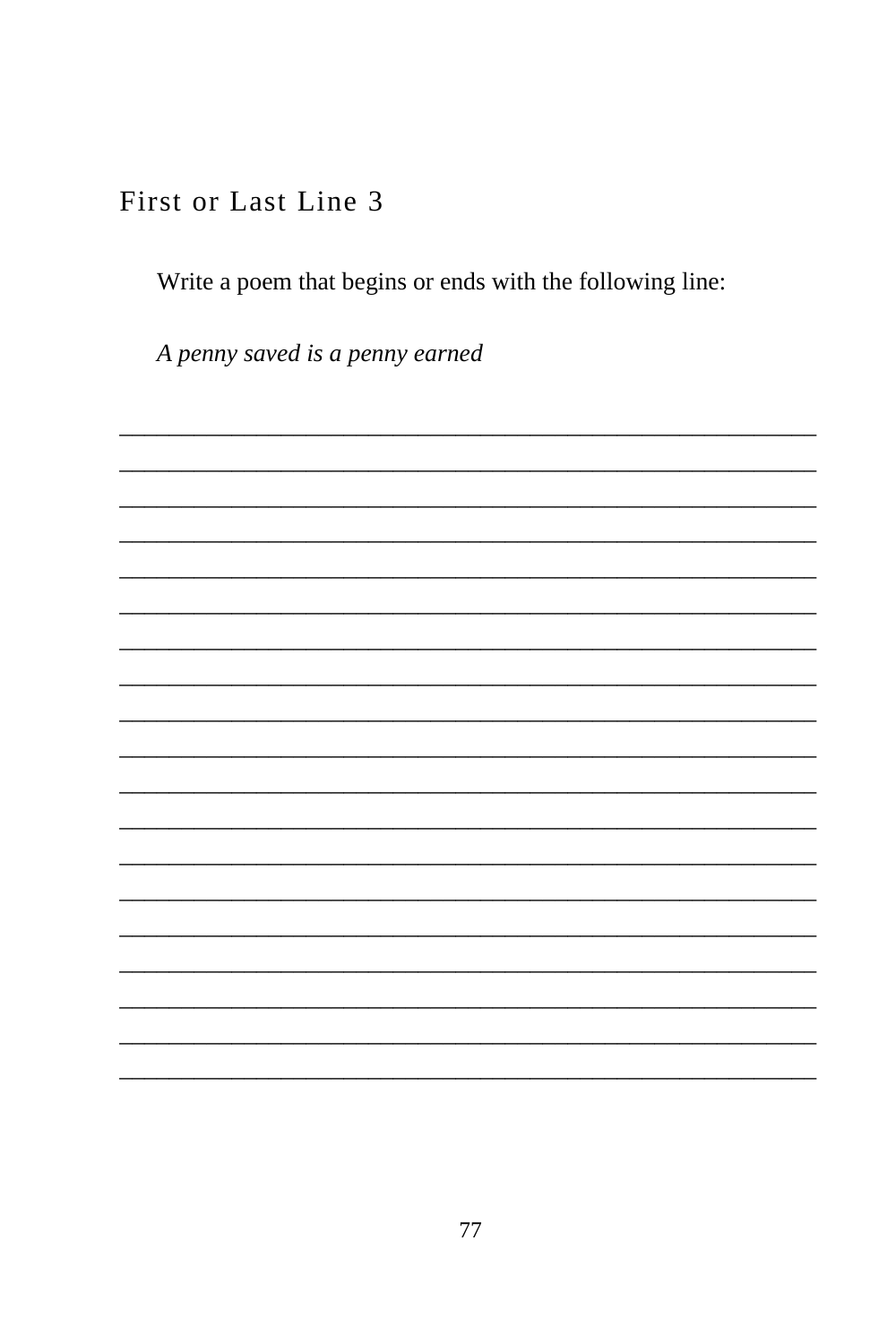Write a poem that begins or ends with the following line:

No good deed goes unpunished...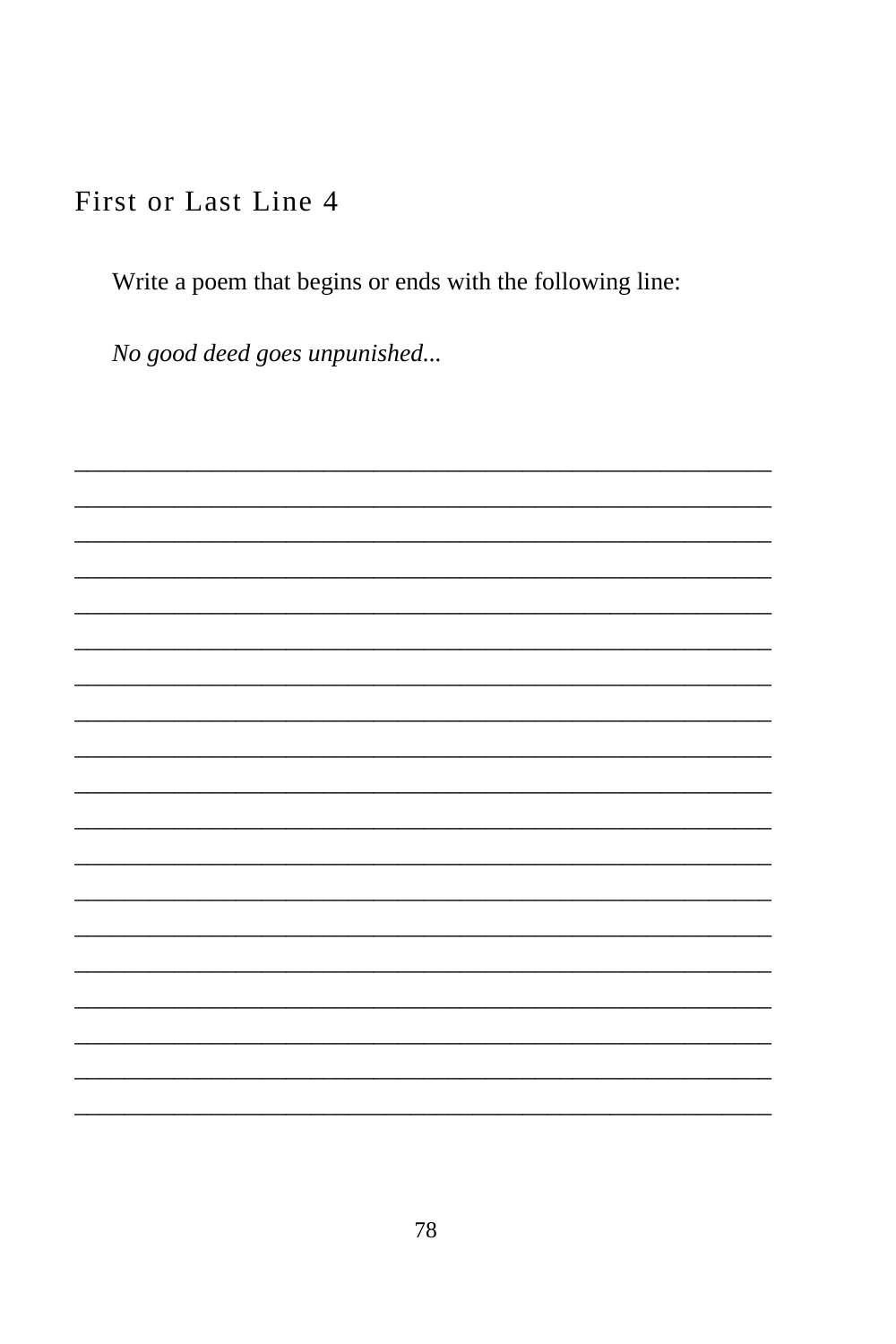Write a poem that begins or ends with the following line:

Even a cup of coffee has feelings...

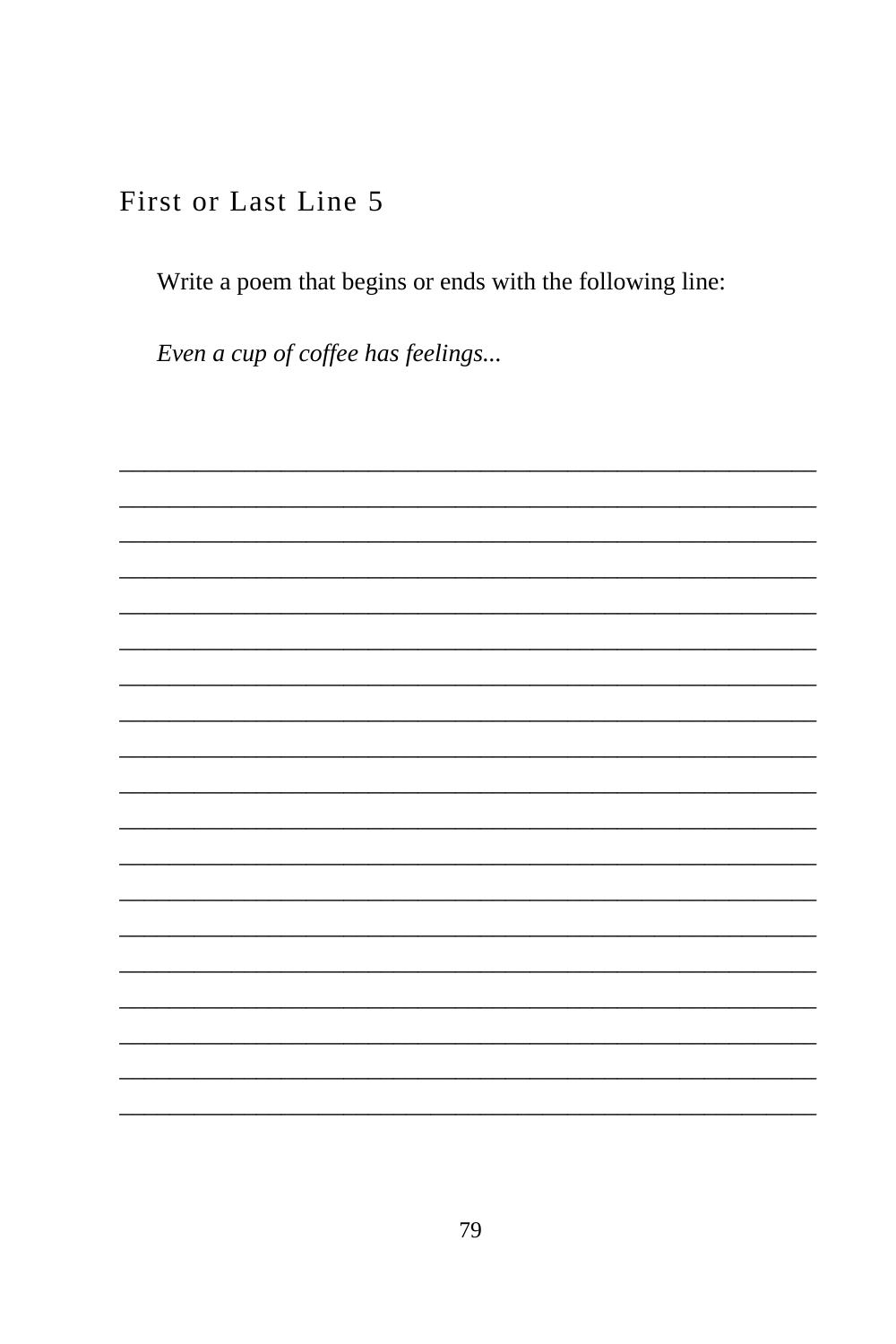Write a poem that begins or ends with the following line:

Ask and you shall receive...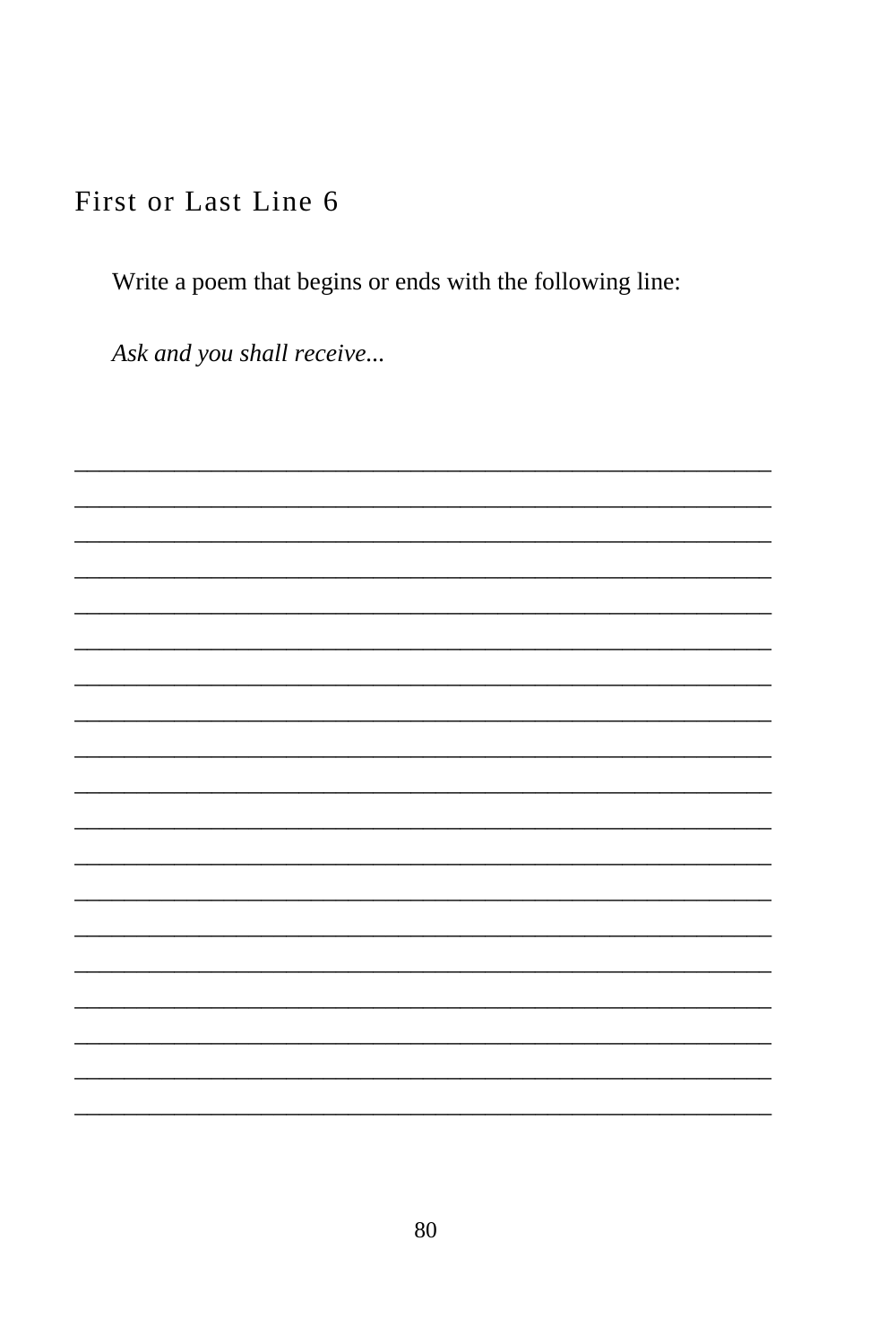Write a poem that begins or ends with the following line:

If only the walls could speak...

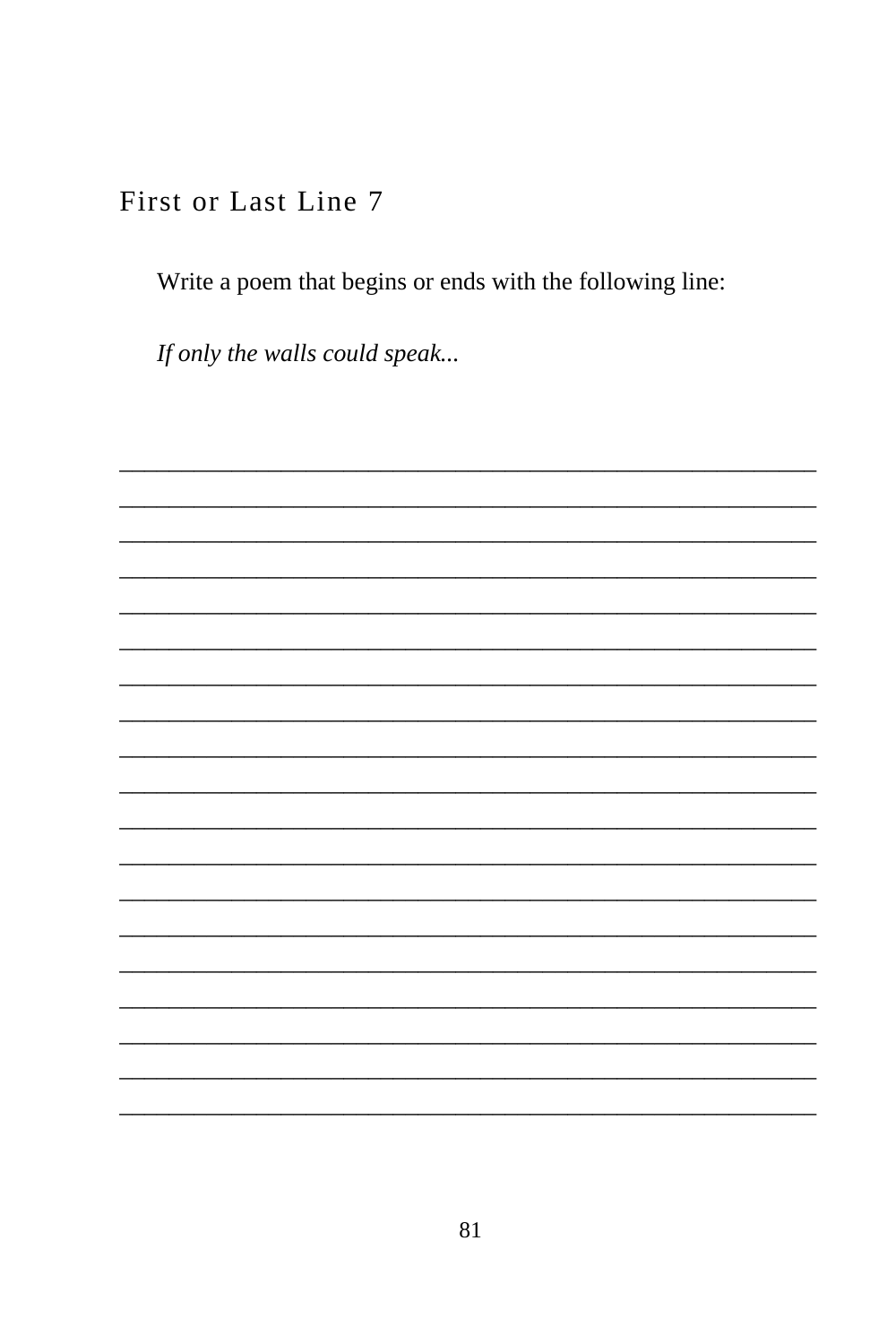Write a poem that begins or ends with the following line:

There was a time...

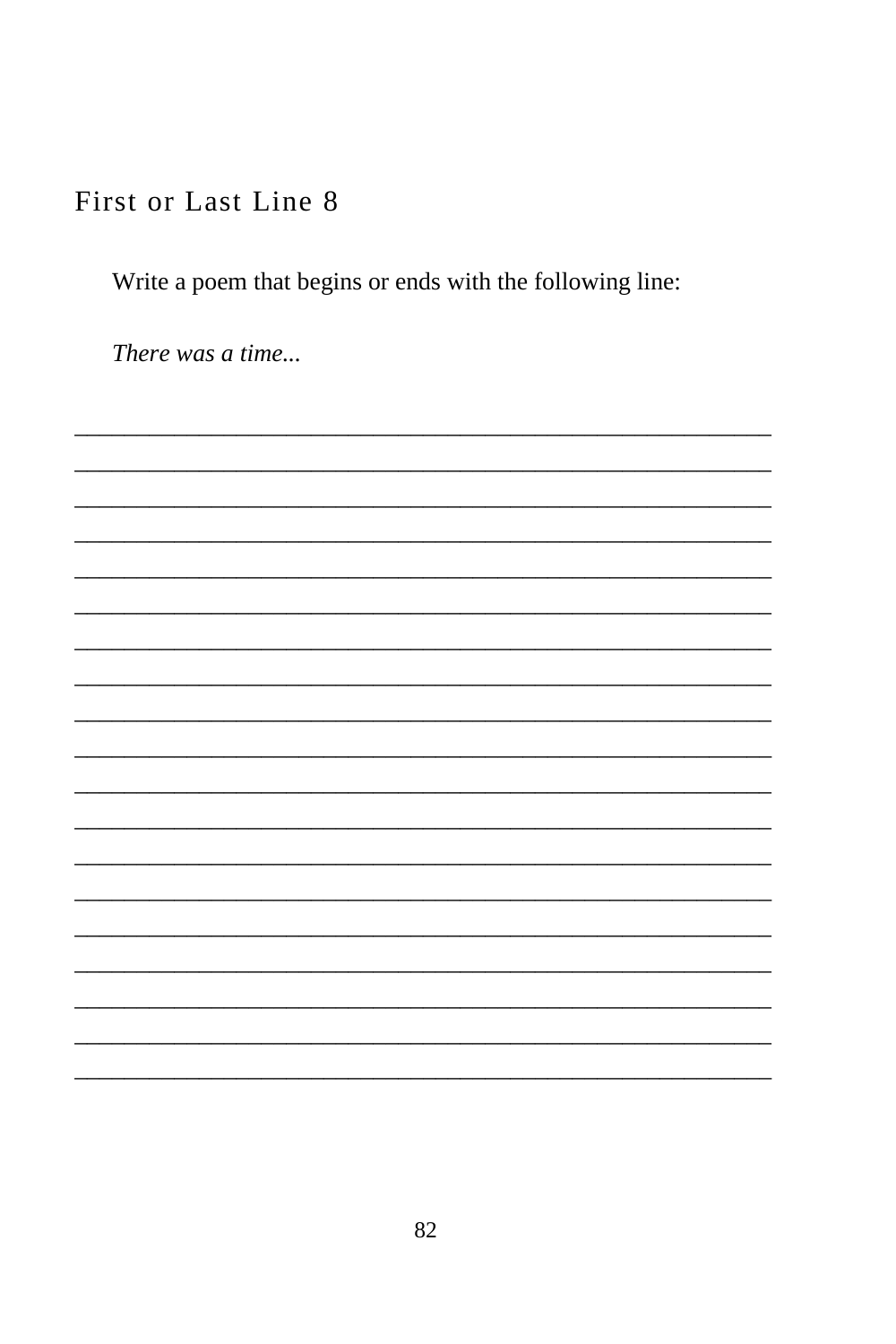Write a poem that begins or ends with the following line:

There was a place...

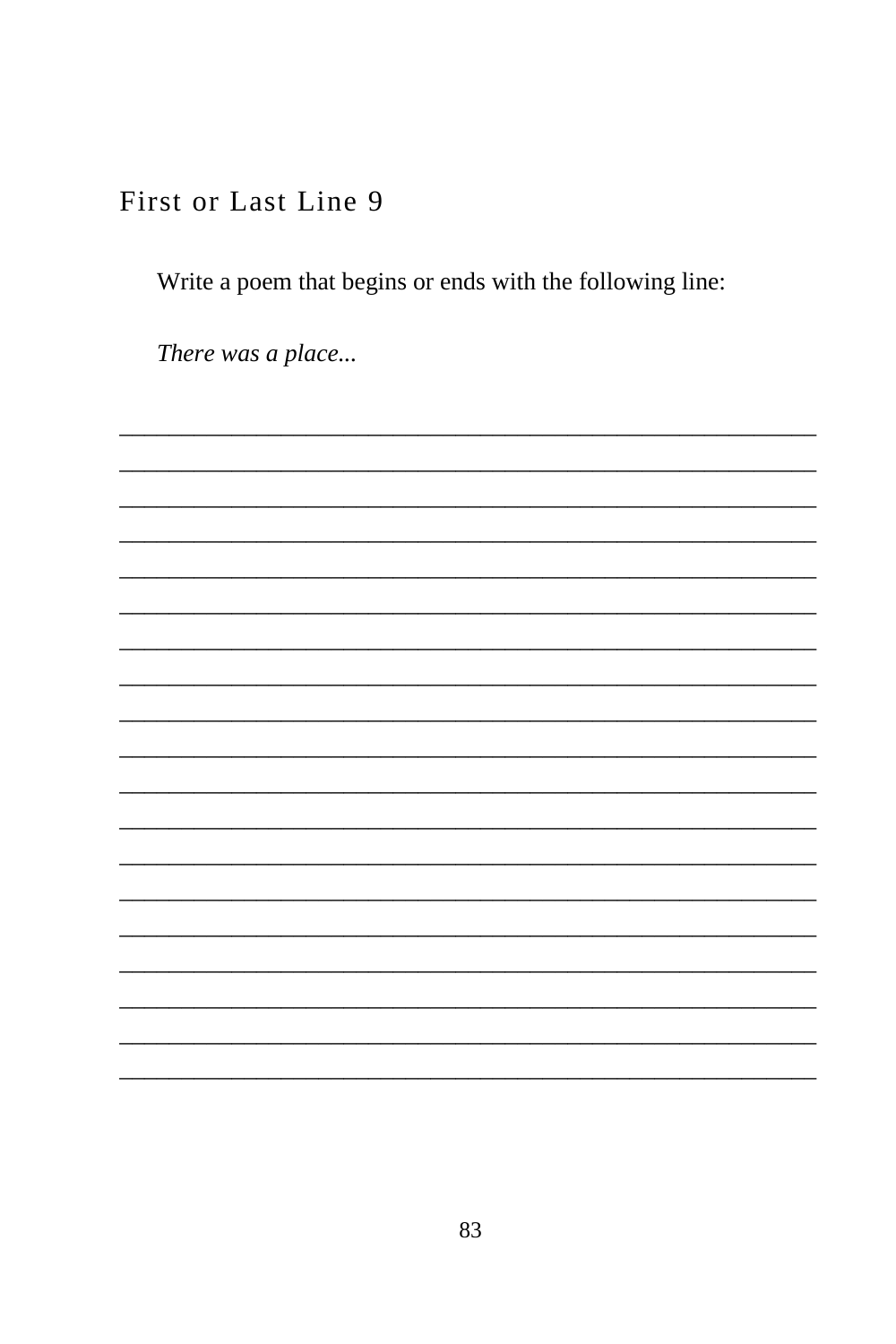Write a poem that begins or ends with the following line:

If I am reincarnated...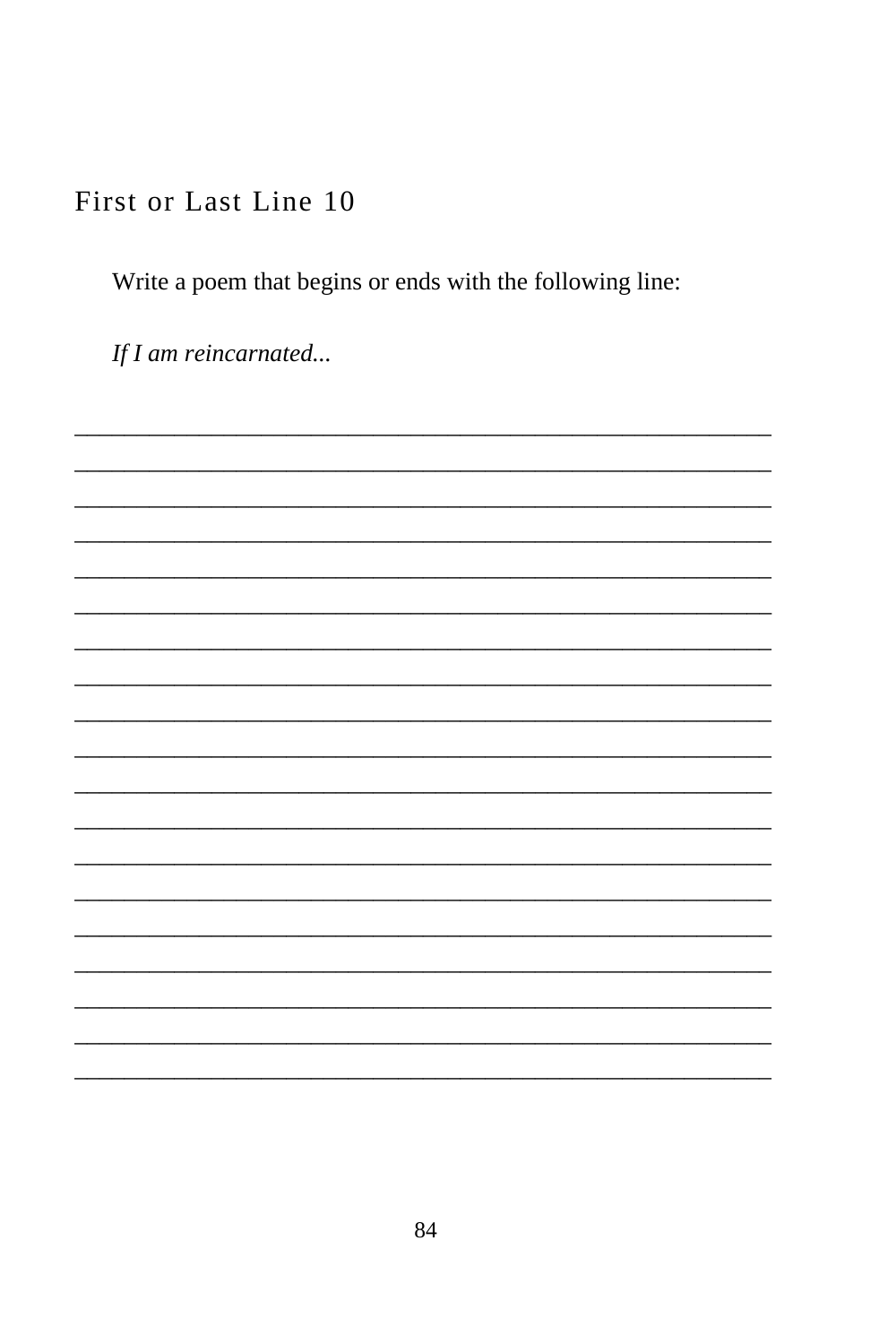Write a poem that begins or ends with the following line:

It was the craziest thing I ever saw...

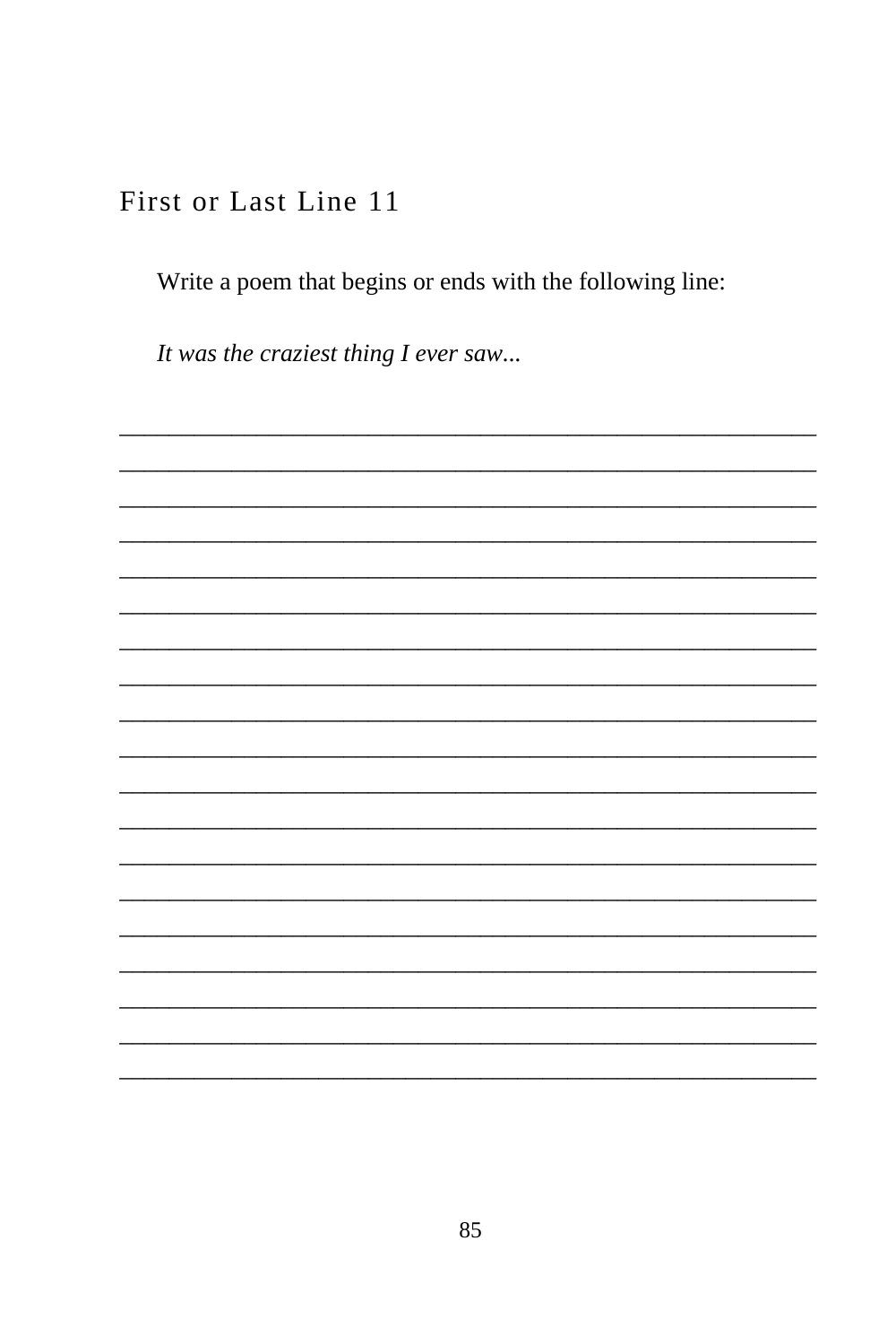Write a poem that begins or ends with the following line:

And then the skies opened...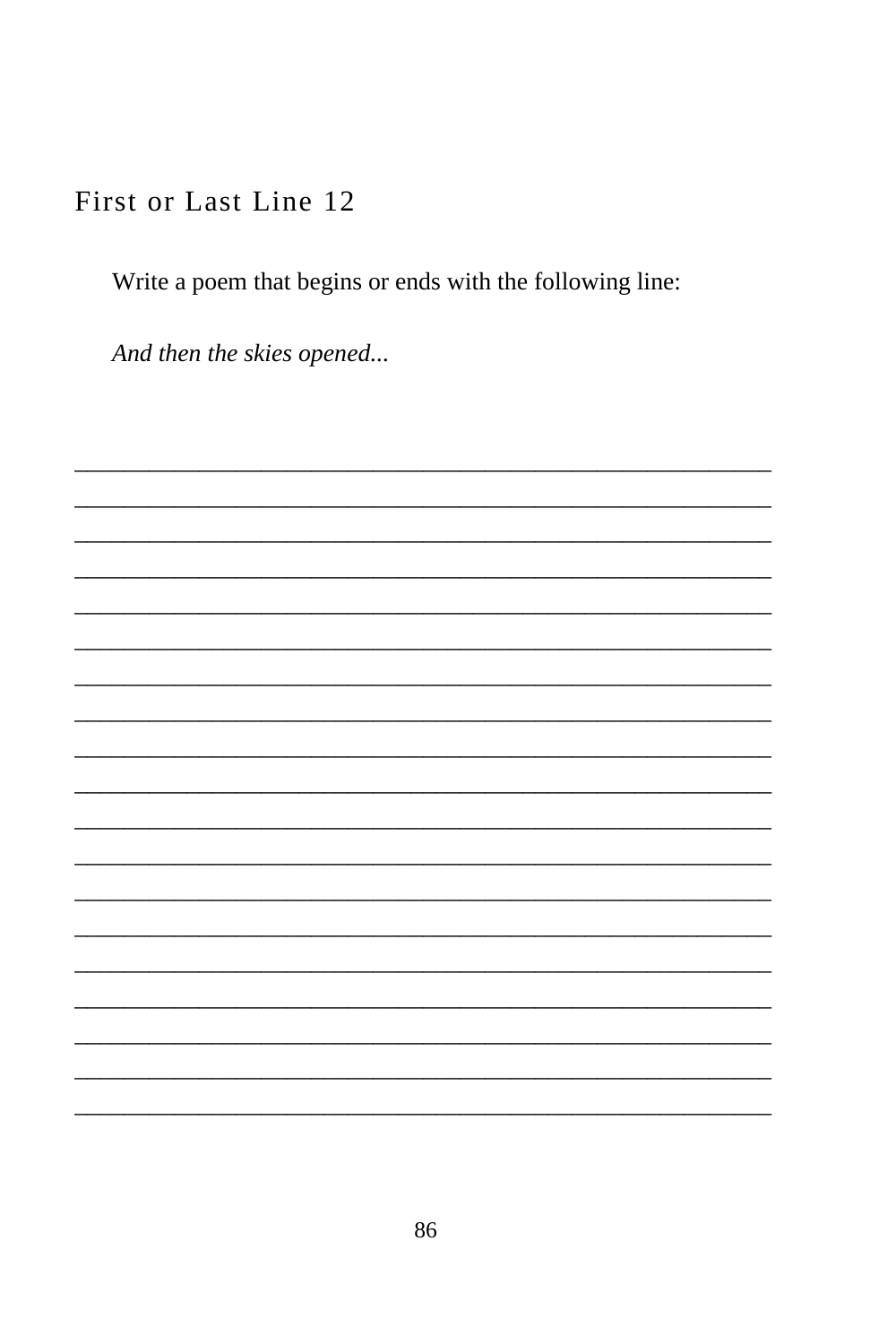Write a poem that begins or ends with the following line:

I saw ghosts everywhere...

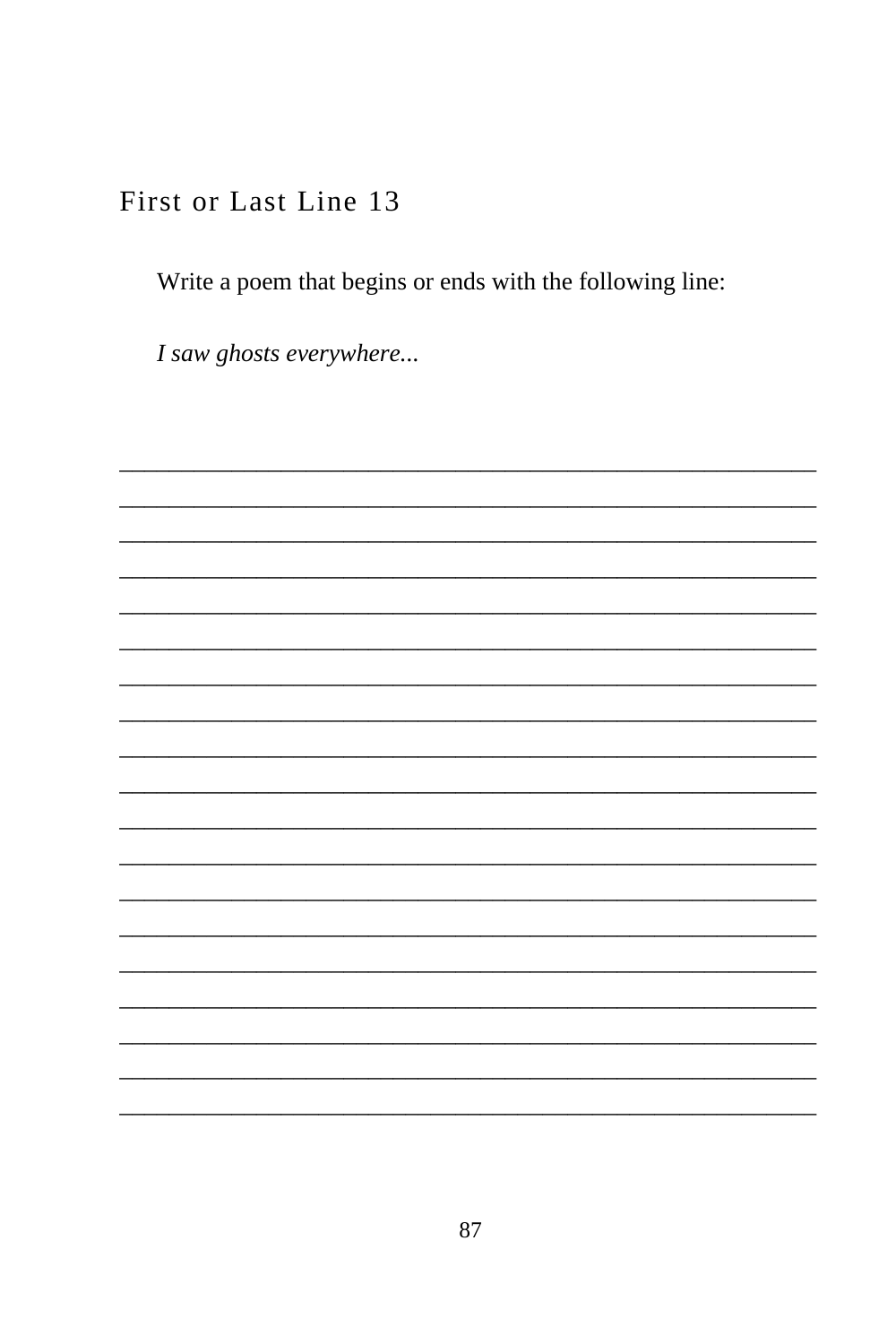Write a poem that begins or ends with the following line:

It was something I will never forget...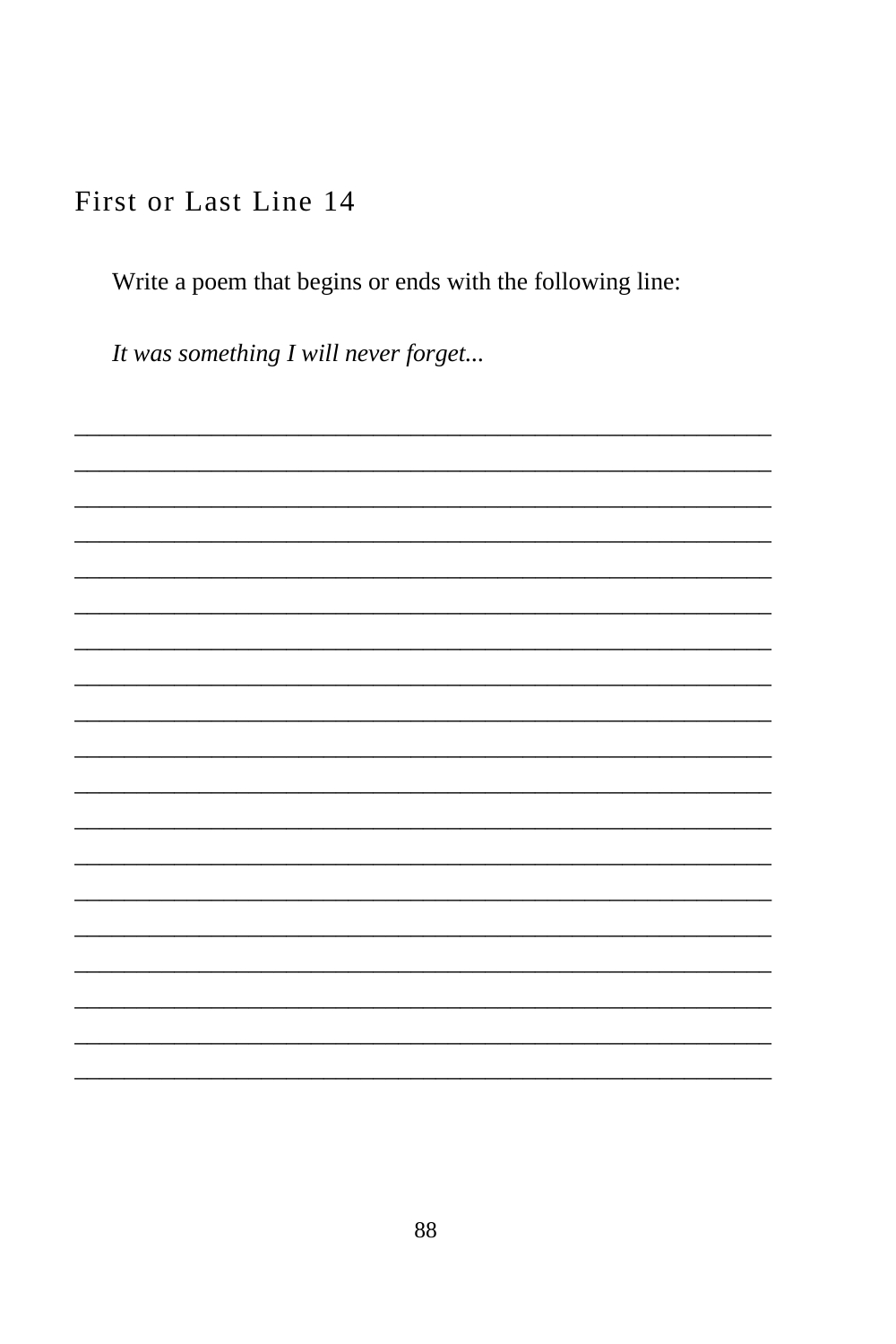Write a poem that begins or ends with the following line:

Sometimes I wish I could go back there...

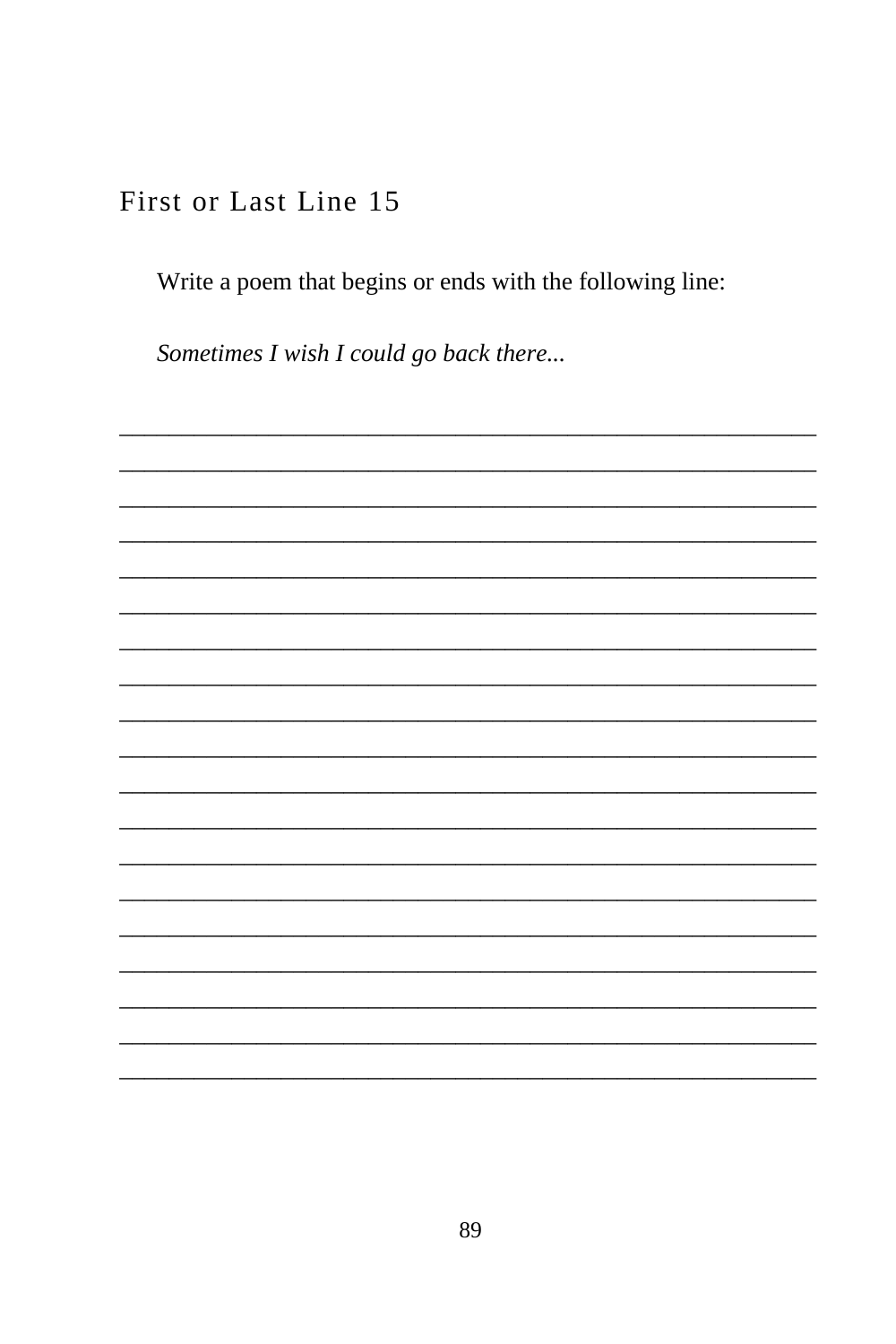"Worrying takes away not tomorrow's trouble but today's peace."

 $\overline{\phantom{a}}$  $\overline{a}$  $\overline{\phantom{a}}$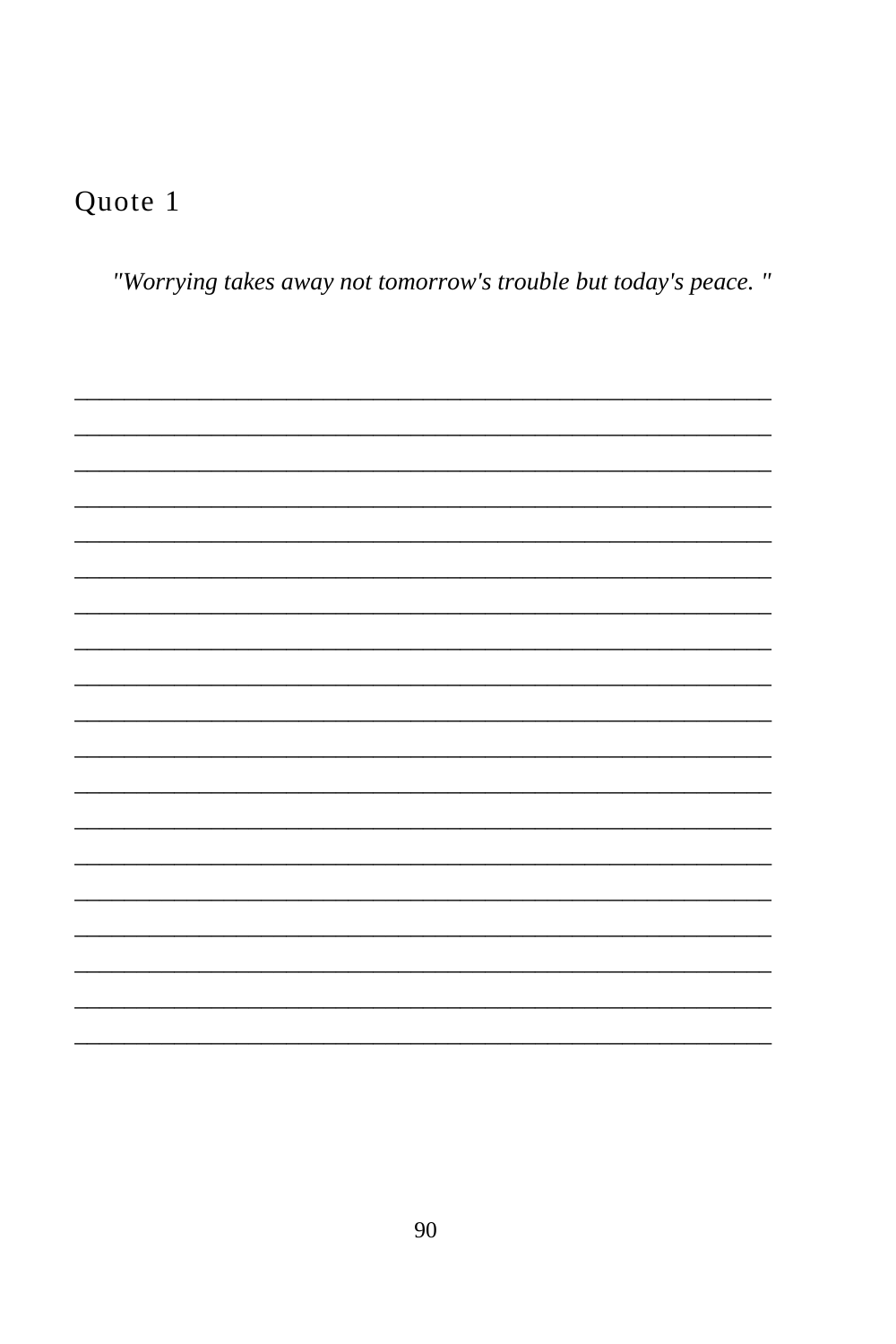"A beautiful person sees the beauty in others."

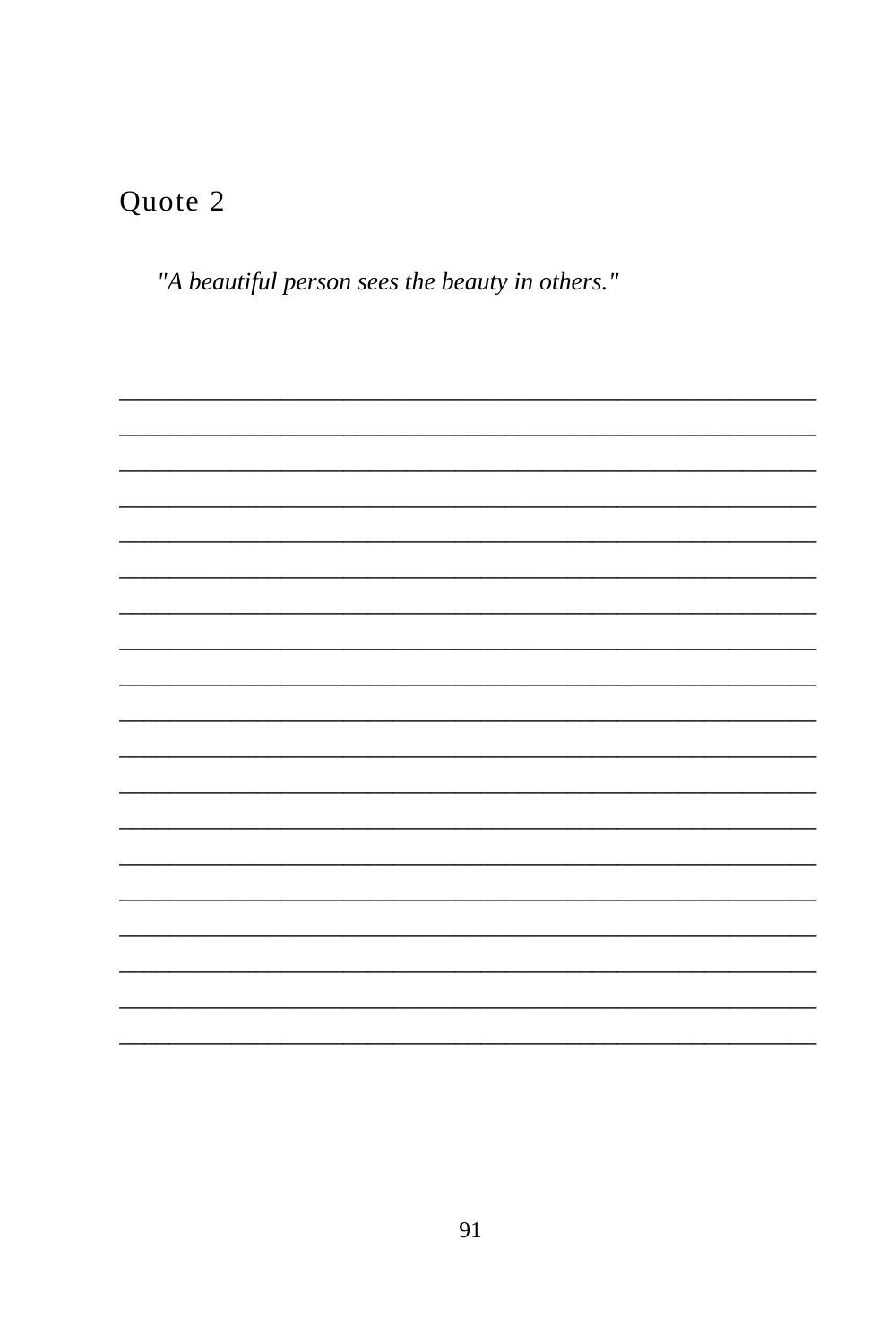"A mistake is only proof you are trying."

L  $\overline{\phantom{a}}$  $\overline{\phantom{a}}$  $\overline{\phantom{a}}$  $\overline{\phantom{a}}$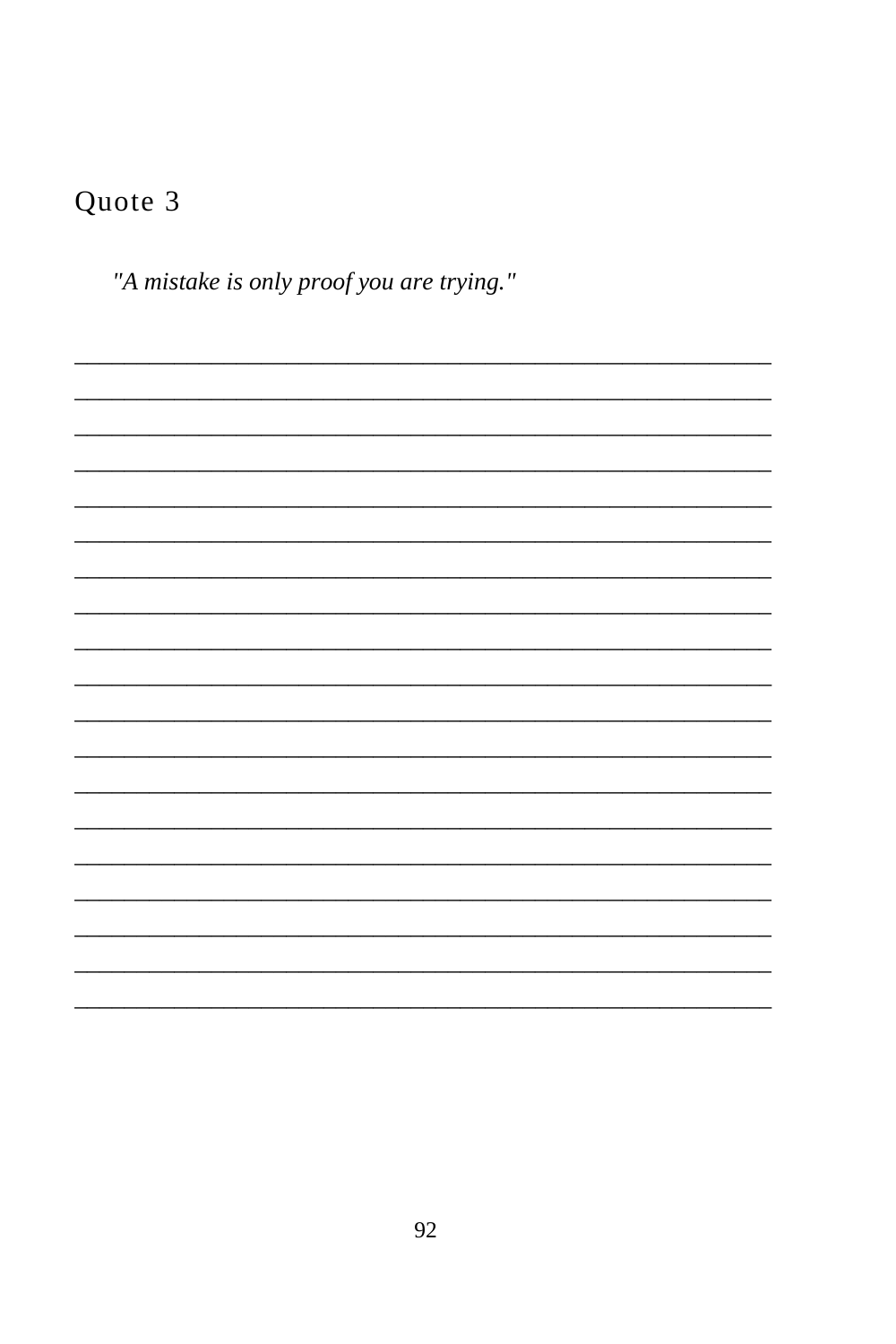"Holding a grudge is letting someone live rent free in your head."

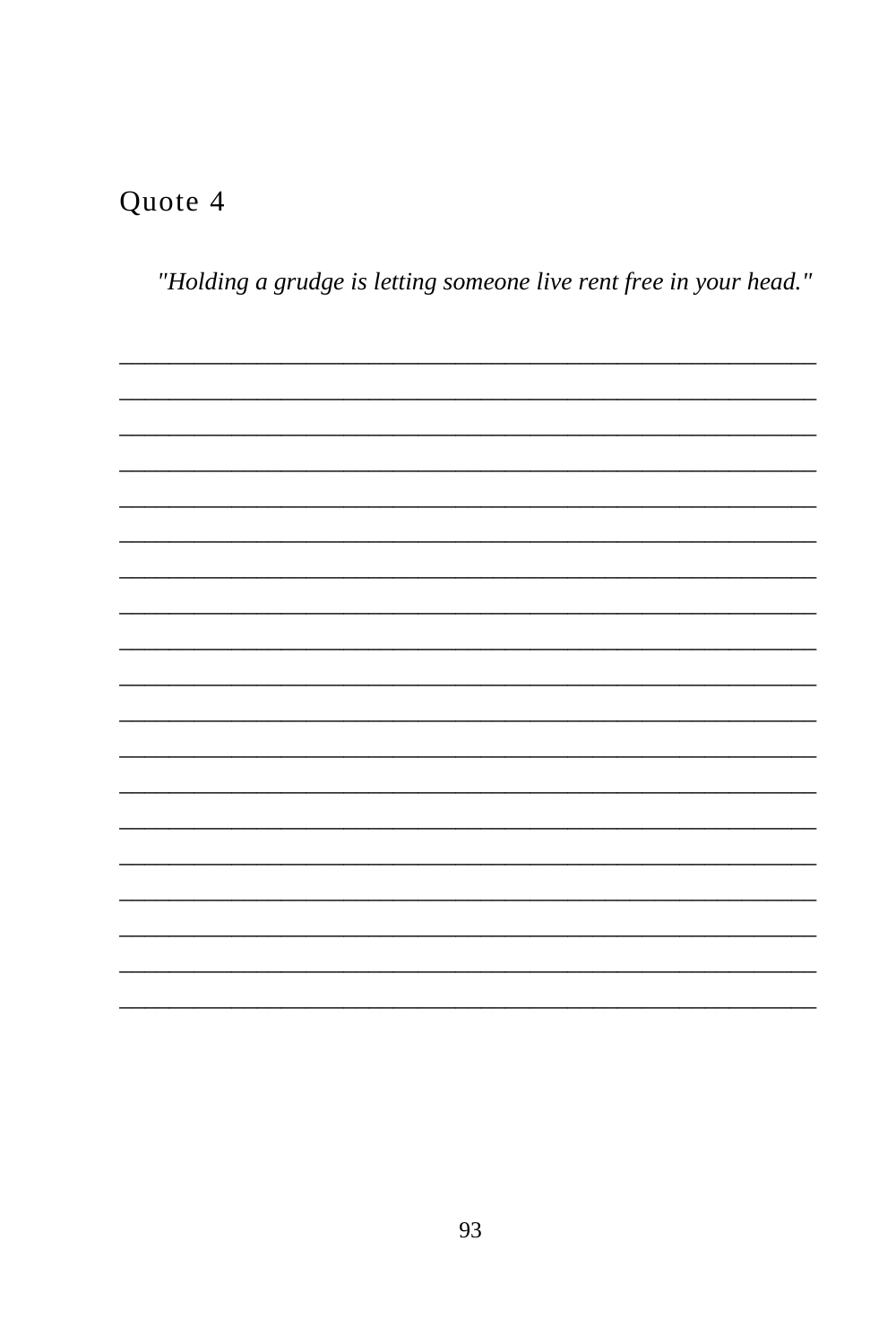"There are no ordinary moments."

 $\overline{\phantom{a}}$  $\overline{\phantom{0}}$  $\overline{\phantom{0}}$  $\overline{\phantom{0}}$  $\overline{\phantom{a}}$  $\overline{\phantom{a}}$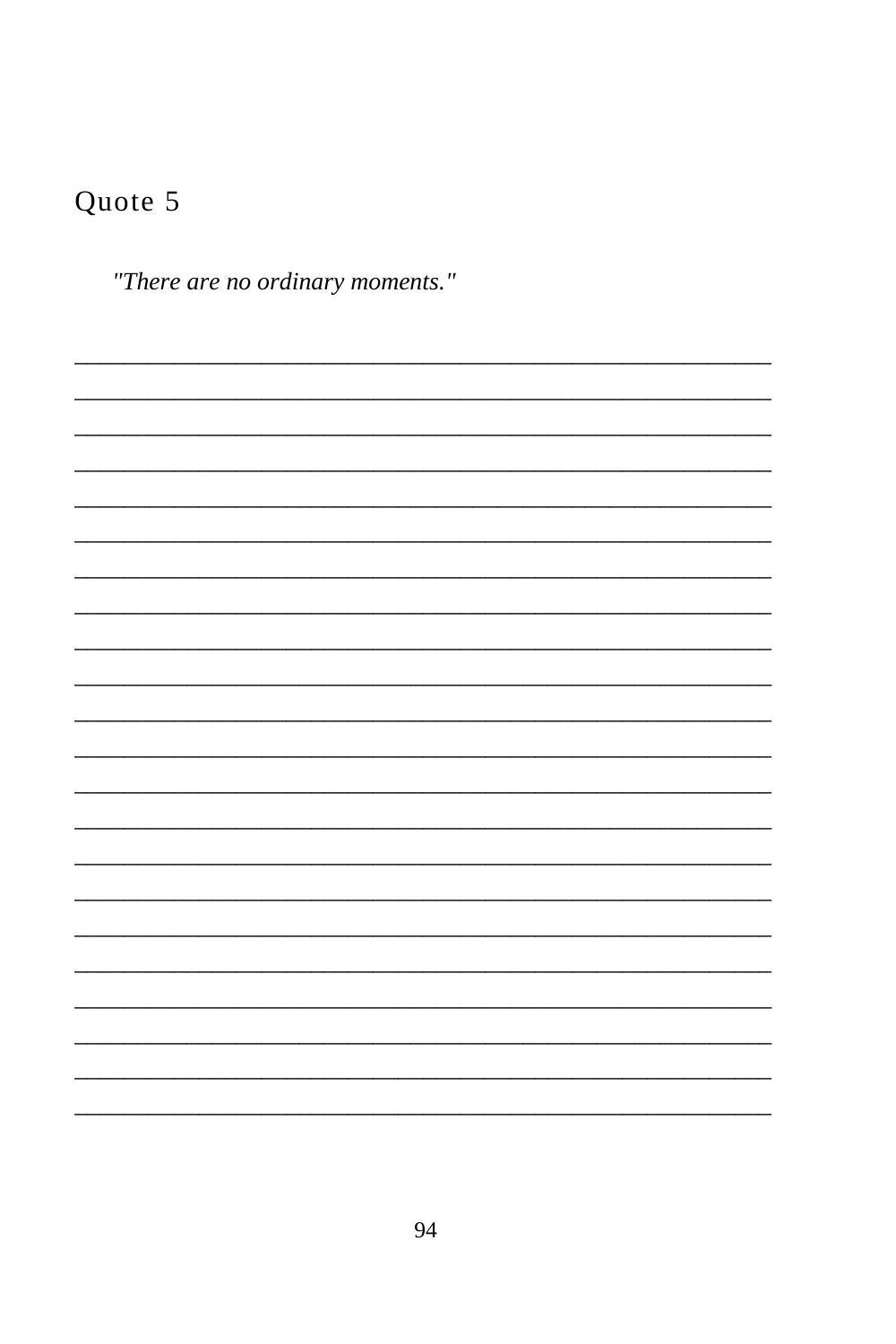"God's delays are not God's denials."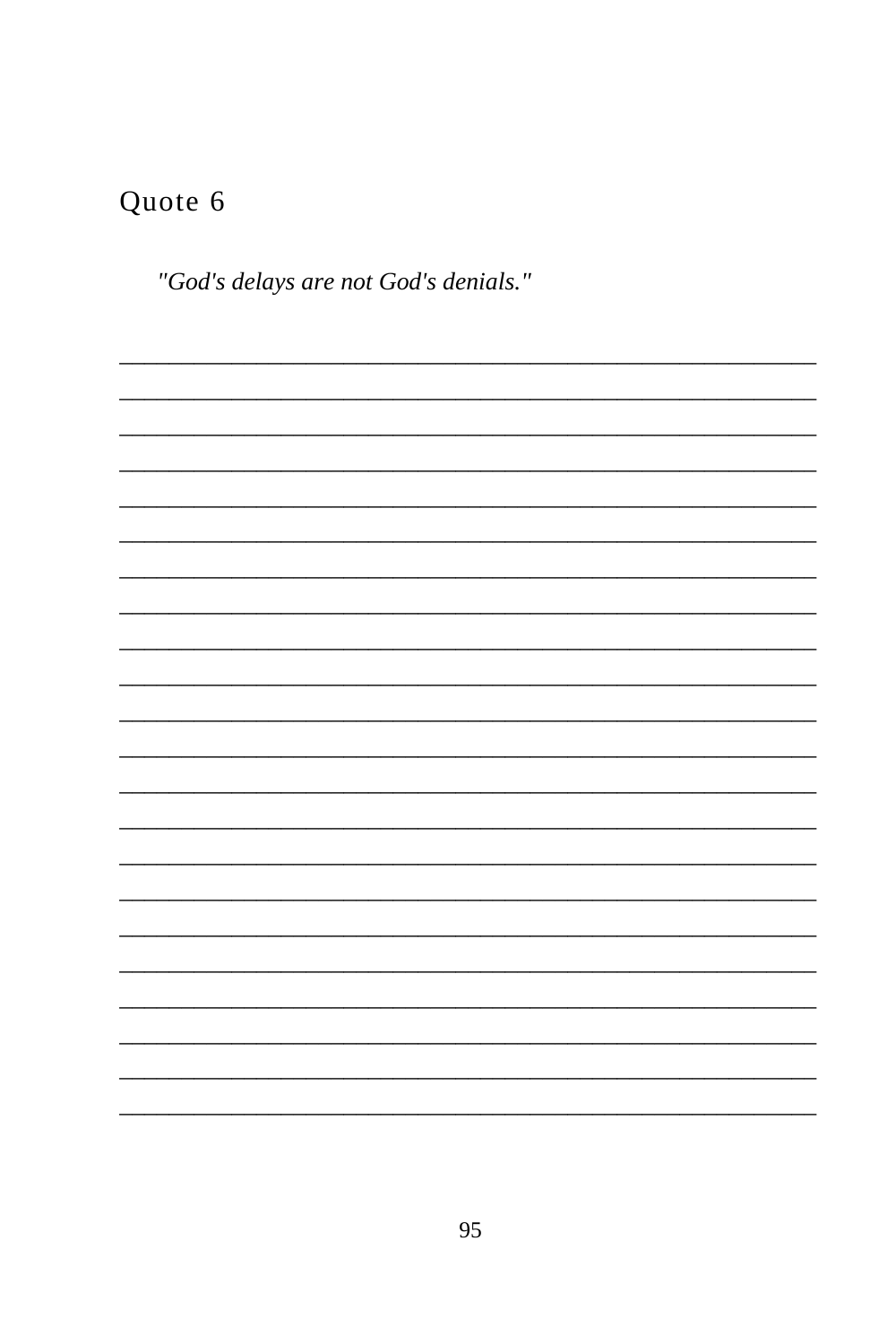"A small act of kindness is worth more than the biggest and best intentions."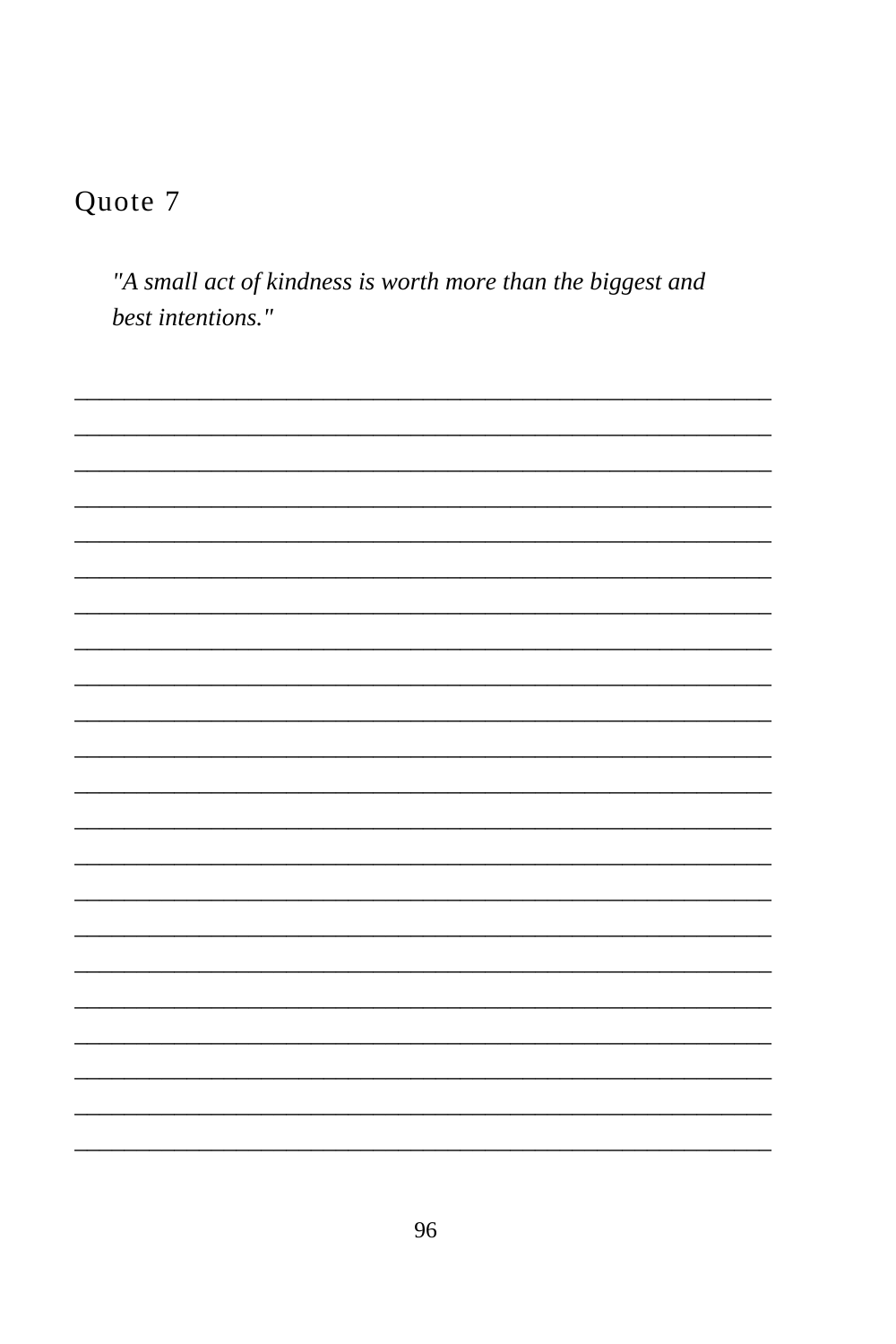"How people treat you is their karma, how you react is yours."  $\sim$  Wayne Dyer

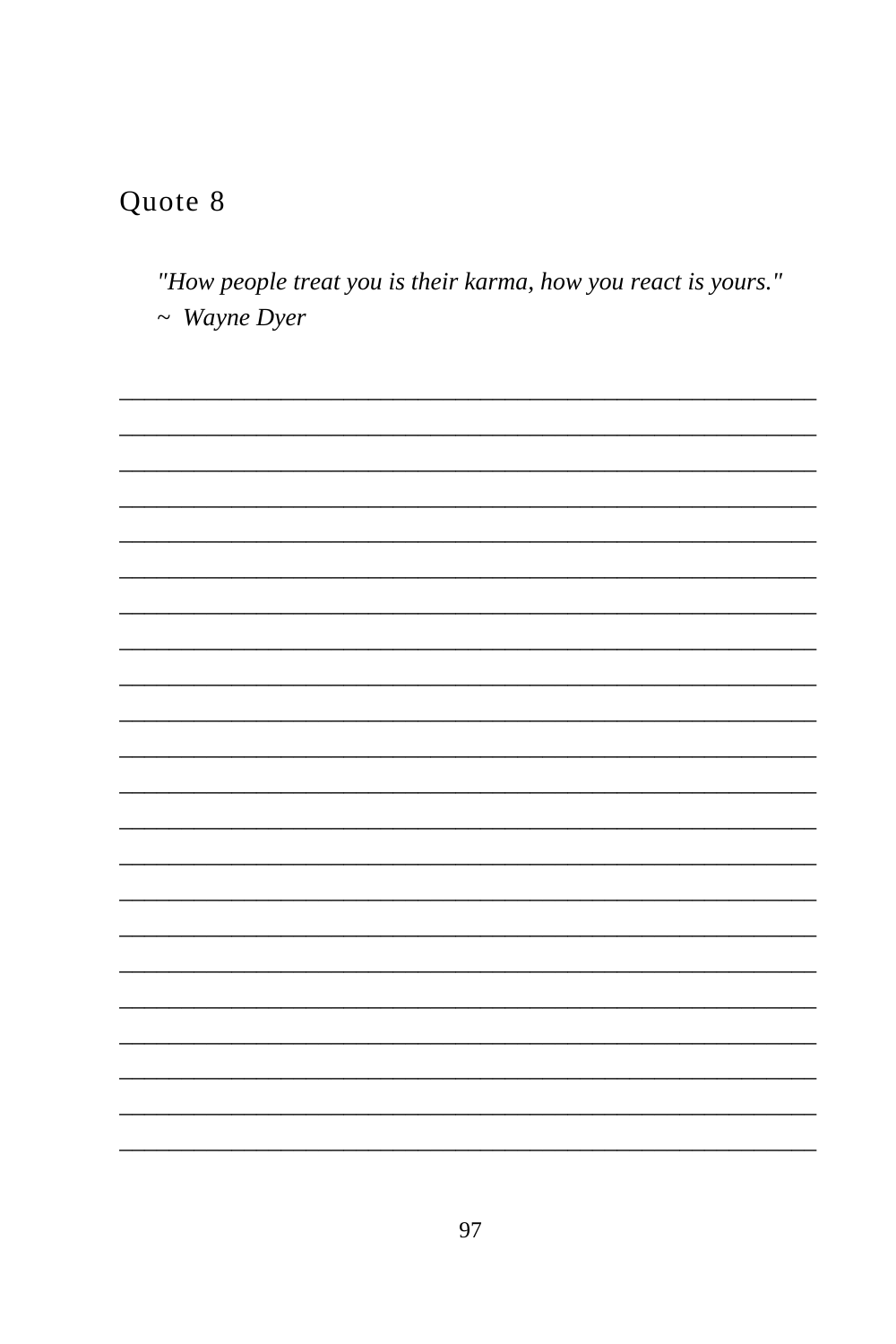"Have no fear of perfection, you'll never reach it." ~ Salvidor Dali

 $\overline{\phantom{a}}$  $\overline{\phantom{a}}$  $\overline{\phantom{a}}$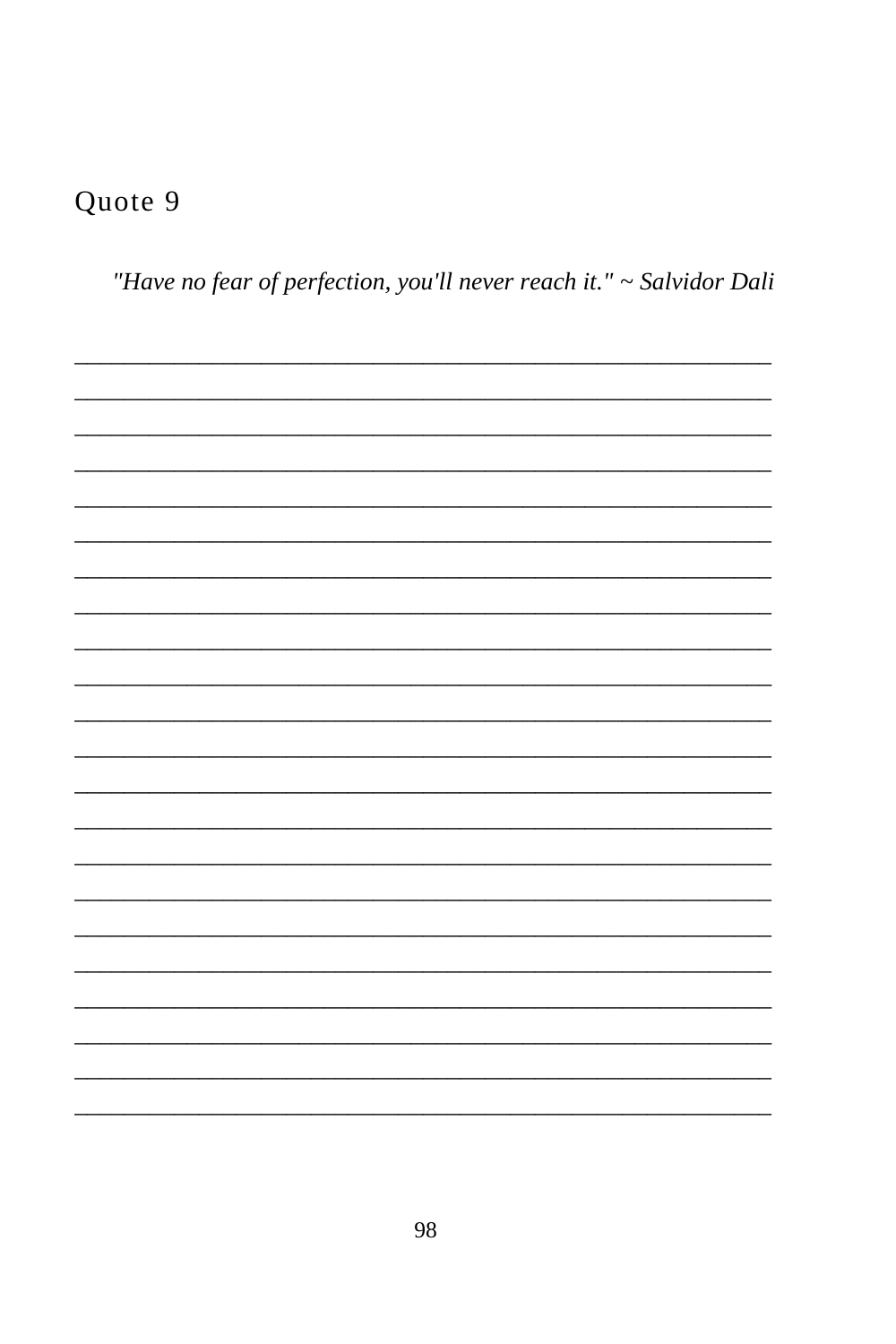"Some people feel the rain, others just get wet."  $\sim$  Bob Marley

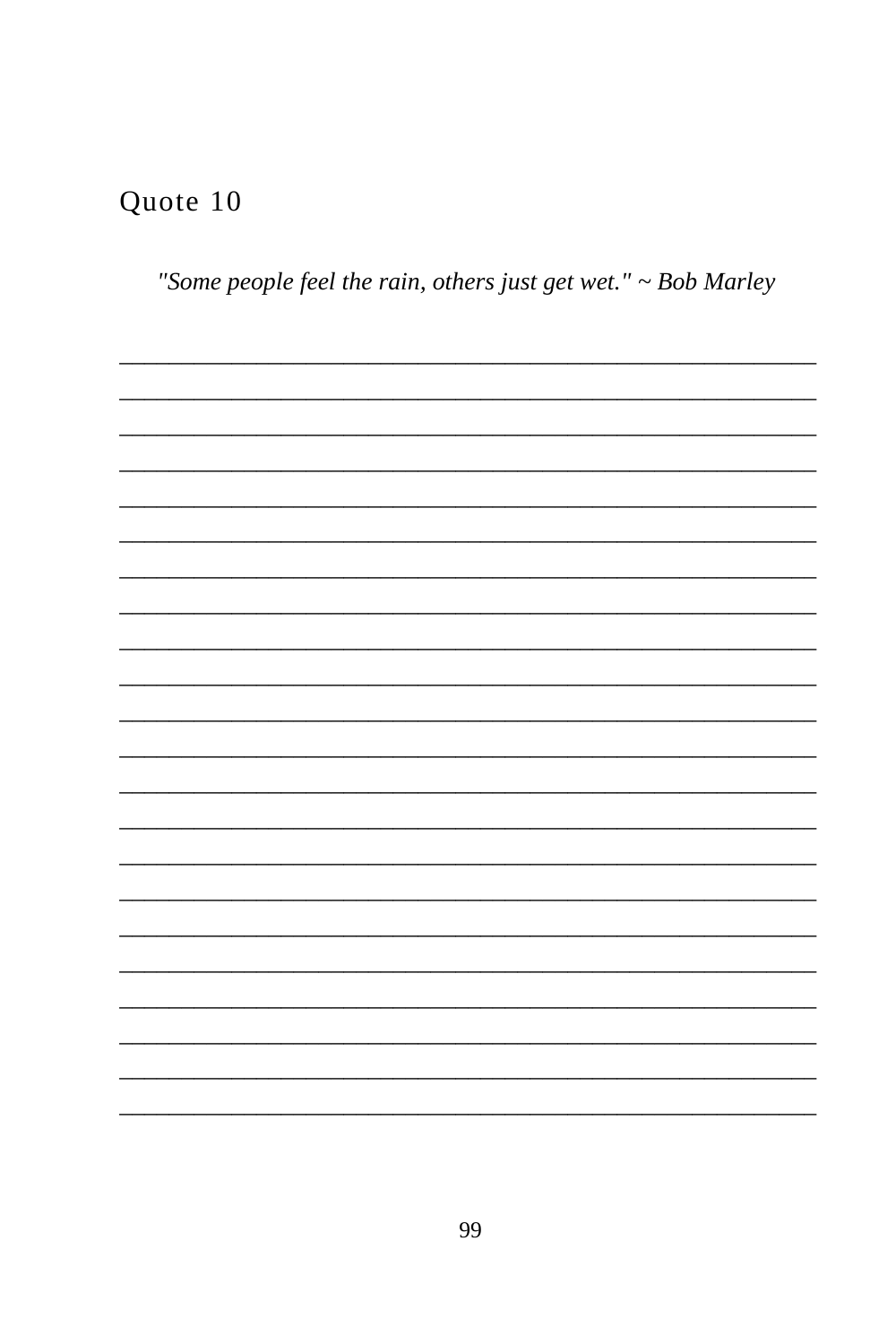"Well Done Is Better Than Well Said" ~ Ben Franklin

L  $\overline{\phantom{a}}$  $\overline{\phantom{a}}$  $\overline{\phantom{a}}$  $\overline{a}$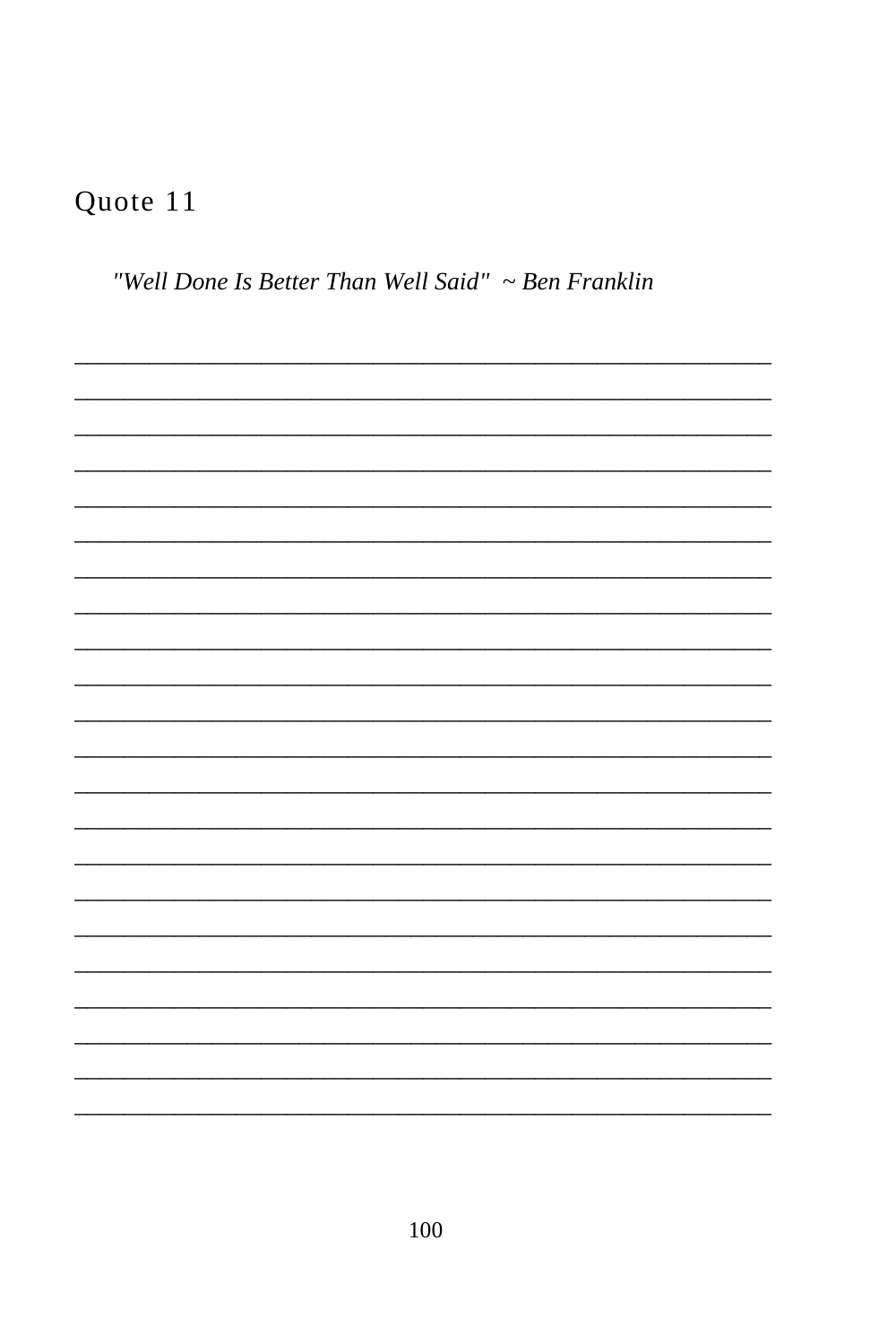"The future depends on what we do in the present"  $\sim$  Ghandi

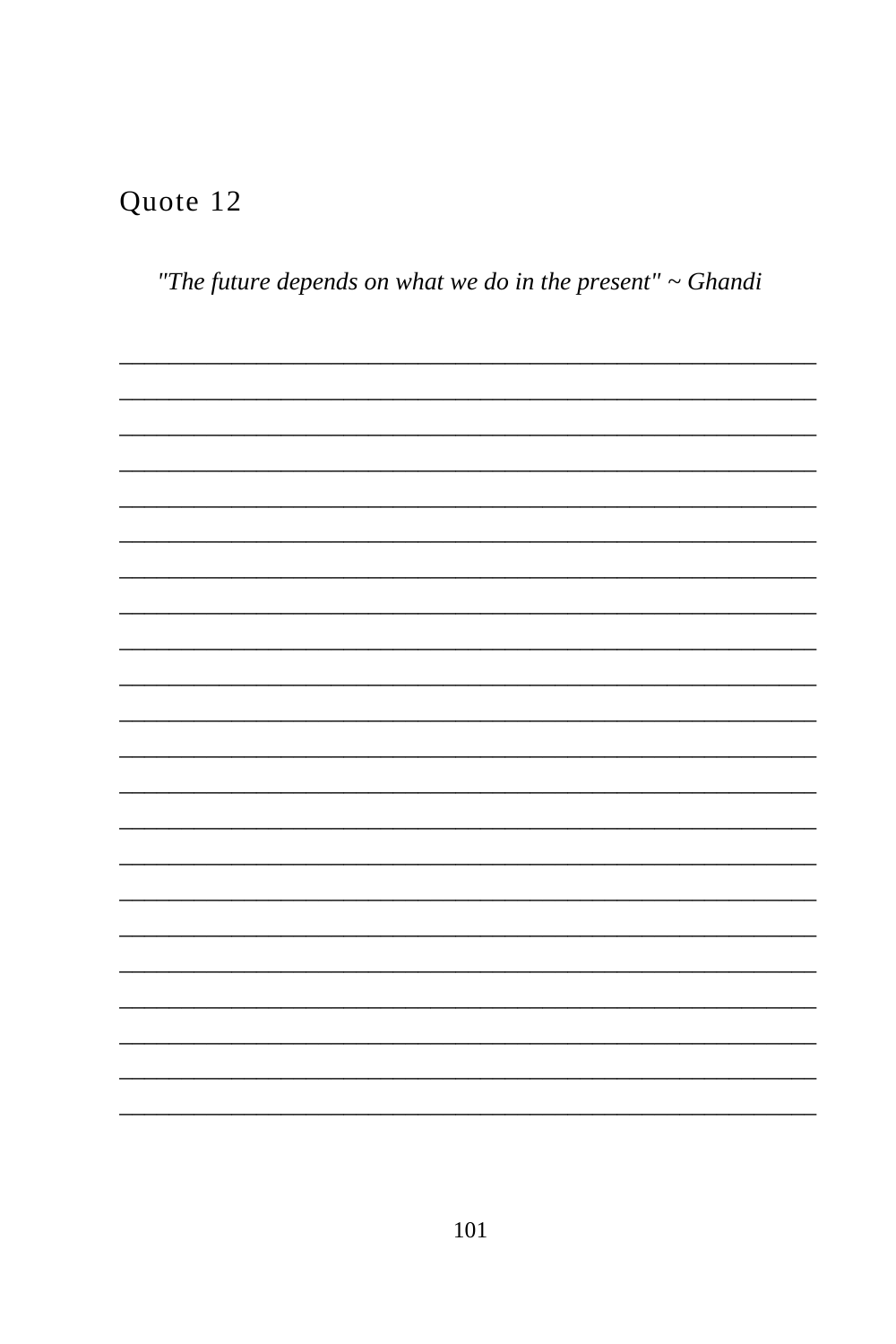"The greatest wealth is to live content with little."  $\sim$  Plato

L  $\overline{a}$  $\overline{\phantom{a}}$  $\overline{a}$  $\overline{a}$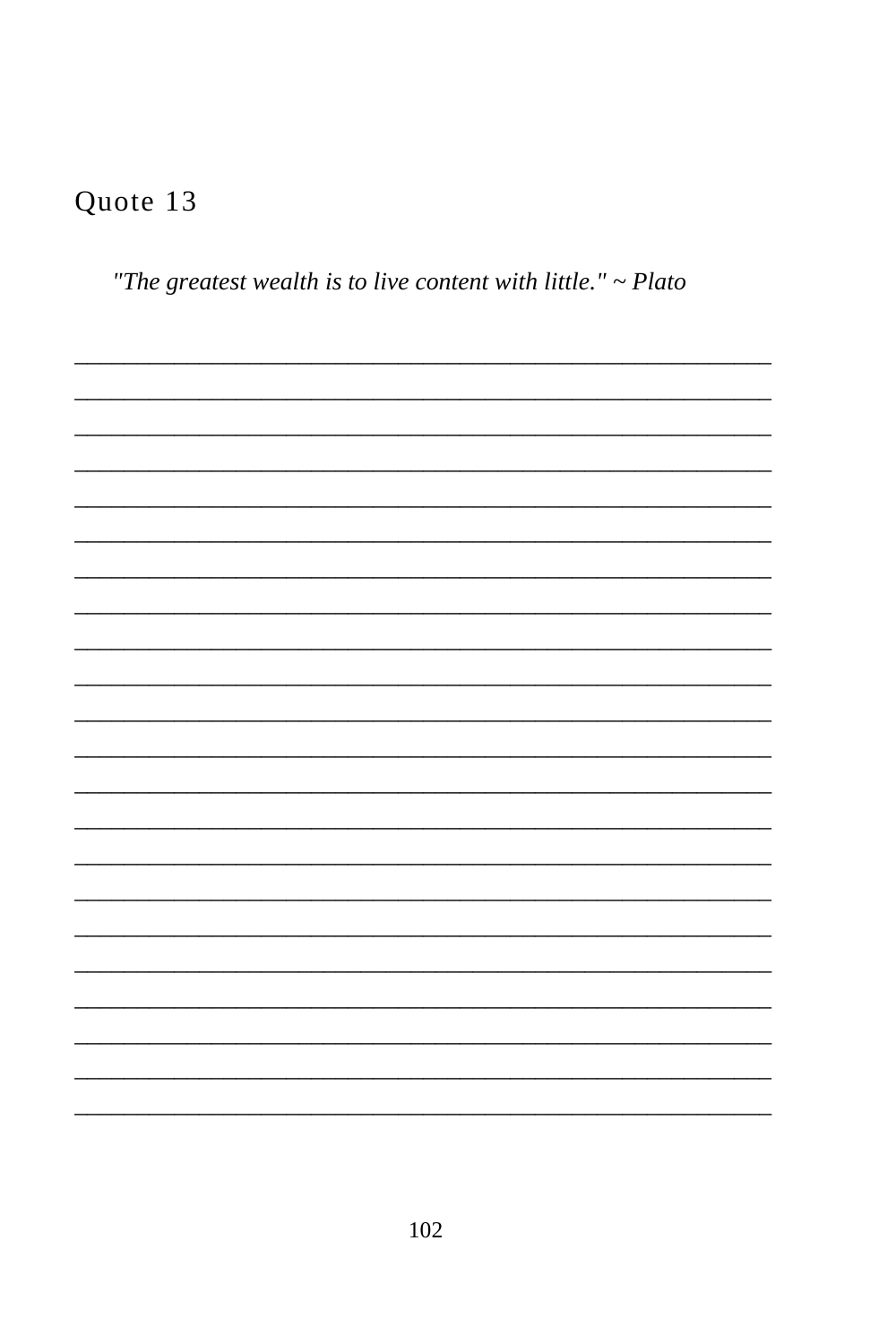"Don't count the days, make the days count." ~ Muhammad Ali

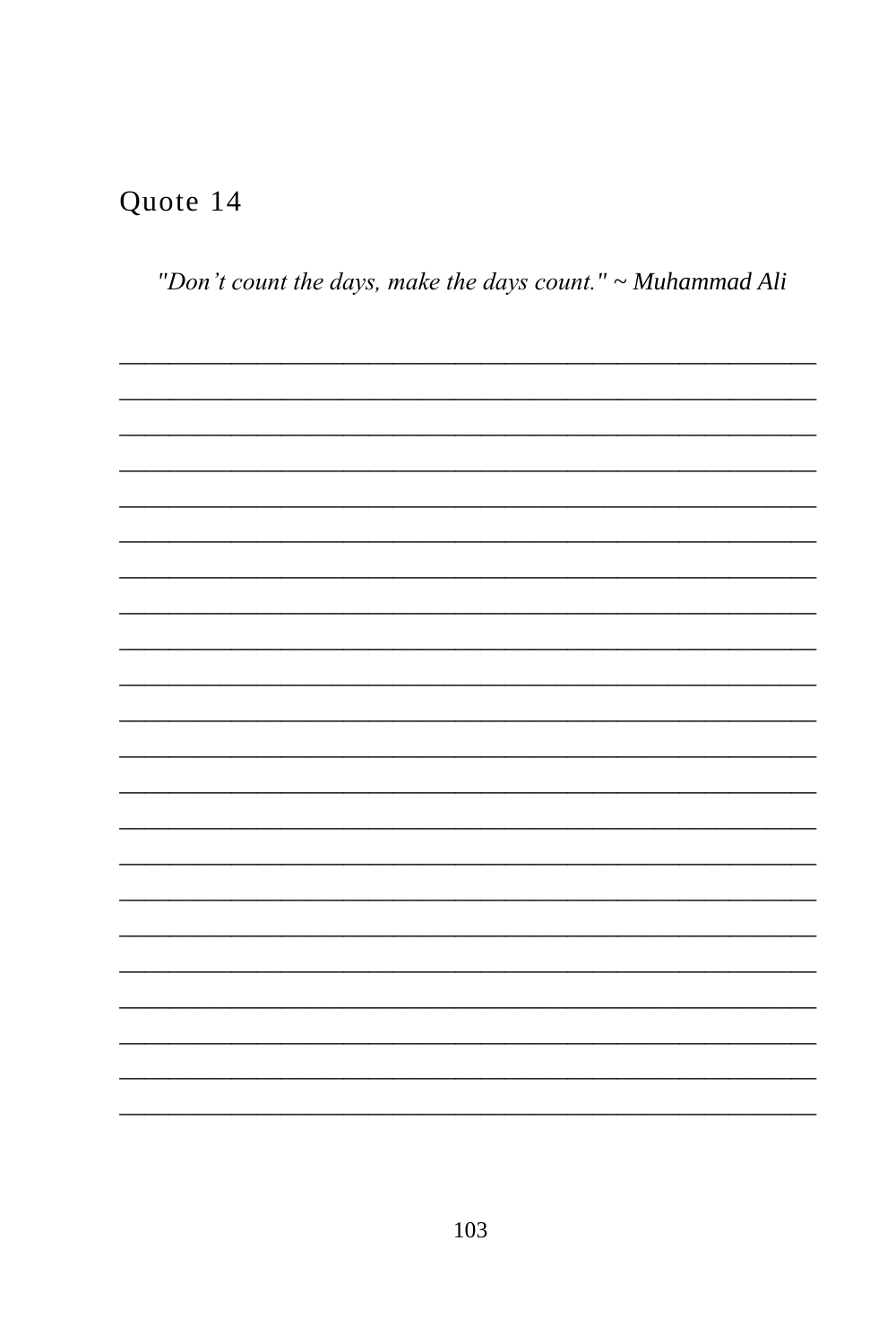"The unexamined life is not worth living."  $\sim$  Socrates

 $\overline{a}$  $\overline{\phantom{a}}$  $\overline{a}$ L